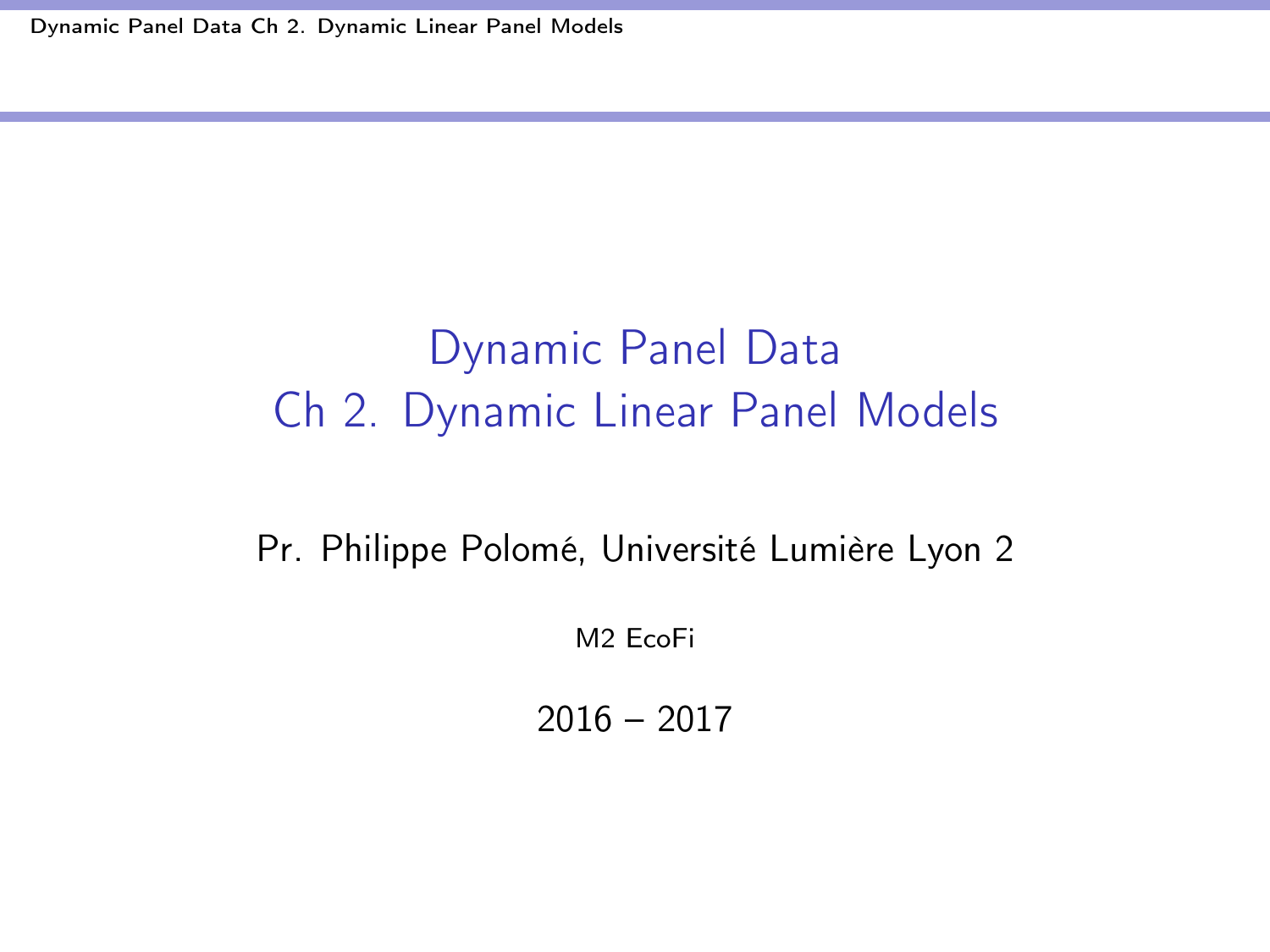## Overview of Ch. 2

#### [Generalized Method of Moments](#page-2-0)

[GMM in Cross-Sections](#page-4-0) [GMM in Linear Panel](#page-11-0) [Anderson–Hsiao estimator](#page-27-0)

#### [Dynamic Panel Data model DPD](#page-35-0)

[Interpreting a Dynamic Panel](#page-37-0) First-diff[erences Model](#page-43-0) [Anderson–Hsiao estimator](#page-46-0) [Arellano-Bond Model](#page-53-0)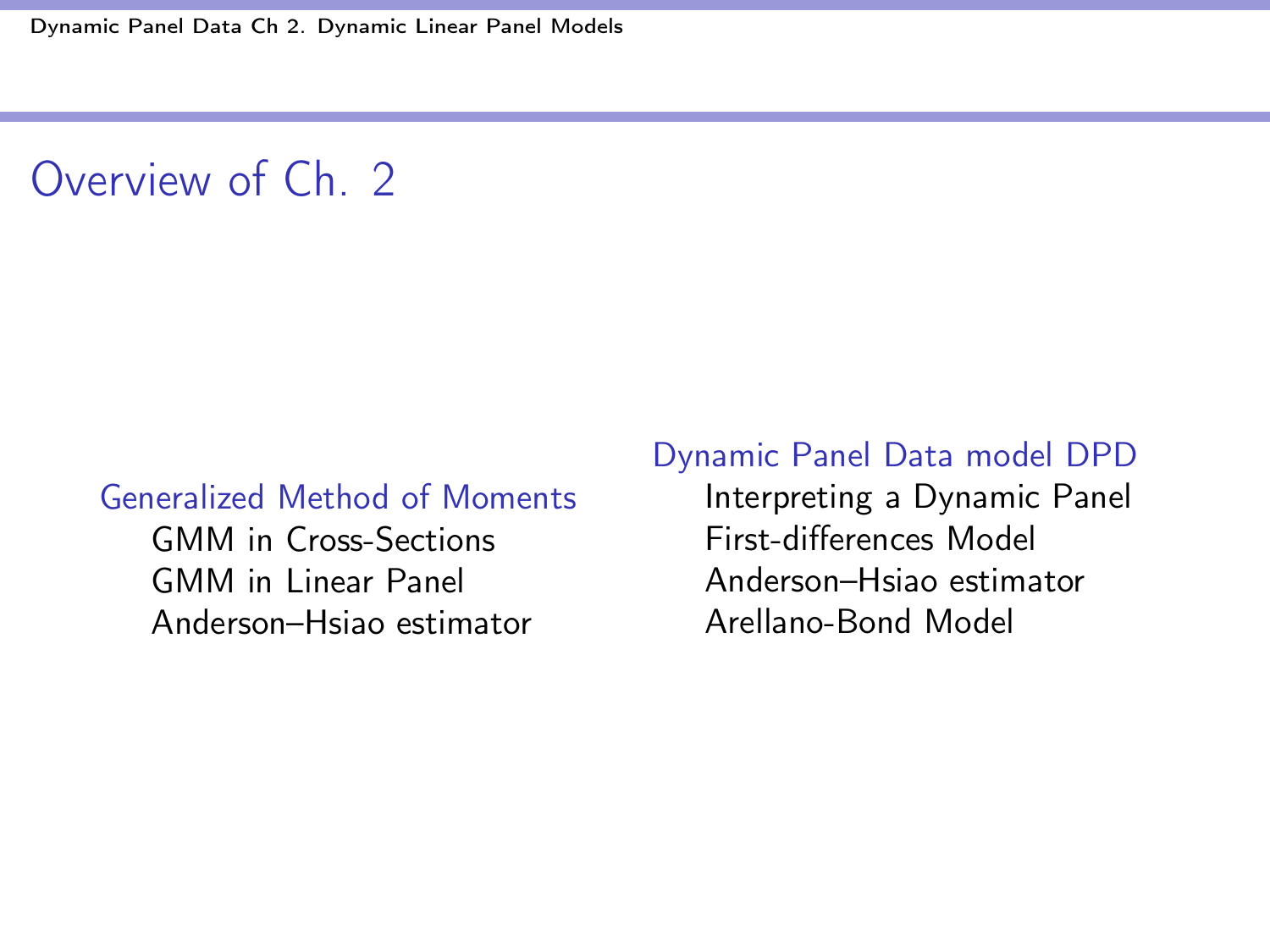<span id="page-2-0"></span>[Dynamic Panel Data Ch 2. Dynamic Linear Panel Models](#page-0-0) [Generalized Method of Moments](#page-2-0)

#### Outline

#### [Generalized Method of Moments](#page-2-0)

[GMM in Cross-Sections](#page-4-0) [GMM in Linear Panel](#page-11-0) [Anderson–Hsiao estimator](#page-27-0)

#### [Dynamic Panel Data model DPD](#page-35-0)

[Interpreting a Dynamic Panel](#page-37-0) First-diff[erences Model](#page-43-0) [Anderson–Hsiao estimator](#page-46-0) [Arellano-Bond Model](#page-53-0)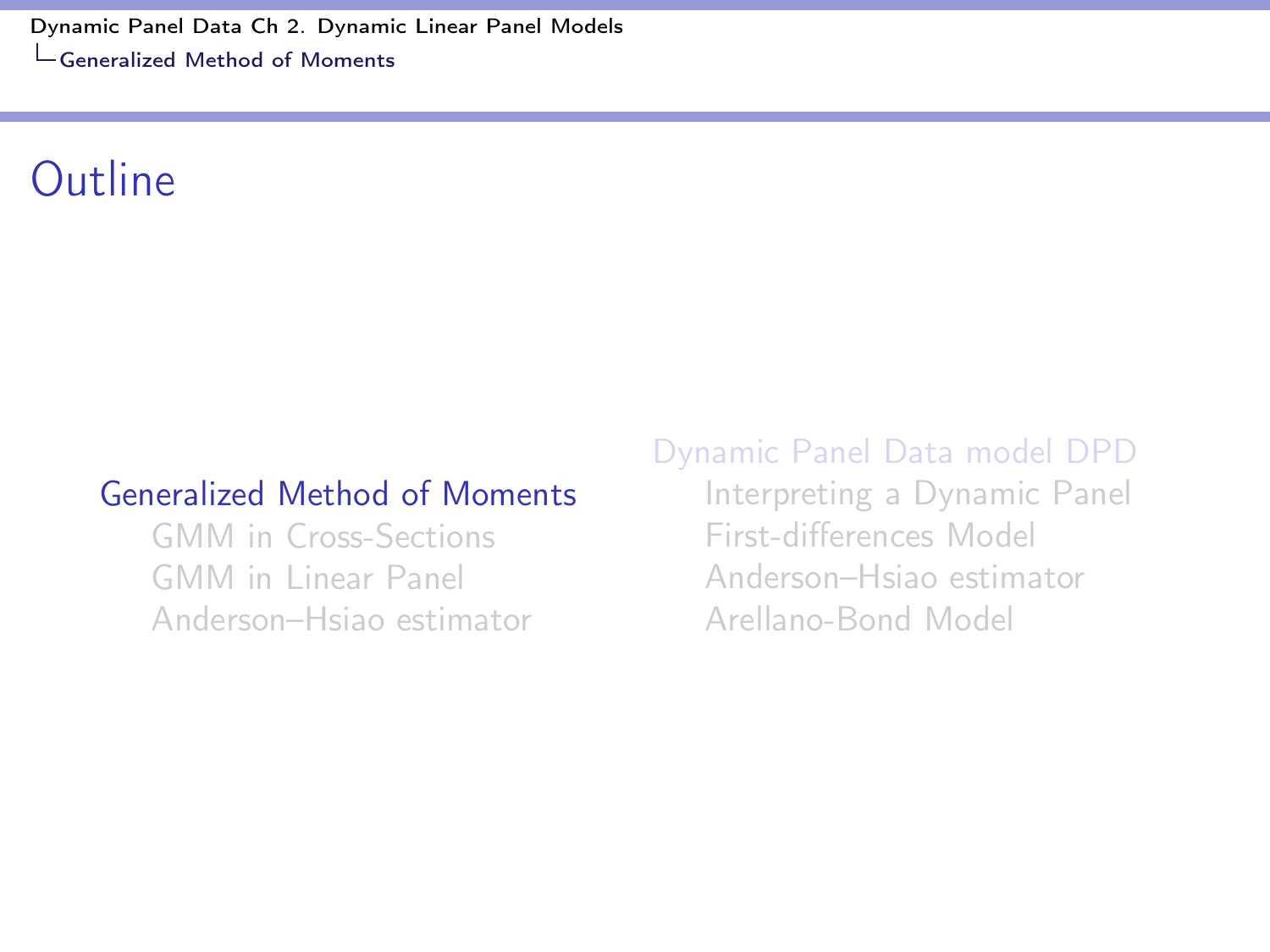[Dynamic Panel Data Ch 2. Dynamic Linear Panel Models](#page-0-0) [Generalized Method of Moments](#page-2-0)

### Introduction

- $\triangleright$  The previous chapter presented variants of the linear panel data model with
	- $\triangleright$  a FE or RE (random) intercept and
	- $\triangleright$  strongly exogenous regressors

 $E[\varepsilon_{it}|\alpha_i, x_{i1},...,x_{iT}] = 0, t = 1,...,T$ 

- $\blacktriangleright$  Linear models may relax the strong exogeneity assumption via
	- ► endogenous regressors  $E[\epsilon_{it}|x_{ijt}] \neq 0$  for some *j* <br>► lagged dependent variables as regressors
	- - $\triangleright$  endogenous in a panel context with autocorrelation
		- $\triangleright$  or because of estimation see later
- ▶ Dynamic linear panels treat the 2<sup>nd</sup> case only
	- $\triangleright$  But use applications of the GMM estimator
		- $\blacktriangleright$  That may also be used to address the 1<sup>st</sup> case
	- $\triangleright$  We will go through the general GMM first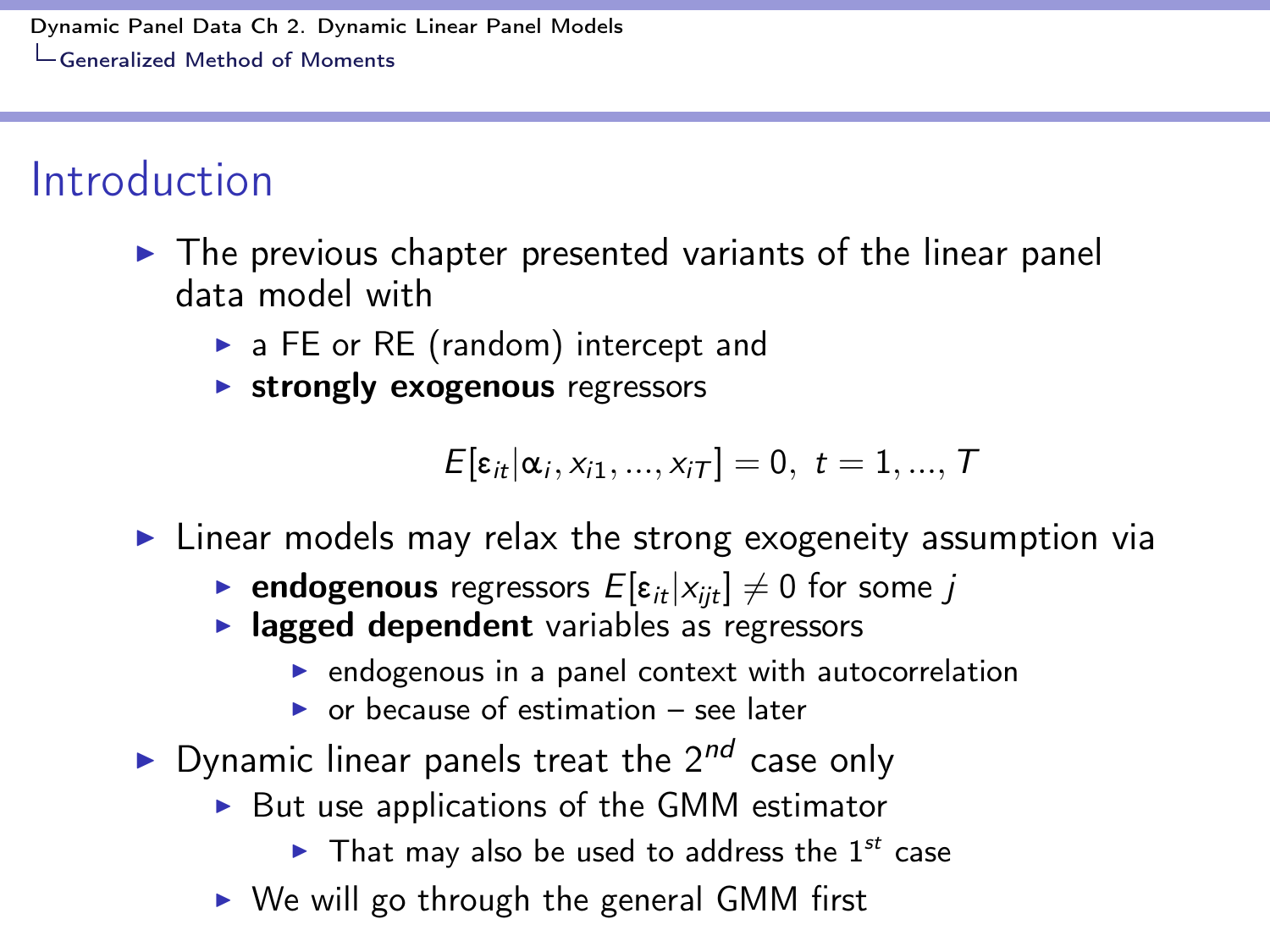### <span id="page-4-0"></span>Outline

#### [Generalized Method of Moments](#page-2-0) [GMM in Cross-Sections](#page-4-0)

[GMM in Linear Panel](#page-11-0) [Anderson–Hsiao estimator](#page-27-0) [Dynamic Panel Data model DPD](#page-35-0)

[Interpreting a Dynamic Panel](#page-37-0) First-diff[erences Model](#page-43-0) [Anderson–Hsiao estimator](#page-46-0) [Arellano-Bond Model](#page-53-0)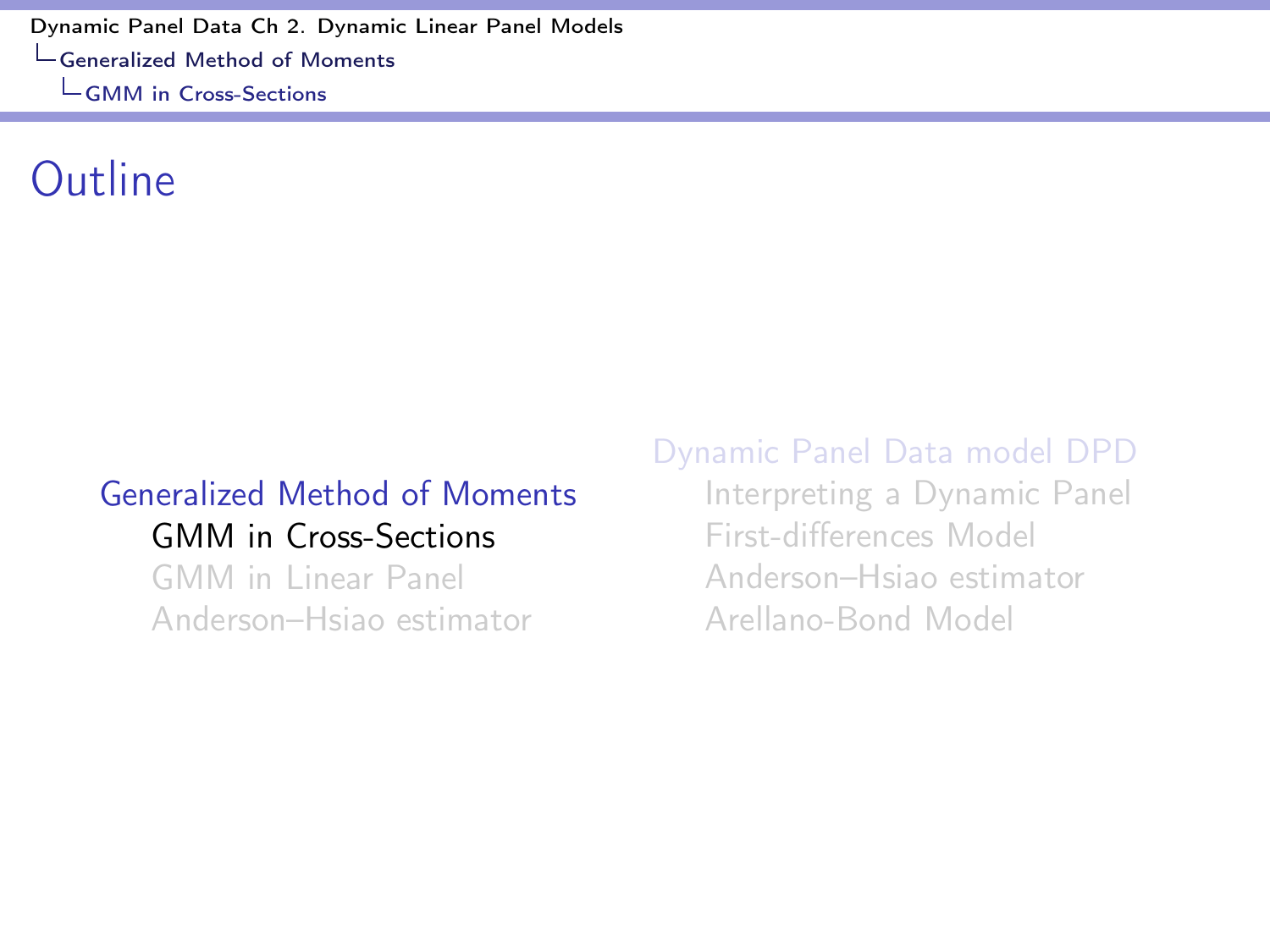# Analogy Principle

- $\triangleright$  GMM estimators based on the analogy principle
	- $\triangleright$  population moment conditions
		- $\blacktriangleright$  lead to sample moment conditions
		- $\blacktriangleright$  are used to estimate parameters
- $\triangleright$  Classic example of MM
	- **Example 3** estimation of the population mean when  $\gamma$  is iid with mean  $\mu$
- In the population  $E[y \mu] = 0$  by definition
	- $\blacktriangleright$  Replacing *E*  $[\cdot]$  for the population by  $N^{-1}\sum_{i=1}^{N}(\cdot)$  for the sample yields the corresponding sample moment :

$$
\frac{1}{N}\sum_{i=1}^N\left(y_i-\mu\right)=0
$$

► Solving for  $\mu$  leads to the estimator  $\hat{\mu}_{MM} = N^{-1} \sum_{i=1}^{N} y_i = \bar{y}$ 

 $\triangleright$  The MM estimator of the population mean is the sample mean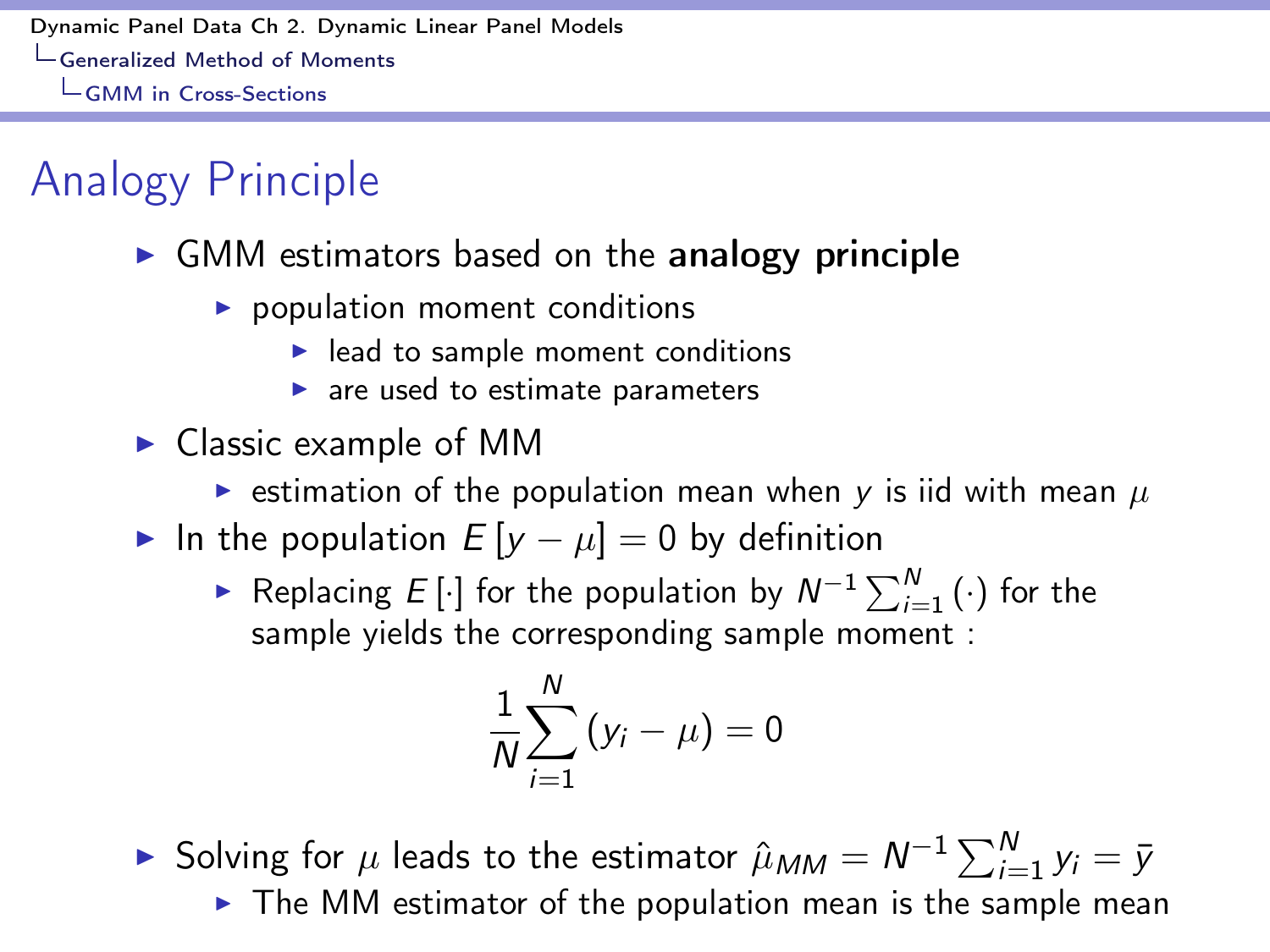#### Linear Cross-Section Regression

Inear regression model  $y = x^7 \beta + u$ 

- $\blacktriangleright$  *x* and  $\beta$  are  $K \times 1$  vectors
- $\blacktriangleright$  Suppose  $E[u|x] = 0$ 
	- $\blacktriangleright$  law of iterated expectations
		- $\triangleright$  *K* unconditional moment conditions  $E [xu] = 0$
	- $\triangleright$  Thus, when the error has conditional mean zero / is "exogenous" / orthogonal

$$
E\left[x\left(y-x^{'}\beta\right)\right]=0
$$

 $\triangleright$  MM estimator  $=$  solution to the corresponding K sample moment conditions

$$
\frac{1}{N}\sum_{i=1}^N x_i\left(y_i - x'_i\beta\right) = 0
$$

$$
\blacktriangleright \widehat{\beta}_{MM} = \left(\sum_{i} x_{i}^{'} x_{i}\right)^{-1} \sum_{i} x_{i}^{'} y_{i}
$$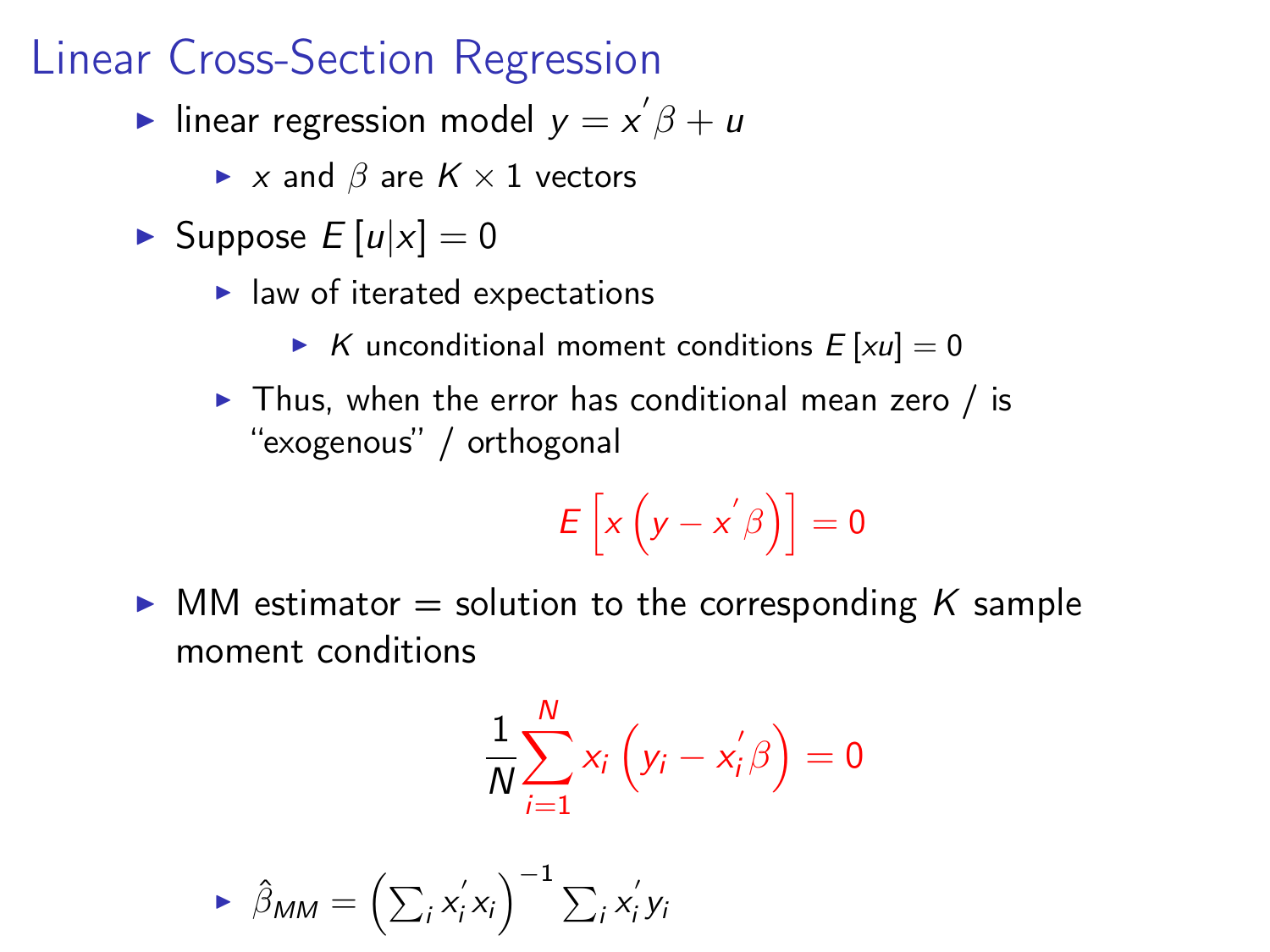Linear IV

- **E** Endogeneity :  $E[u|x] \neq 0$
- $\triangleright$  Assume we have instruments *z* such that  $E[u|z] = 0$  and
	- $\blacktriangleright$  The instruments are good
		- $\triangleright$  strongly correlated with the regressors
	- $\bullet$  *dim* (*z*) = *dim* (*x*) : exactly one instrument per regressor
		- $\blacktriangleright$  exactly-identified model

 $\triangleright$  Thus,  $E[u|z] = 0$  provides K sample moment conditions

$$
\blacktriangleright \text{ Then } \hat{\beta}_{MM} = \left(\sum_{i} z_{i}^{'} x_{i}\right)^{-1} \sum_{i} z_{i}^{'} y_{i} \text{ is consistent}
$$

$$
\triangleright \text{ while } \hat{\beta}_{OLS} = \left(\sum_i x_i' x_i\right)^{-1} \sum_i x_i' y_i \text{ is inconsistent}
$$

- $\rightarrow$   $\hat{\beta}_{MM}$  is the Instrumental Variable IV estimator
	- $\blacktriangleright$  an application of MM estimation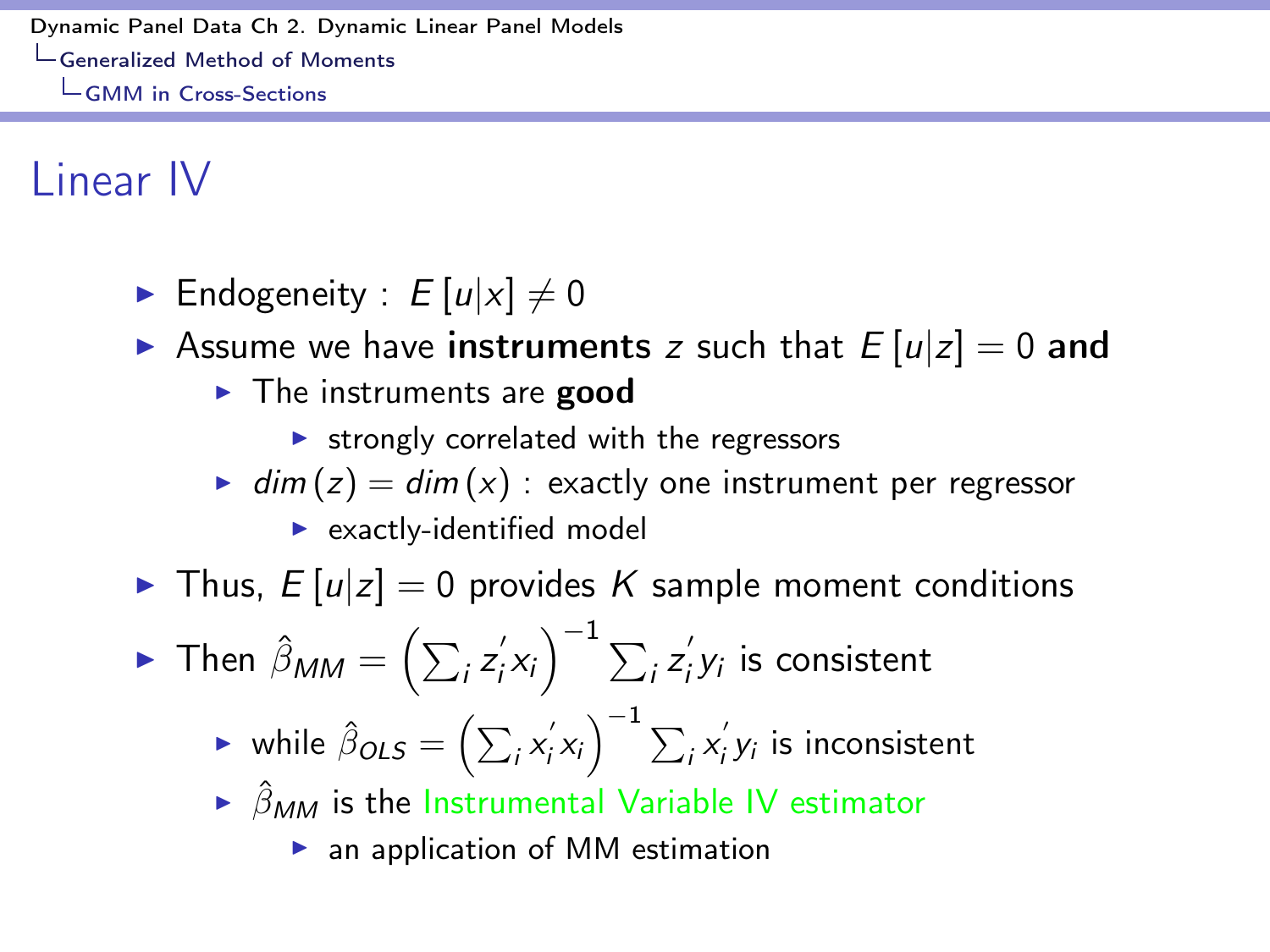### Additional Moment Restrictions

- $\triangleright$  additional moments/instruments can improve efficiency
	- $\triangleright$  since they add information to the estimator
		- If that is relevant (correlated to  $X$ )
	- $\blacktriangleright$  but requires adaptation of MM
- $\triangleright$  Consider that  $dim(z) > dim(x)$ : more instruments than regressors
	- $\blacktriangleright$  The model is said over-identified
	- $\triangleright$  Which ones do we take ? Any selection is arbitrary
	- In let  $z_1$  and  $z_2$  be subsets of  $z$  such that  $dim(z_1) = dim(z_2) = dim(x)$

$$
\text{ Then, } \hat{\beta}_{MM1} = \left(Z_1'X\right)^{-1} Z_1'Y \neq \left(Z_2'X\right)^{-1} Z_2'Y = \hat{\beta}_{MM2}
$$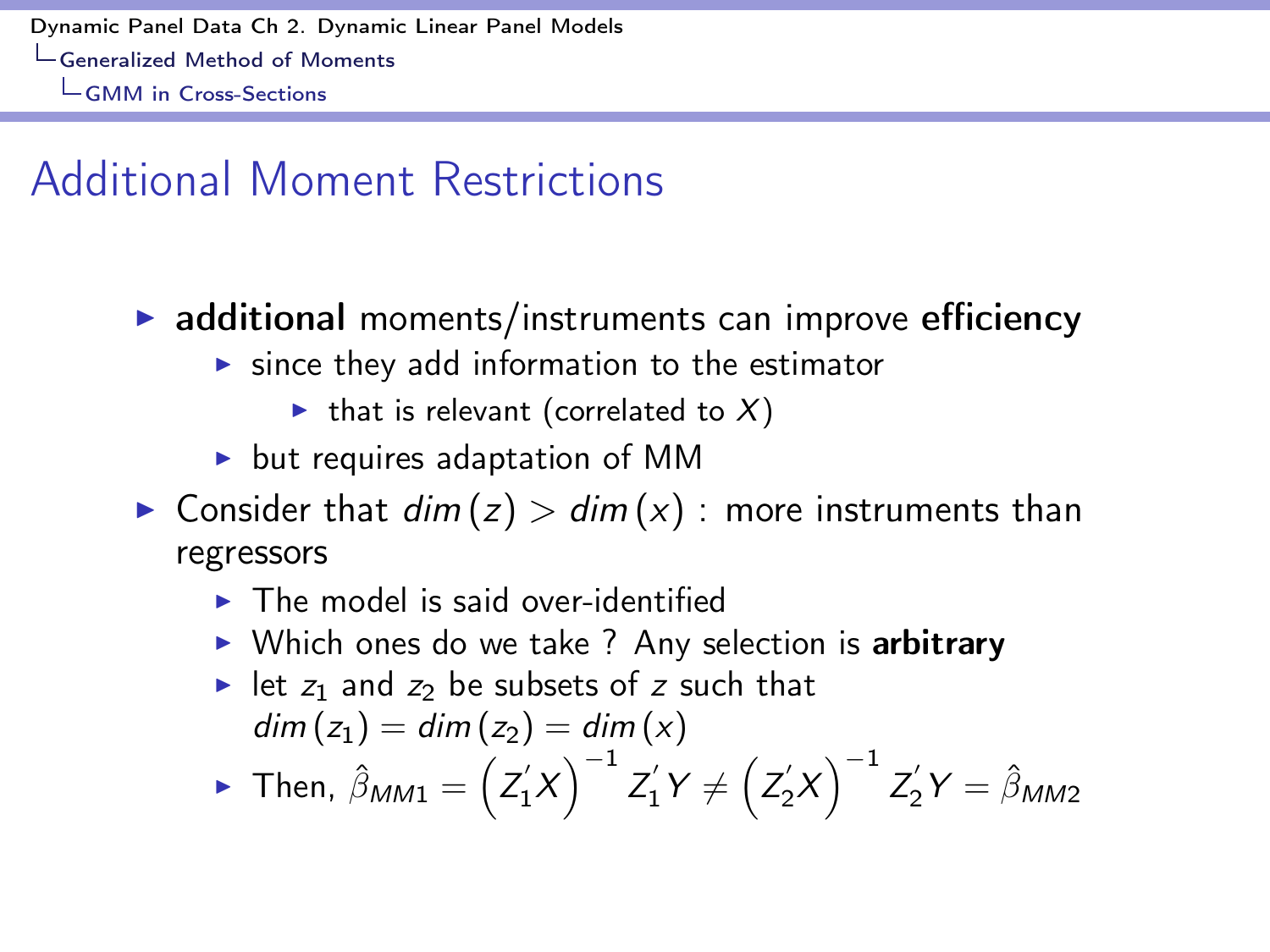### Additional Moment Restrictions 2

• If we write 
$$
E\left[Z\left(y - X'\beta\right)\right]
$$

- $\blacktriangleright$  the **moments** conditions as above
- $\triangleright$  there are **more** conditions than parameters to estimate
- $\blacktriangleright$  The GMM estimator chooses  $\hat{\beta}$  to make the vector of sample moment conditions  $\frac{1}{N}\sum_{i}z_{i}\left(y_{i}-x_{i}^{'}\beta\right)$  as small as possible in quadratic terms

That is  $\hat{\beta}_{GMM}$  minimizes :

$$
Q_N(\beta) = \left[\frac{1}{N}\sum_i z_i \left(y_i - x'_i \beta\right)\right] \mathbf{W}_N \left[\frac{1}{N}\sum_i z_i \left(y_i - x'_i \beta\right)\right]
$$

where  $W_N$  is a weighting matrix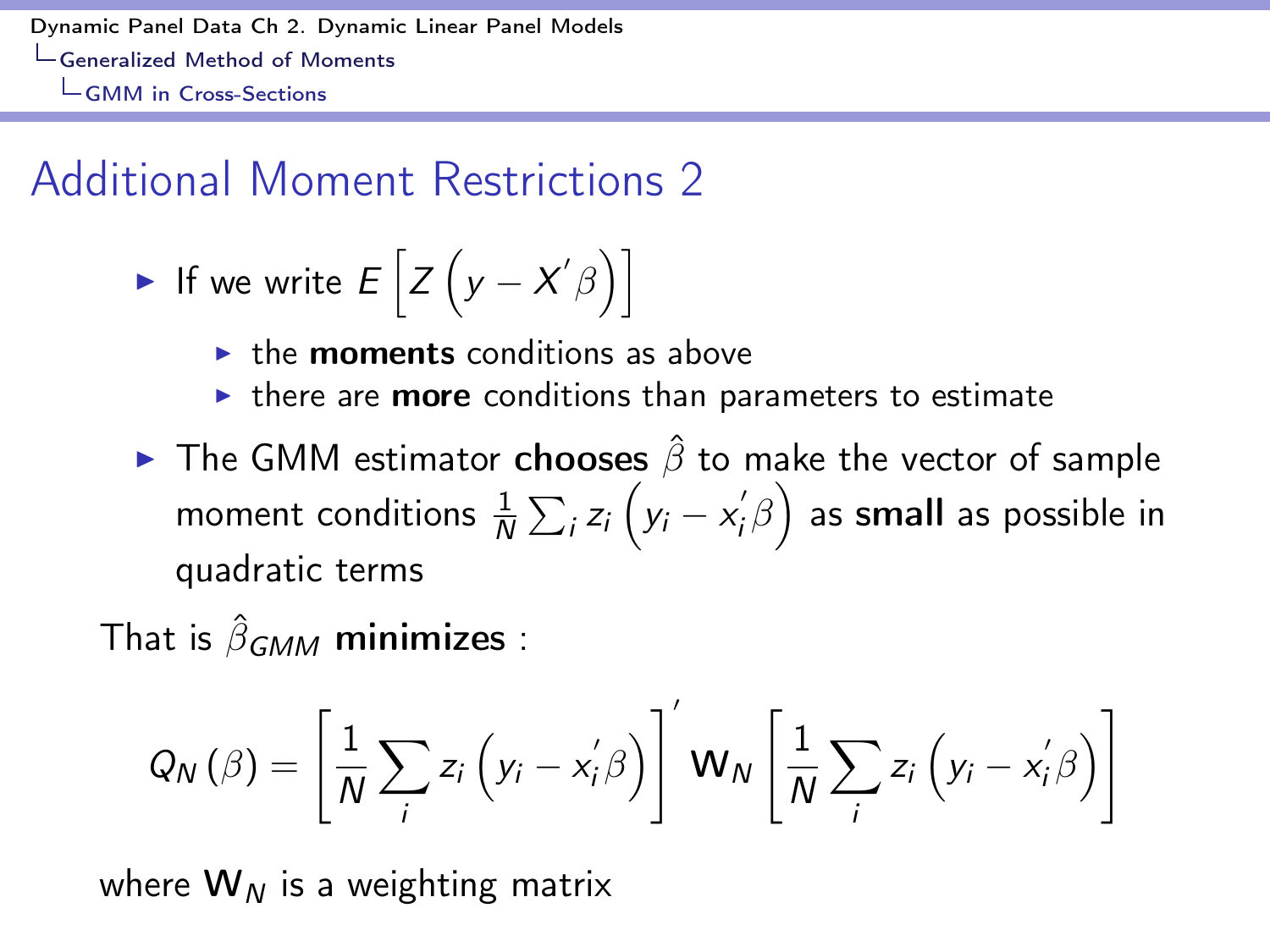## Additional Moment Restrictions 3

- ► How to choose W<sub>N</sub>?
	- In Let  $dim(z) = r$ ;  $W_N$  is  $r \times r$ , sdp and does not depend on  $\beta$
	- $\triangleright$  Different choices of  $W_N$  lead to different estimators that are all consistent
		- $\blacktriangleright$  but have different variances when  $r > k$
	- $\triangleright$  GMM specifies the **optimal** choice of weighting matrix  $W_N$ 
		- $\triangleright$  depending on the case at hand (number of instruments, heteroskedasticity, autocorrelation)
		- **If** such that  $\hat{\beta}_{GMM}$  has the smallest asymptotic variance
- $\triangleright$  The exact definition of  $W_N$  depends on the particular case
	- $\triangleright$  3 cases for panel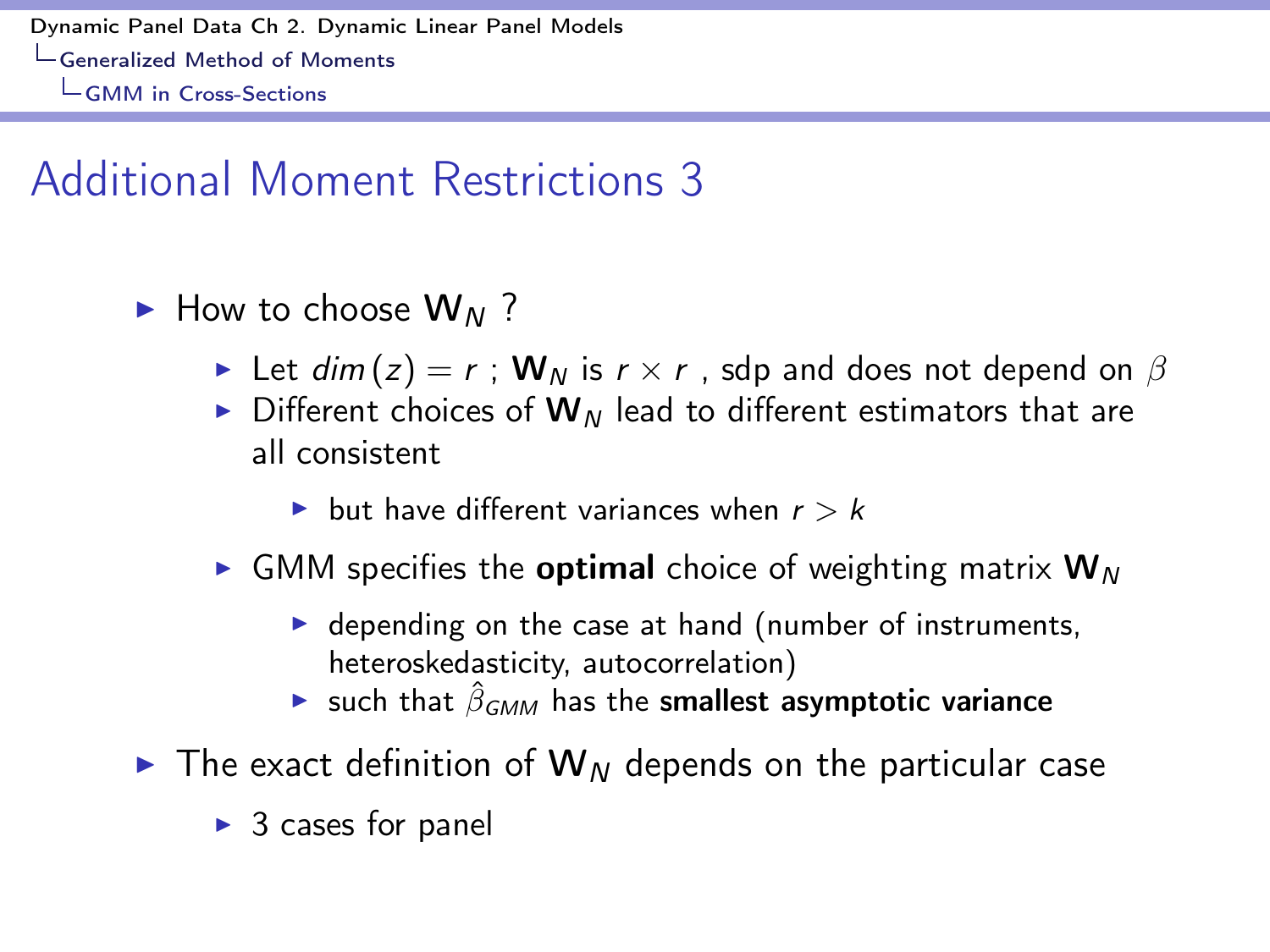### <span id="page-11-0"></span>Outline

#### [Generalized Method of Moments](#page-2-0) [GMM in Cross-Sections](#page-4-0) [GMM in Linear Panel](#page-11-0) [Anderson–Hsiao estimator](#page-27-0)

[Dynamic Panel Data model DPD](#page-35-0)

[Interpreting a Dynamic Panel](#page-37-0) First-diff[erences Model](#page-43-0) [Anderson–Hsiao estimator](#page-46-0) [Arellano-Bond Model](#page-53-0)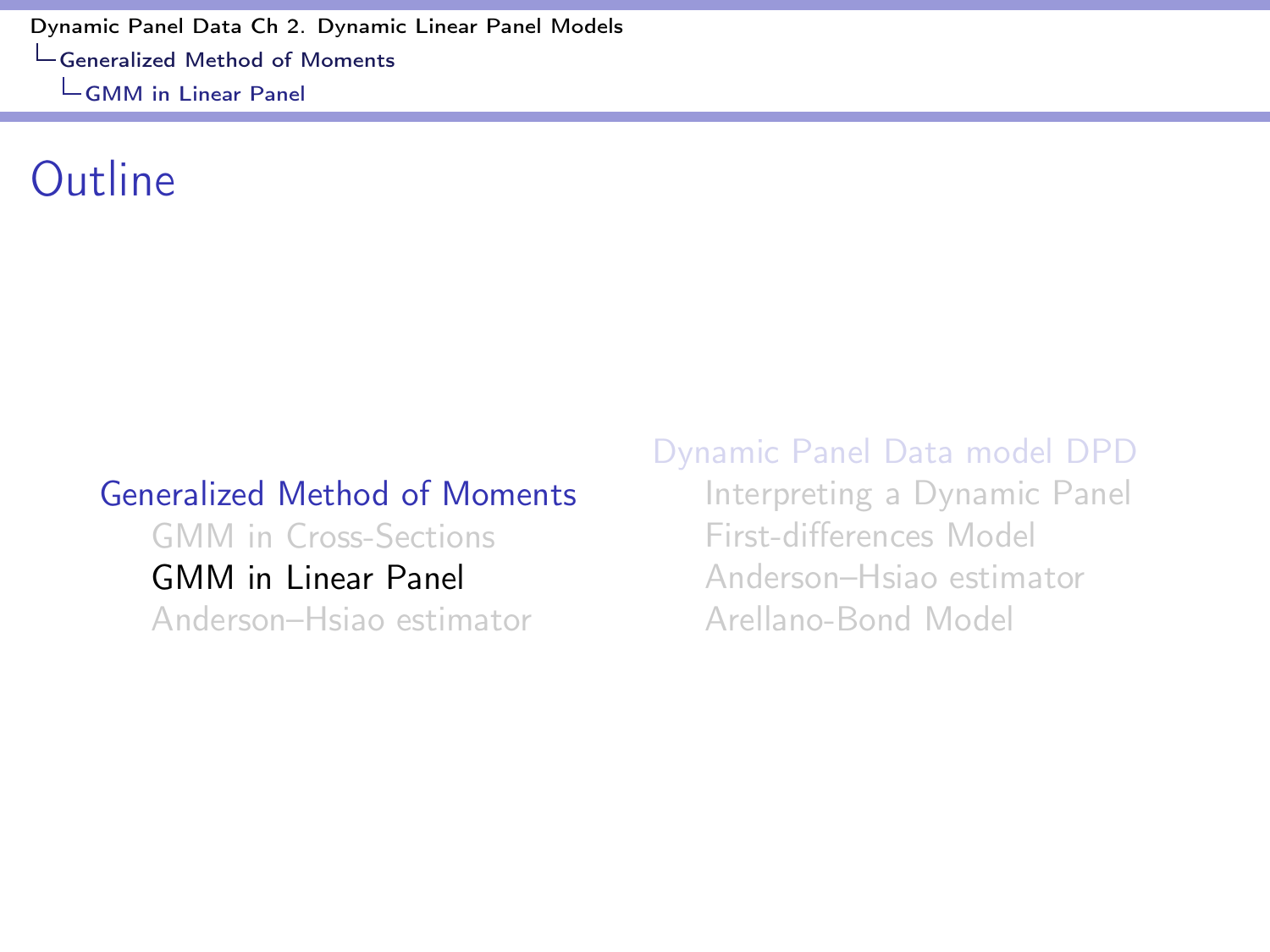## The Usual Panel Data Model

Individual-specific effect  $\alpha_i$  model

<span id="page-12-0"></span>
$$
y_{it} = \alpha_i + \mathbf{x}_{it}^{\prime} \beta + \epsilon_{it}
$$
 (1)

- $\blacktriangleright$  *x*<sub>it</sub> may include
	- $\triangleright$  both time-varying and time-invariant components
	- $\blacktriangleright$  an intercept
- Some components of the regressors  $x_i$  are now assumed to be endogenous
	- $\blacktriangleright$   $E\left[\mathbf{x}_{it}\left(\alpha_i+\epsilon_{it}\right)\right]\neq 0$
	- $\triangleright$  This leads to a re-definition of what is FE & RE in the next slide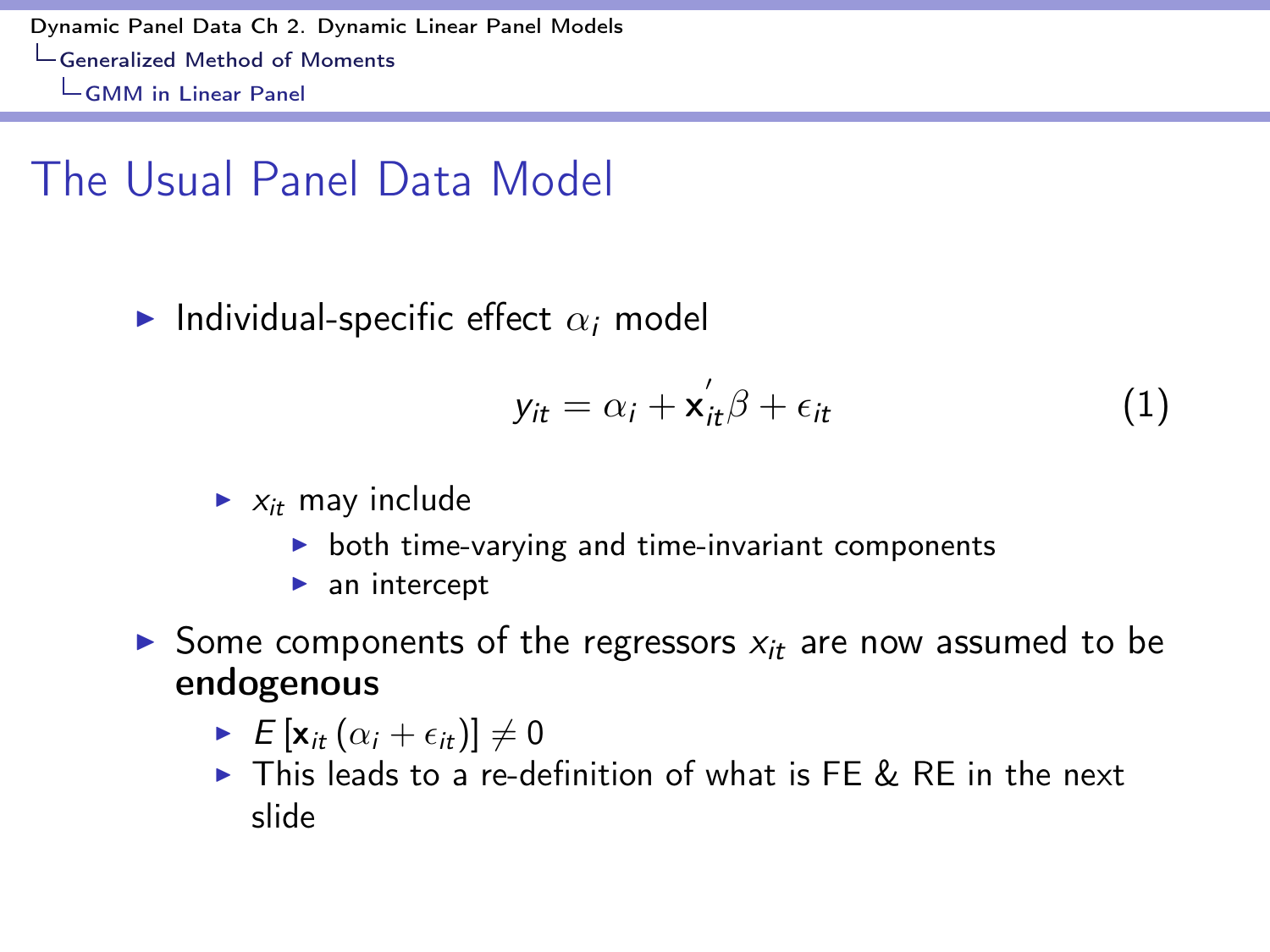## Random and Fixed Effects Panel with Endogeneity

 $\triangleright$  We call RE if  $\exists$  instruments  $Z_i$  s.t.

$$
E\left[Z_{\text{is}}'\left(\alpha_{i}+\epsilon_{\text{it}}\right)\right]=0\,\forall\,\text{period}\,\text{s}
$$

 $\triangleright$  Then GMM is applied following the formulas below  $\blacktriangleright$  FF if

- $\blacktriangleright$  it is possible only to find instruments s.t.  $E\left[Z^{'}_{i\mathsf{s}}\epsilon_{i\mathsf{t}}\right]=0$   $\forall\mathsf{s}$
- $\blacktriangleright$  but  $E\left[Z^{'}_{i\mathbf{s}}\alpha_i\right]\neq 0$  for some s at least
- $\triangleright$  Then  $\alpha_i$  must be eliminated by differencing
	- $\triangleright$  & only the coefficients of the time-varying regressors are identified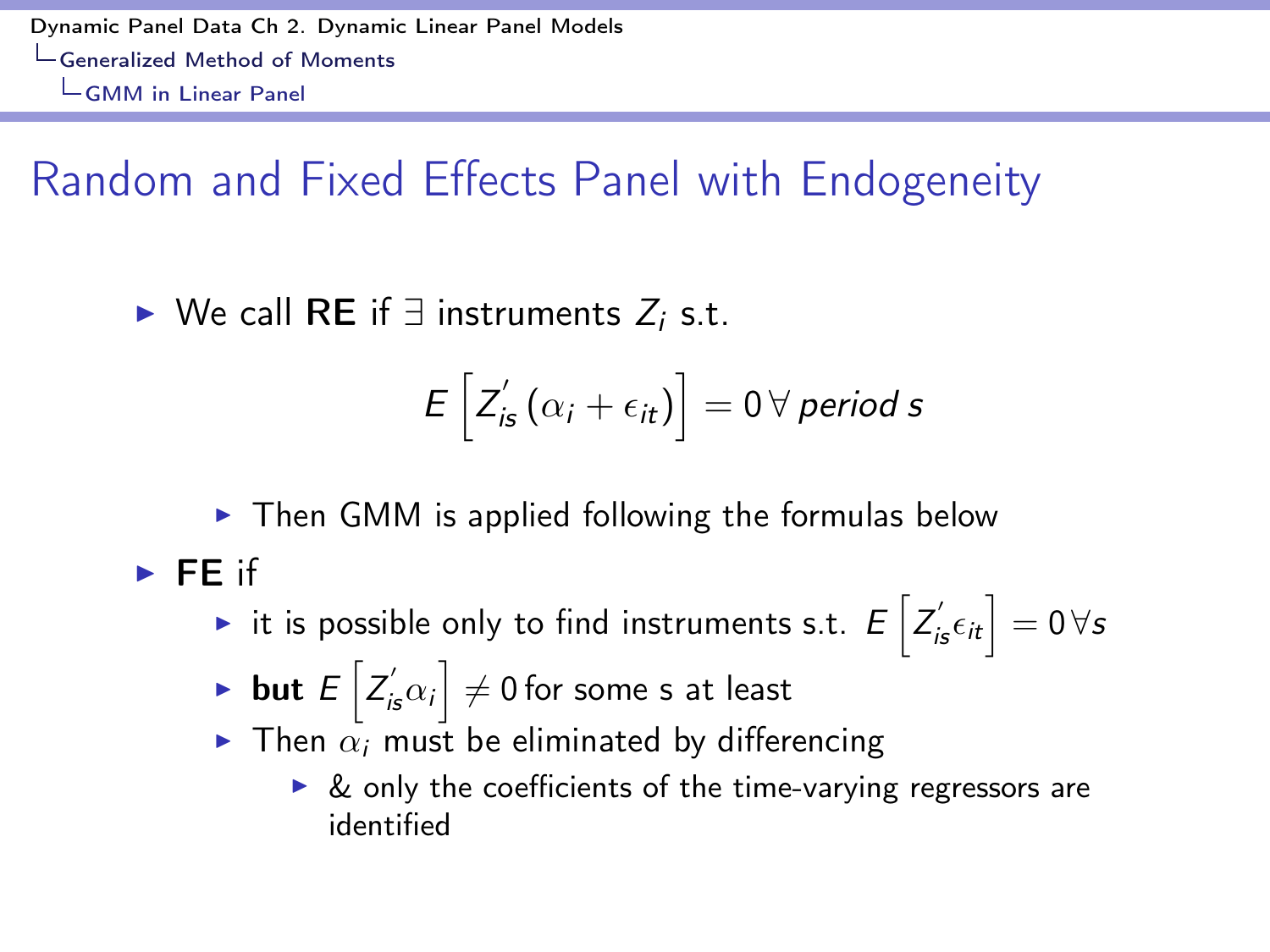### Simplification for presentation

- **In** no individual-specific effect  $\alpha_i$
- $\triangleright$   $x_i$  includes only current-period variable
	- $\blacktriangleright$  The linear panel model becomes

$$
y_{it} = x_{it}\beta + u_{it} \tag{2}
$$

 $\triangleright$  Stack (bold) all T observations for the *i<sup>th</sup>* individual

$$
\mathbf{y}_i = \mathbf{X}_i \boldsymbol{\beta} + \mathbf{u}_i \tag{3}
$$

- $\blacktriangleright$  The estimators presented below
	- $\triangleright$  may however include individual-specific effects
	- $\triangleright$  Via a data transformation as in Ch1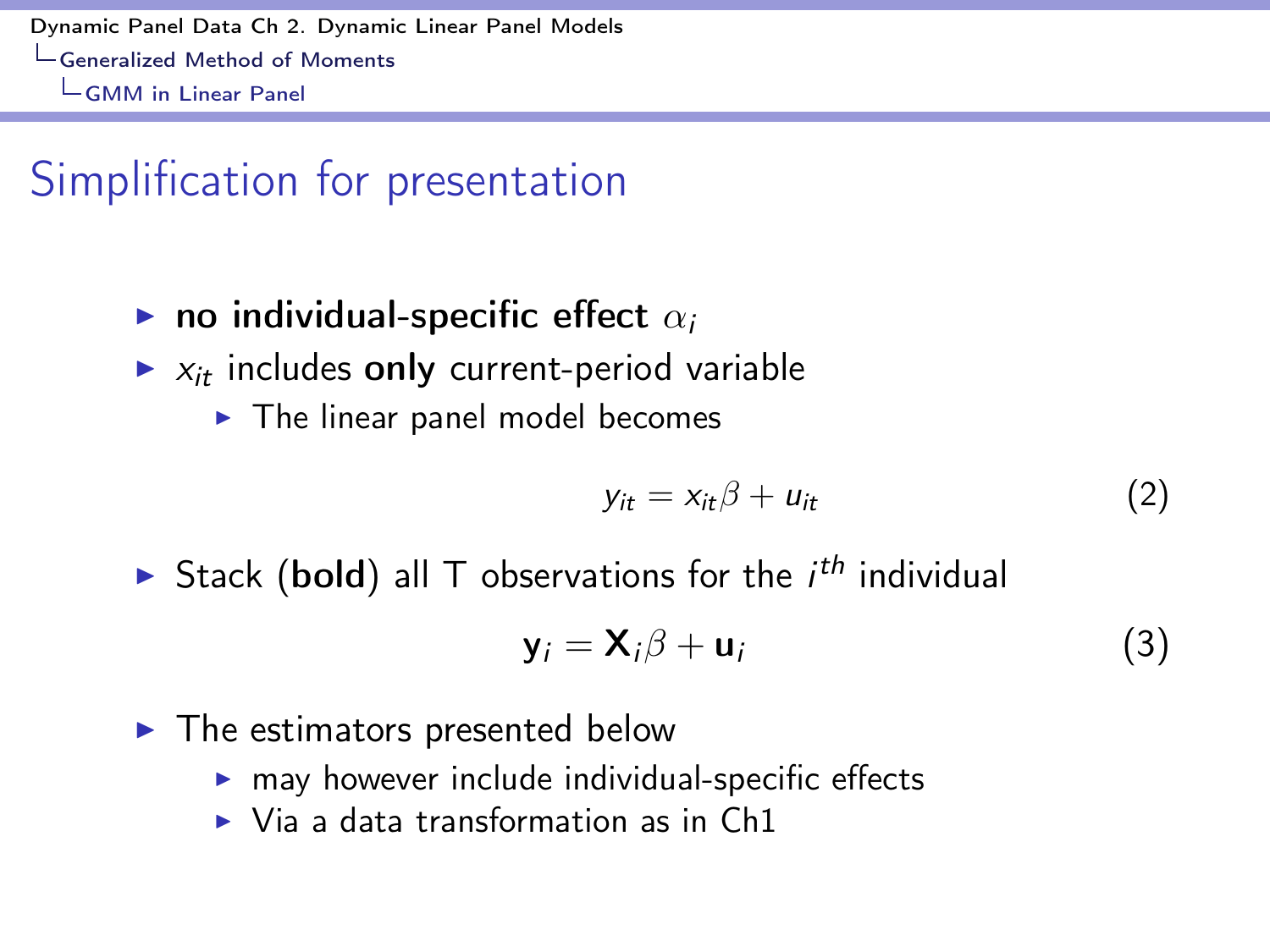### Panel GMM Moment Conditions

- Assume a  $T \times r$  matrix of instruments  $Z_i$ 
	- $\blacktriangleright$   $r > K$  is the number of instruments
	- $\blacktriangleright$  that satisfy the *r* moment conditions :

<span id="page-15-0"></span>
$$
E\left[\mathbf{Z}_{i}'\mathbf{u}_{i}\right]=0\tag{4}
$$

The GMM estimator based on these moment conditions **minimizes** a quadratic form as above :  $\hat{\beta}_{PGMM} =$ 

$$
\left[\left(\sum_{i} \mathbf{X}_{i}^{\prime} \mathbf{Z}_{i}\right) \mathbf{W}_{N}\left(\sum_{i} \mathbf{Z}_{i}^{\prime} \mathbf{X}_{i}\right)\right]^{-1}\left(\sum_{i} \mathbf{X}_{i}^{\prime} \mathbf{Z}_{i}\right) \mathbf{W}_{N}\left(\sum_{i} \mathbf{Z}_{i}^{\prime} \mathbf{y}_{i}\right)
$$

 $\triangleright$  Consistency of this estimator if [\(4\)](#page-15-0) holds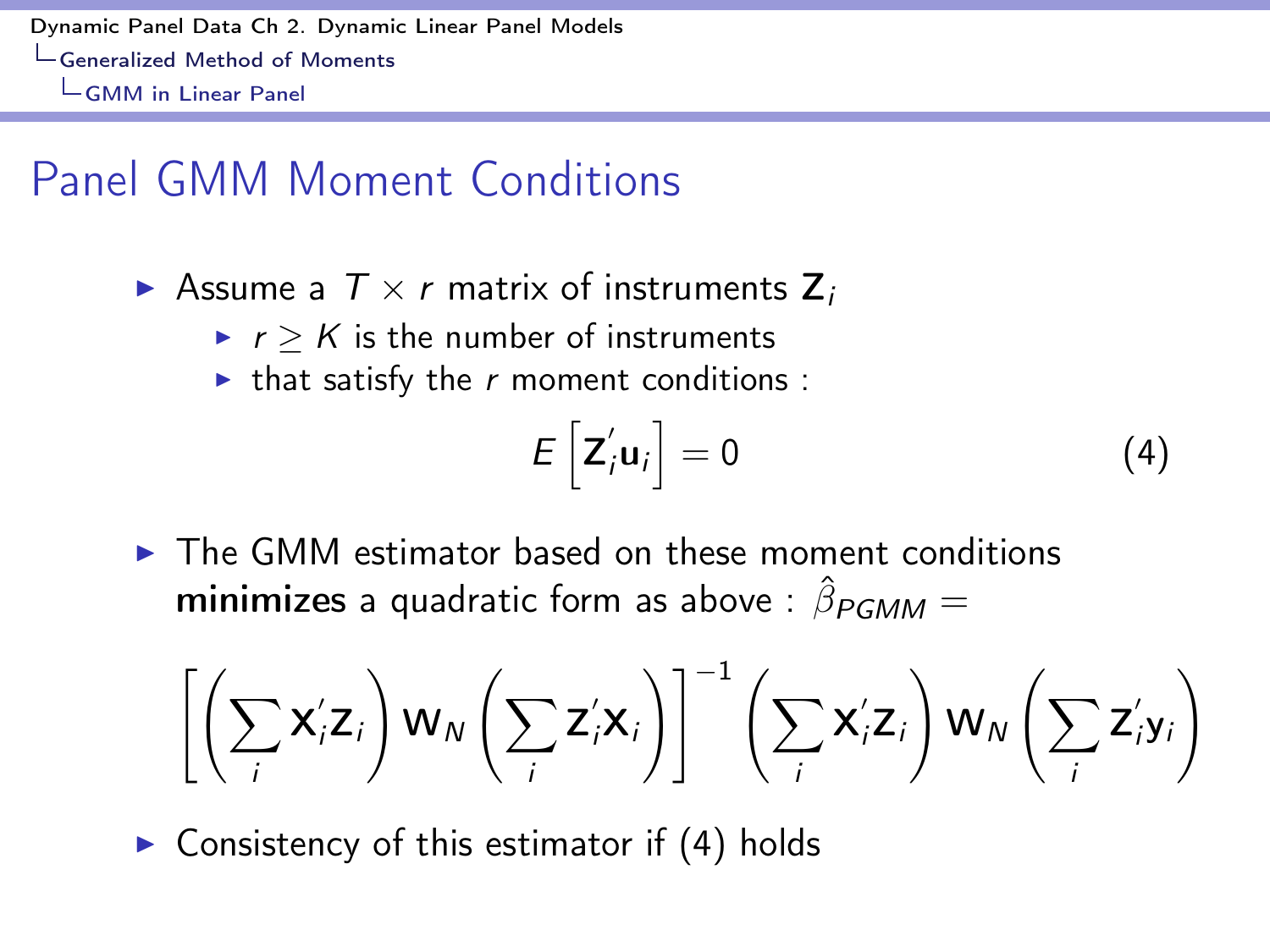## Case 1. Just-Identified Panel GMM

- $\triangleright$  Different weighting matrices  $W_N$  lead to different GMM estimators
- Except in the just-identified case of  $r = K$ , that is  $dim(z) = dim(x)$ 
	- $\blacktriangleright$  Exogenous regressors serve as their own instruments
- In this case  $\hat{\beta}_{PGMM}$  simplifies to the IV estimator for any  $W_N$

$$
\hat{\beta}_{IV} = [Z'X]^{-1}Z'y
$$

- In the case that all the  $x$  are exogenous
	- $\triangleright$  We can have  $X = Z$  and so  $\hat{\beta}_{PGMM} = \hat{\beta}_{OIS}$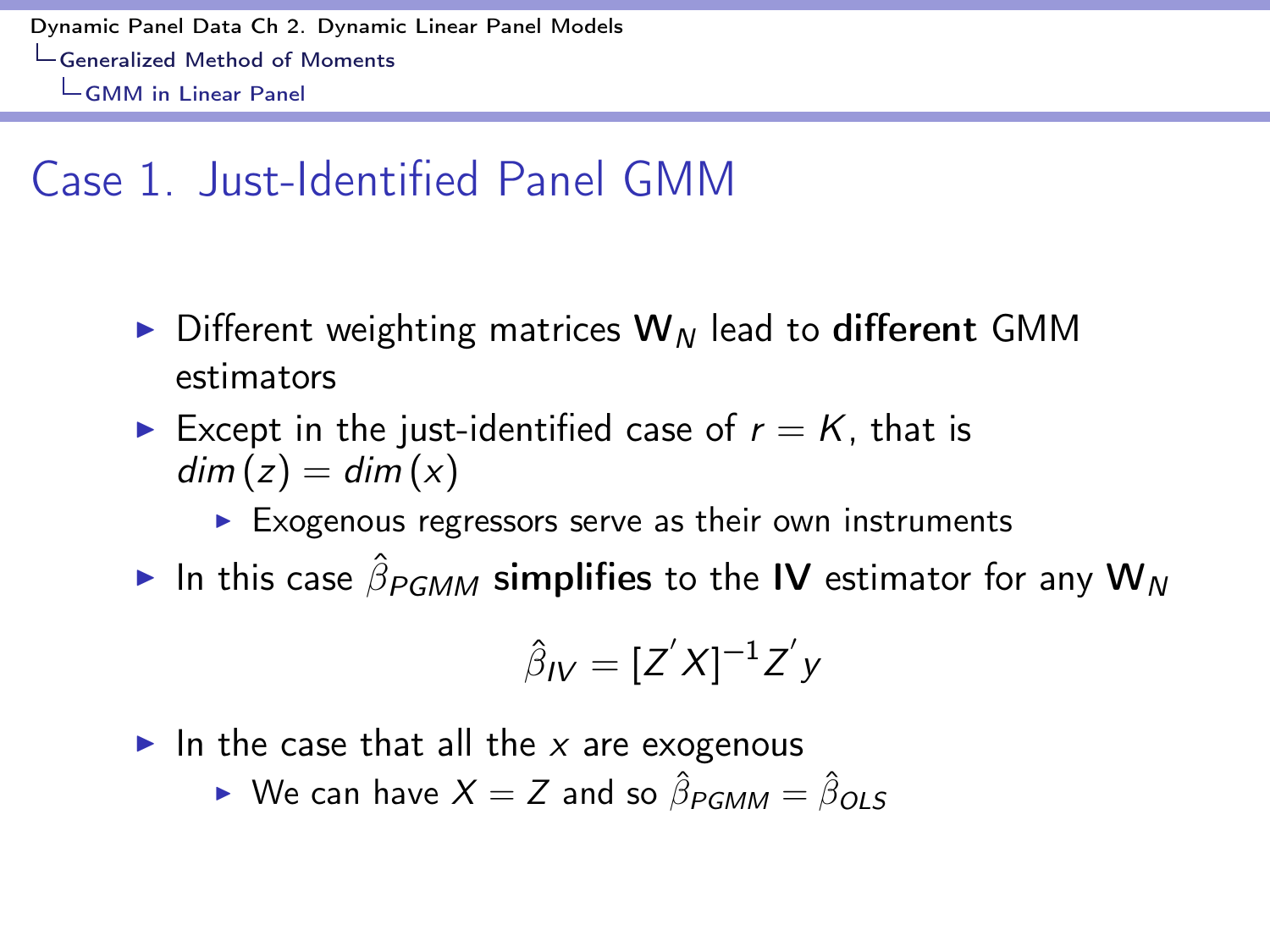## Case 2 & 3. Overidentified Panel GMM

- $\blacktriangleright$  If in addition of the *r* instruments above
	- $\triangleright$  We can assume that the first lag of each regressor is uncorrelated with the current error
		- If then  $x_{it-1}$  is available as **additional** instruments for  $x_{it}$
		- $\triangleright$  weak exogeneity / predetermined instruments
- $\blacktriangleright$  The model is over-identified
	- Instead of  $\hat{\beta}_{IV}$ , more efficient estimation is possible using Panel GMM estimators
	- $\triangleright$  Generalisation using further lags of  $x_t$  comes to mind
		- Exteed Clearly, we can have  $x_t$  endogenous while  $x_{t-1}$  and  $x_{t-2}$ pre-determined
		- $\triangleright$  so that there are more instruments than regressors, without any external instrument
		- $\triangleright$  We will discuss that in application, it is one of the main strengths of panel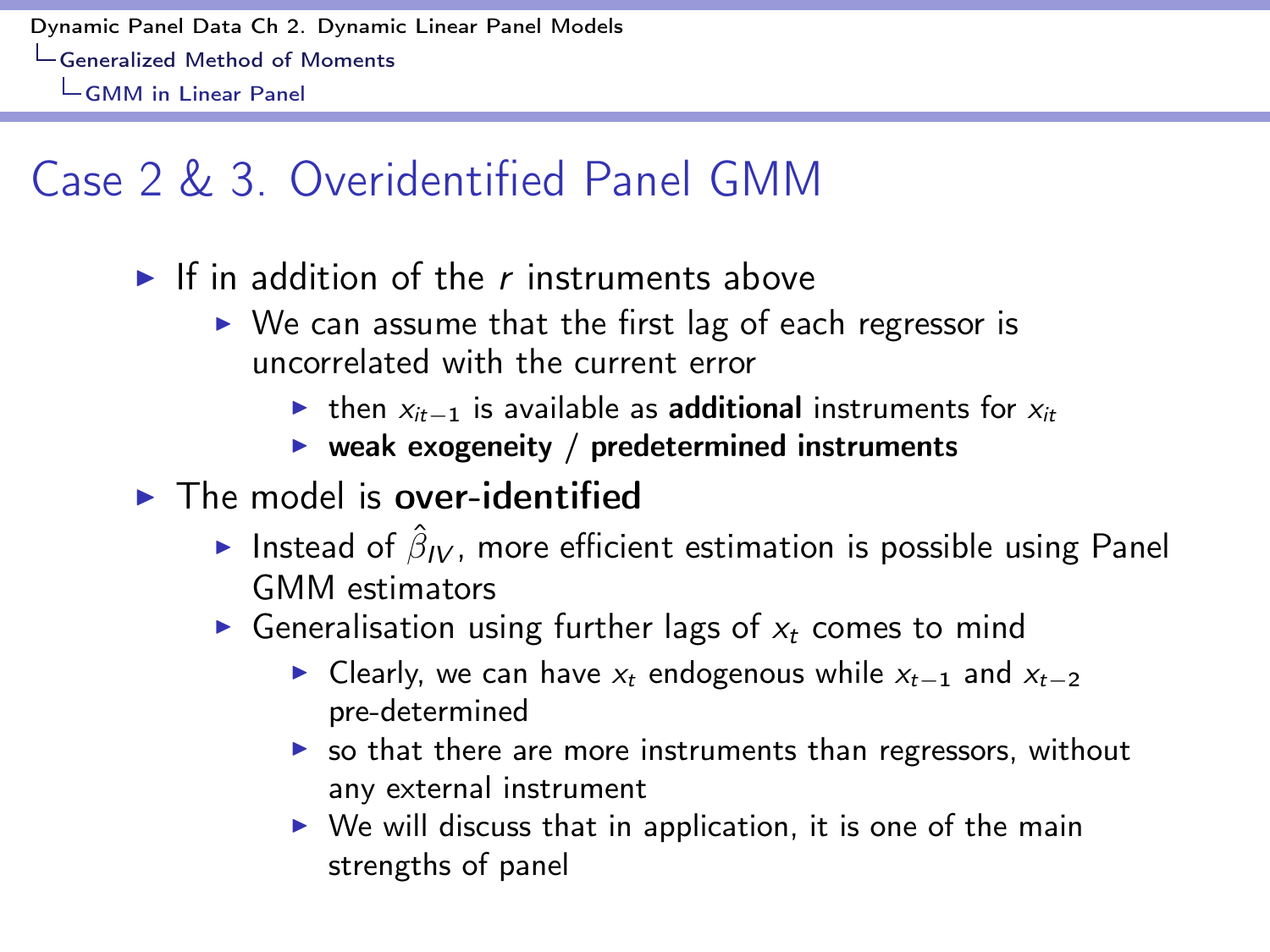## 2 optimal Over-identified PGMM Estimators

 $\triangleright$  Assume no heteroskedasticity and no serial correlation

$$
\triangleright \hat{\beta}_{2SLS} = \left[ \mathbf{X}' \mathbf{Z} \left( \mathbf{Z}' \mathbf{Z} \right)^{-1} \mathbf{Z}' \mathbf{X} \right]^{-1} \mathbf{X}' \mathbf{Z} \left( \mathbf{Z}' \mathbf{Z} \right)^{-1} \mathbf{Z}' \mathbf{y}
$$

 $\triangleright$  **DIEIE** xtivreg see below

 $\triangleright$  No such assumption (robust)

$$
\blacktriangleright \ \hat{\beta}_{2SGMM} = \left[ \boldsymbol{X}^{\prime} \boldsymbol{Z} \hat{\boldsymbol{S}}^{-1} \boldsymbol{Z}^{\prime} \boldsymbol{X} \right]^{-1} \boldsymbol{X}^{\prime} \boldsymbol{Z} \hat{\boldsymbol{S}}^{-1} \boldsymbol{Z}^{\prime} \boldsymbol{y}
$$

- $\blacktriangleright$   $\mathsf{S} = \frac{1}{N} \sum_i \mathsf{Z}_i^{\prime} \mathsf{a}_i \mathsf{a}_i^{\prime} \mathsf{Z}_i$  is a White-type robust consistent estimate for the  $r \times r$  matrix  $\mathbf{S} = \rho \lim \frac{1}{N} \sum_i \mathbf{Z}_i' \mathbf{u}_i \mathbf{u}_i' \mathbf{Z}_i$
- $\blacktriangleright$  Two-step GMM since a first-step consistent estimator of  $\beta$ such as  $\hat{\beta}_{2SLS}$  is needed to form the residuals  $\mathbf{u}_i = \mathbf{y}_i - \mathbf{X}_i \hat{\beta}_{2SLS}$  used to compute **\$** 
	- - $\triangleright$  **STETE** We'll see later in applications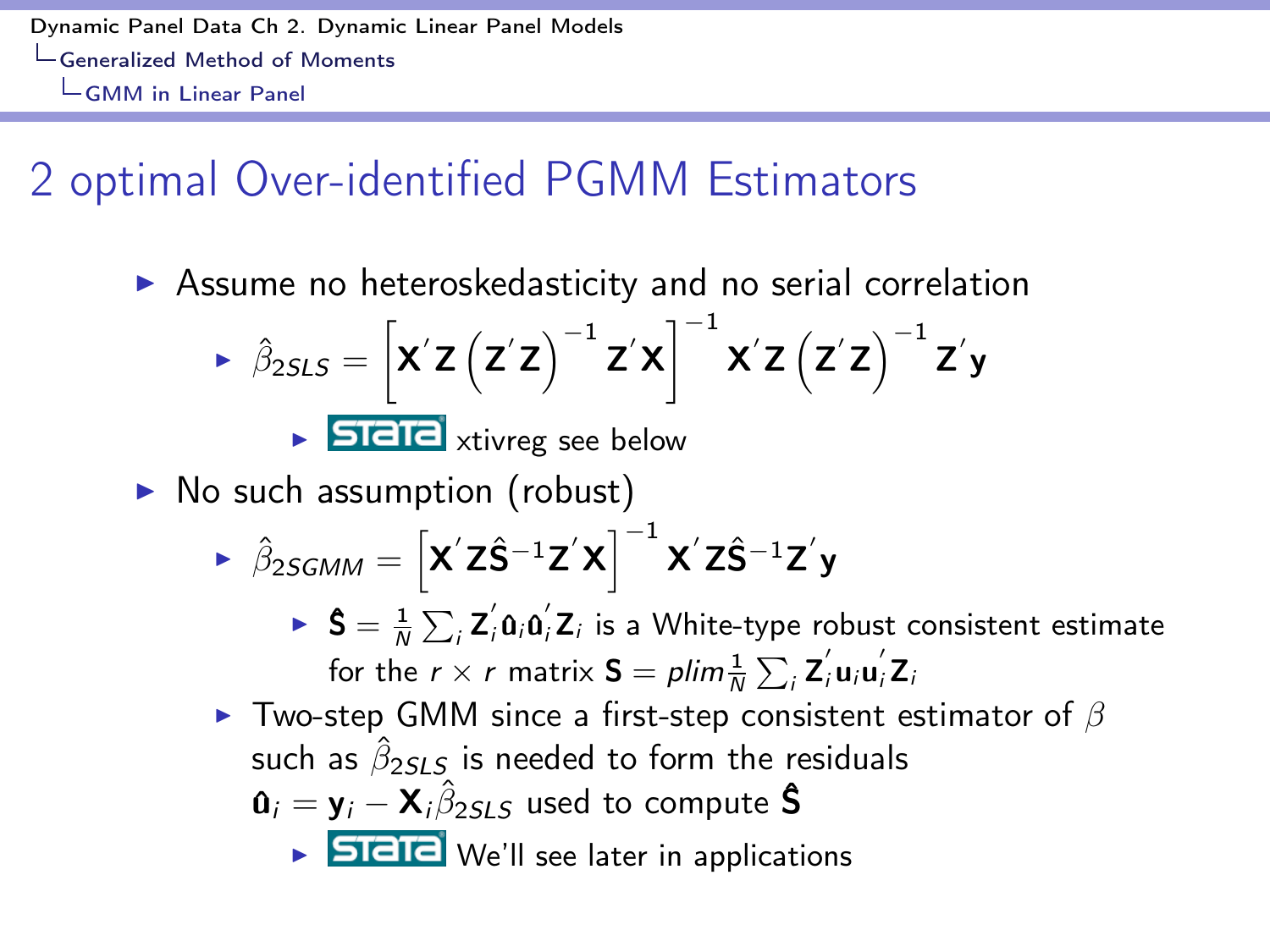2SLS reminder

- ▶ What does 2-Stage Least-Squares mean ?
	- $\triangleright$  A reminder in cross-section context for simplicity
- $\triangleright$  2SLS is a particular application of IV
	- $\triangleright$  That leads to a natural generalization from MM to GMM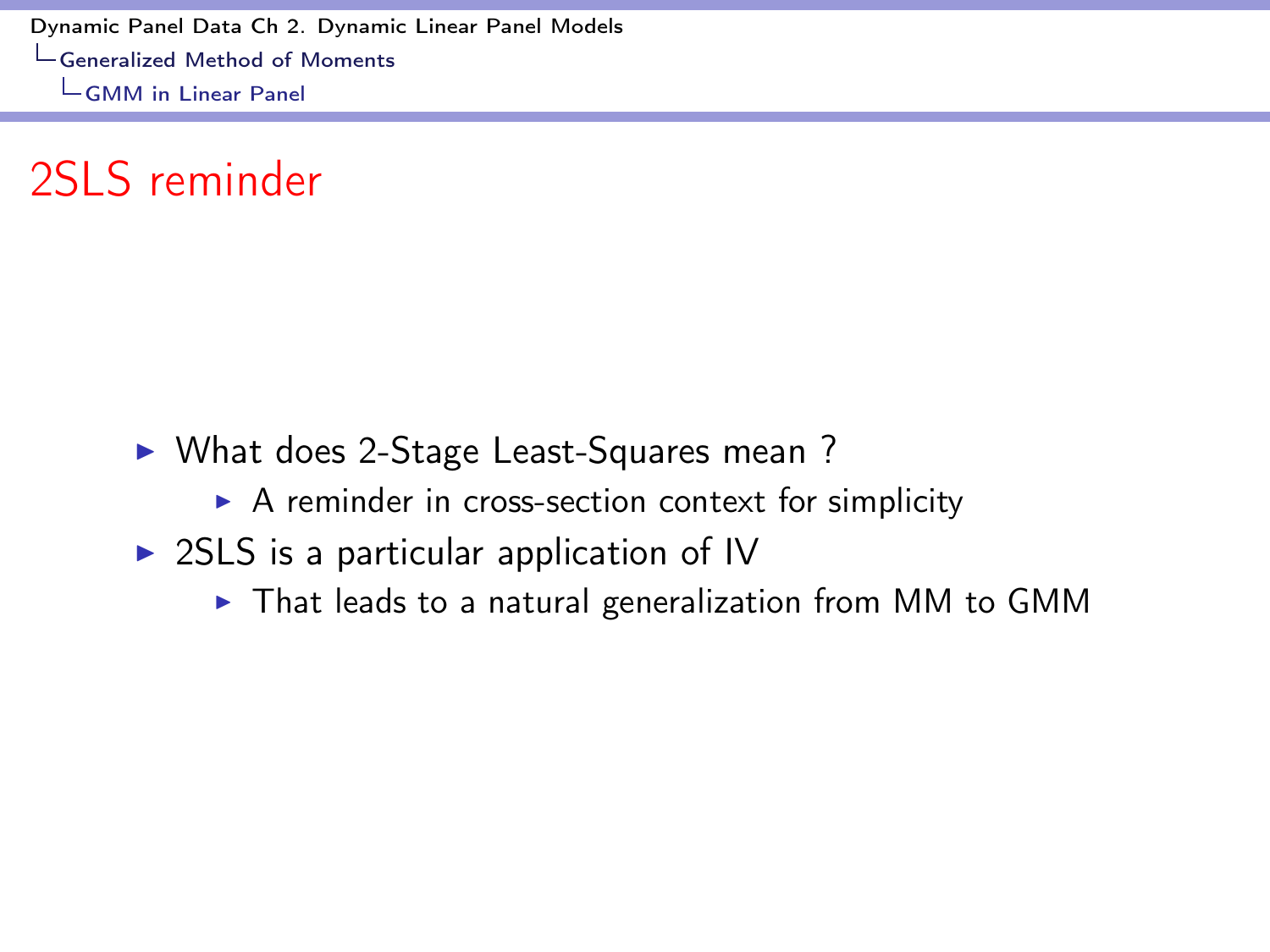#### Instrumentation equation

In Let the structural equation  $Y = X\beta + \epsilon$ 

- Assume that in  $X$ ,  $x_k$  is endogenous
	- $\triangleright$  assume we have one instrument *z* for  $x_k$
- $\blacktriangleright$  The instrument matrix is Z,
	- identical to X except for the last column in which  $x_k$  is replaced by *z*

 $\blacktriangleright$  The instrumentation equation

$$
x_k = \delta_0 + \delta_1 x_1 + \ldots + \delta_{k-1} x_{k-1} + \delta_k z + \mu = Z\delta + \mu
$$

- Estimated by LS, the fitted values of  $x_k$  are
	- $\hat{x}_k = \hat{\delta}_0 + \hat{\delta}_1 x_1 + \ldots + \hat{\delta}_{k-1} x_{k-1} + \hat{\delta}_k z = Z \hat{\delta}$  $\blacktriangleright$  with  $\hat{\delta} = \left(Z^{'}Z\right)^{-1}Z^{'}x_{k}$
- If Thus,  $\hat{x}_k$  is a valid instrument for  $x_k$ 
	- $\triangleright$  as long as *z* is a valid instrument for  $x_k$
	- $\blacktriangleright$  and the other regressors are exogenous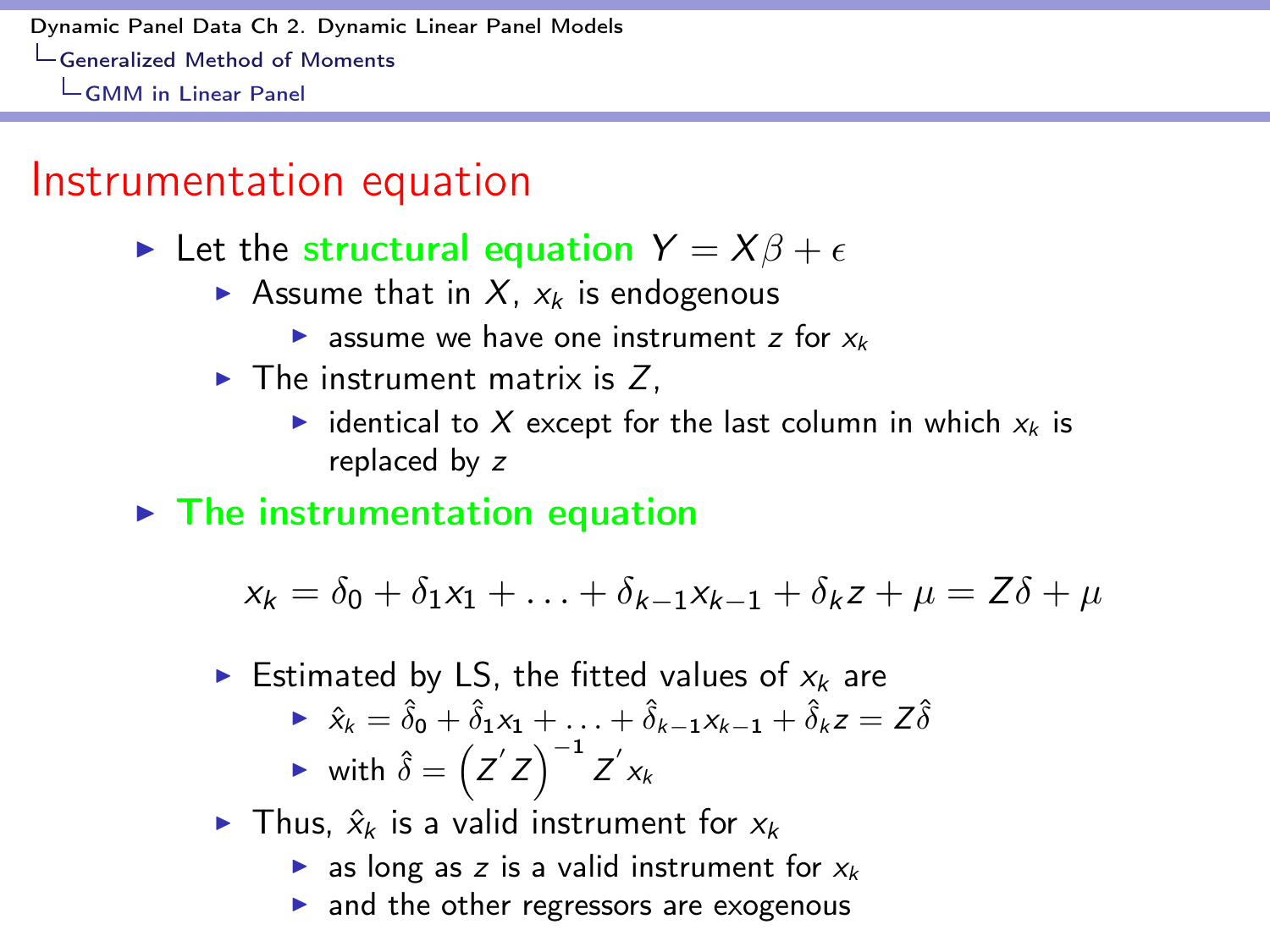## 2-Step Least-Squares

▶ Write  $\hat{X}$ , the  $X$  mtx in which  $x_k$  has been replaced by  $\hat{x}_k$ 

• The IV estimator using 
$$
\hat{X}
$$
 is  $\hat{\beta}_IV = (\hat{X}'X)^{-1}\hat{X}'Y$ 

- $\blacktriangleright$  Might be a little better than  $(Z'X)^{-1}Z'Y$  since the correlation( $\hat{x}_k$ ,  $x_k$ )  $\geq$  correlation( $z$ ,  $x_k$ )
- $\triangleright$  But the main advantage will come later
- $\triangleright$  This IV estimator is equivalent to an OLS estimation MCO in 2 steps – 2SLS :
- 1. Estimate by OLS the instrumentation eq.  $x_k = Z\delta + \mu$
- 2. Replace *X* by  $\hat{X}$  in the structural eq.  $Y = \pi \hat{X} + \nu$ 
	- $\blacktriangleright$  Estimate by OLS

► 
$$
\hat{\pi}_{2SLS} = (\hat{X}'\hat{X})^{-1}\hat{X}'Y
$$
  
\n► Warning:  $(\hat{X}'\hat{X})^{-1}$  and NOT  $(\hat{X}'X)^{-1}$  as in  $\hat{\beta}_iV$ 

 $\blacktriangleright$  Below, it is shown that  $\hat{\pi}_{2SLS} = \hat{\beta}_\mathsf{IV} = \left(\hat{X}'X\right)^{-1}$ *X*ˆ0 *Y*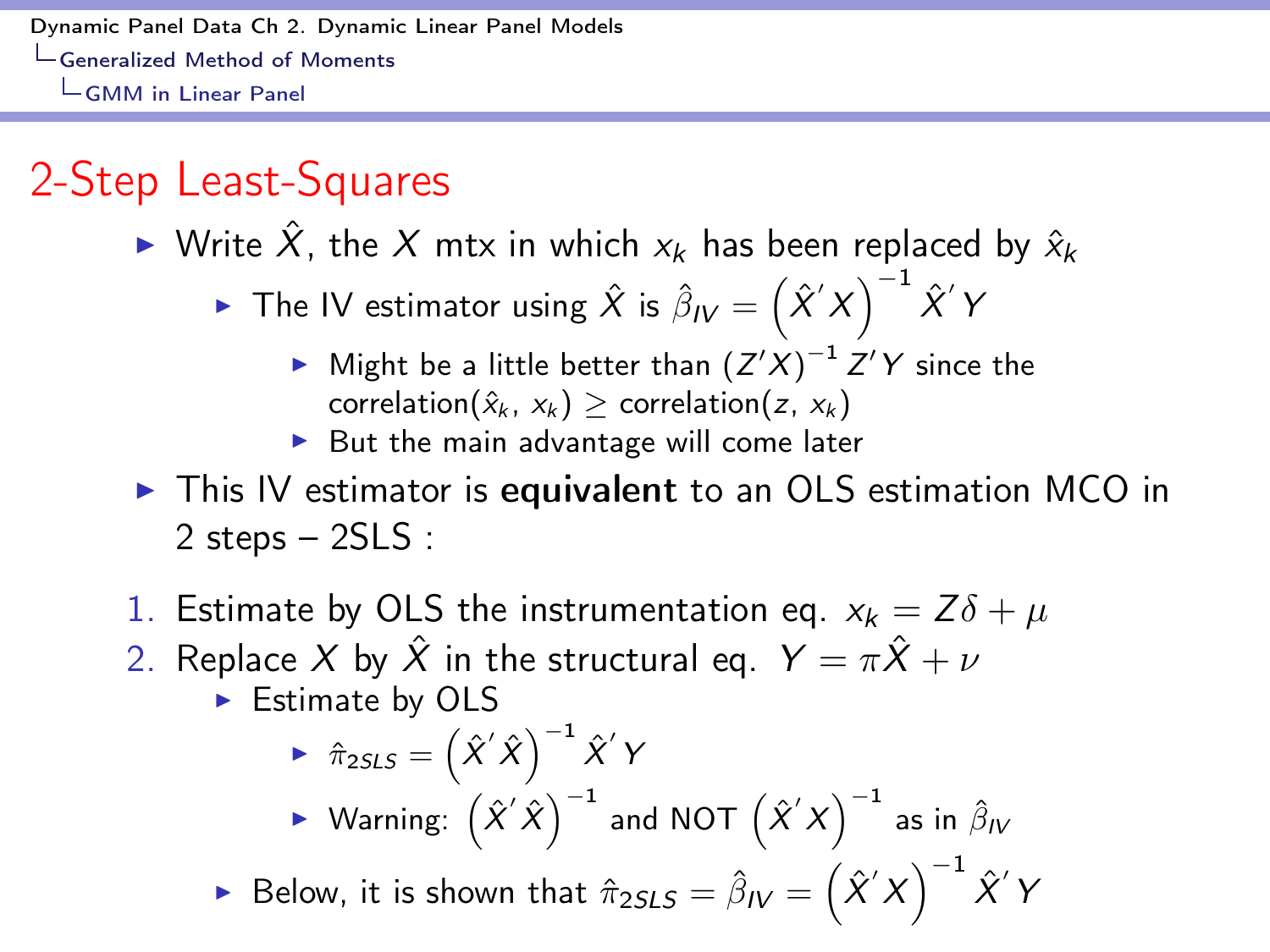$$
\hat{\pi}_{2SLS} = \hat{\beta}_{IV} = \left(\hat{X}'X\right)^{-1}\hat{X}'Y : \text{Proof}
$$

• First we prove that 
$$
\hat{X} = Z(Z'Z)^{-1}Z'X
$$

- $\blacktriangleright$  Remember
	- $\triangleright$  *Z* is *X* in which  $x_k$  is replaced by *z*, the instrument for  $x_k$
	- $\blacktriangleright$   $\left(Z^{'}Z\right)^{-1}Z^{'}x_{k}=\hat{\delta}$  the LS estimate of the instrumentation eq.
- ► Consider  $\hat{X} = Z(Z'Z)^{-1}Z' (X_{-k} x_k)$

$$
\triangleright \text{ So } \hat{X} = \left( Z(Z'Z) \right)^{-1} Z' X_{-k} \hat{x}_k \right)
$$

- $\blacktriangleright$  So, the last col. of  $\hat{X}$  is  $\hat{x}_k = Z \hat{\delta}$
- $\blacktriangleright$  Take any other col of X,  $x_i$
- ▶ Then the jth col of  $\hat{X}$  is also the jth col of  $Z$  and is  $Z(Z'Z)^{-1}Z'x_j$

 $\blacktriangleright$  Consider  $\left( Z' Z \right)^{-1} Z' x_j = \hat{\gamma}_j$ 

- If This is like the OLS estimate of the regression of  $x_i$  on itself & the other regressors
- $\blacktriangleright$  Then, the adjustment is perfect, the residuals are zero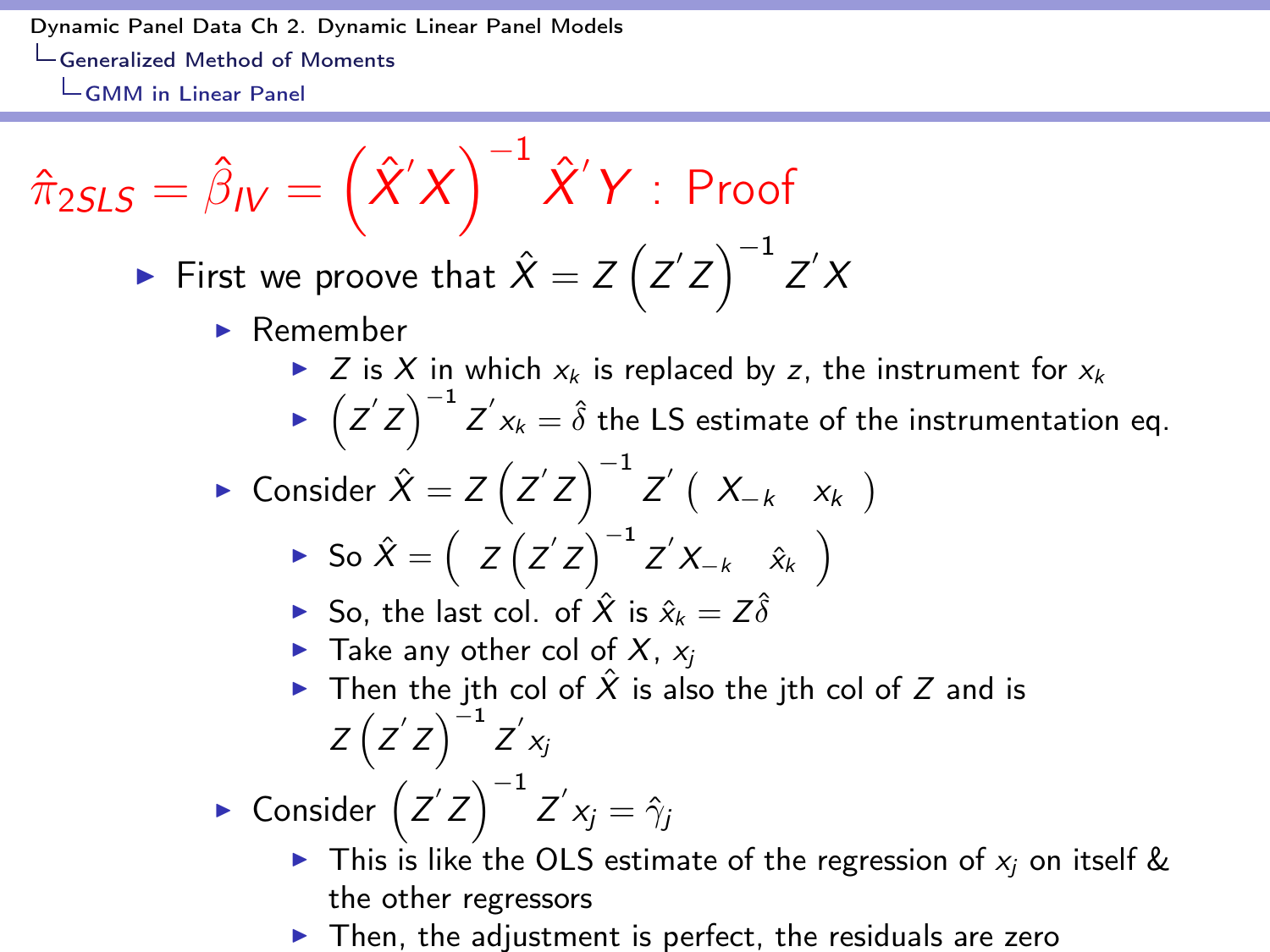$$
\hat{\pi}_{2SLS} = \hat{\beta}_{\textit{IV}} = \left(\hat{X}'X\right)^{-1}\hat{X}'Y : \text{Proof}
$$

$$
\triangleright
$$
 This shows that  $\hat{X} = Z(Z'Z)^{-1}Z'X$ 

 $\blacktriangleright$  Then, it is easy to show that

$$
\hat{\pi}_{2SLS} = (\hat{X}'\hat{X})^{-1}\hat{X}'Y
$$
\n
$$
= (\mathbf{X}'Z(\mathbf{Z}'Z)^{-1}\mathbf{Z}'(\mathbf{Z}(\mathbf{Z}'Z)^{-1}\mathbf{Z}'X))^{-1}\hat{X}'Y
$$
\n
$$
= (\mathbf{X}'Z(\mathbf{Z}'Z)^{-1}\mathbf{Z}'X)^{-1}\hat{X}'Y
$$
\n
$$
= (\hat{X}'X)^{-1}\hat{X}'Y = \hat{\beta}_IV
$$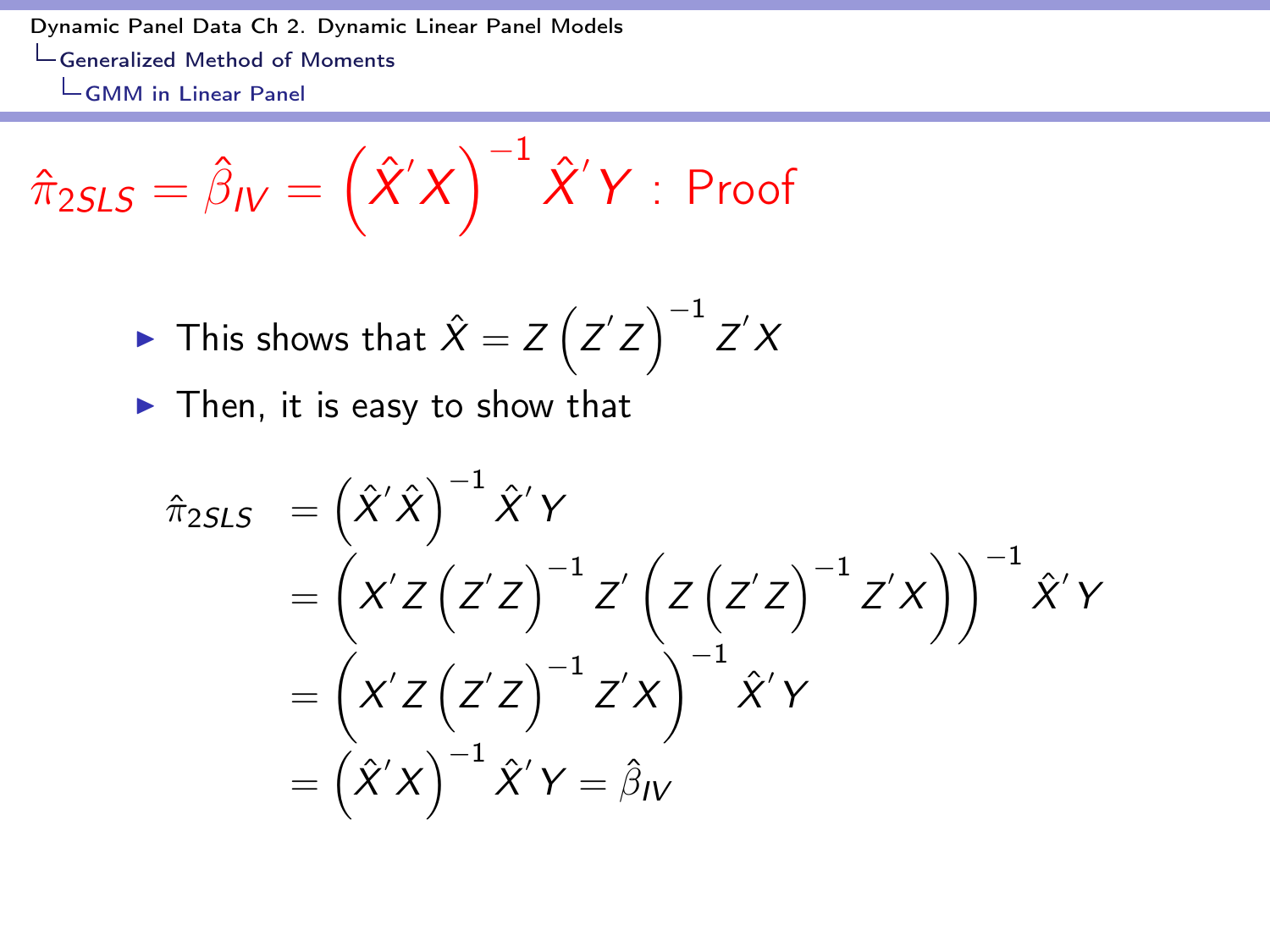### 2-Step Least-Squares with several instruments

- $\triangleright$  The last proof also shows the equivalence between
	- $\triangleright$  Our previous formula for  $\hat{\beta}_{25L5}$

$$
\triangleright \hat{\beta}_{2SLS} = \left[ \mathbf{X}' \mathbf{Z} \left( \mathbf{Z}' \mathbf{Z} \right)^{-1} \mathbf{Z}' \mathbf{X} \right]^{-1} \mathbf{X}' \mathbf{Z} \left( \mathbf{Z}' \mathbf{Z} \right)^{-1} \mathbf{Z}' \mathbf{y}
$$

 $\blacktriangleright$  and the present formula  $\left(\hat{X}'X\right)^{-1}\hat{X}'$   $\mathsf{Y}'$ 

 $\triangleright$  (Except that I am not fully consistent with notation)

 $\blacktriangleright$  Therefore 2SLS is actually IV

in which the instrument  $\hat{x}_k$  is obtained from an instrumentation equation with *p* instruments

$$
x_k = \delta_0 + \delta_1 x_1 + \ldots + \delta_{k-1} x_{k-1} + \delta_{k1} z_1 + \ldots + \delta_{kp} z_p + \mu
$$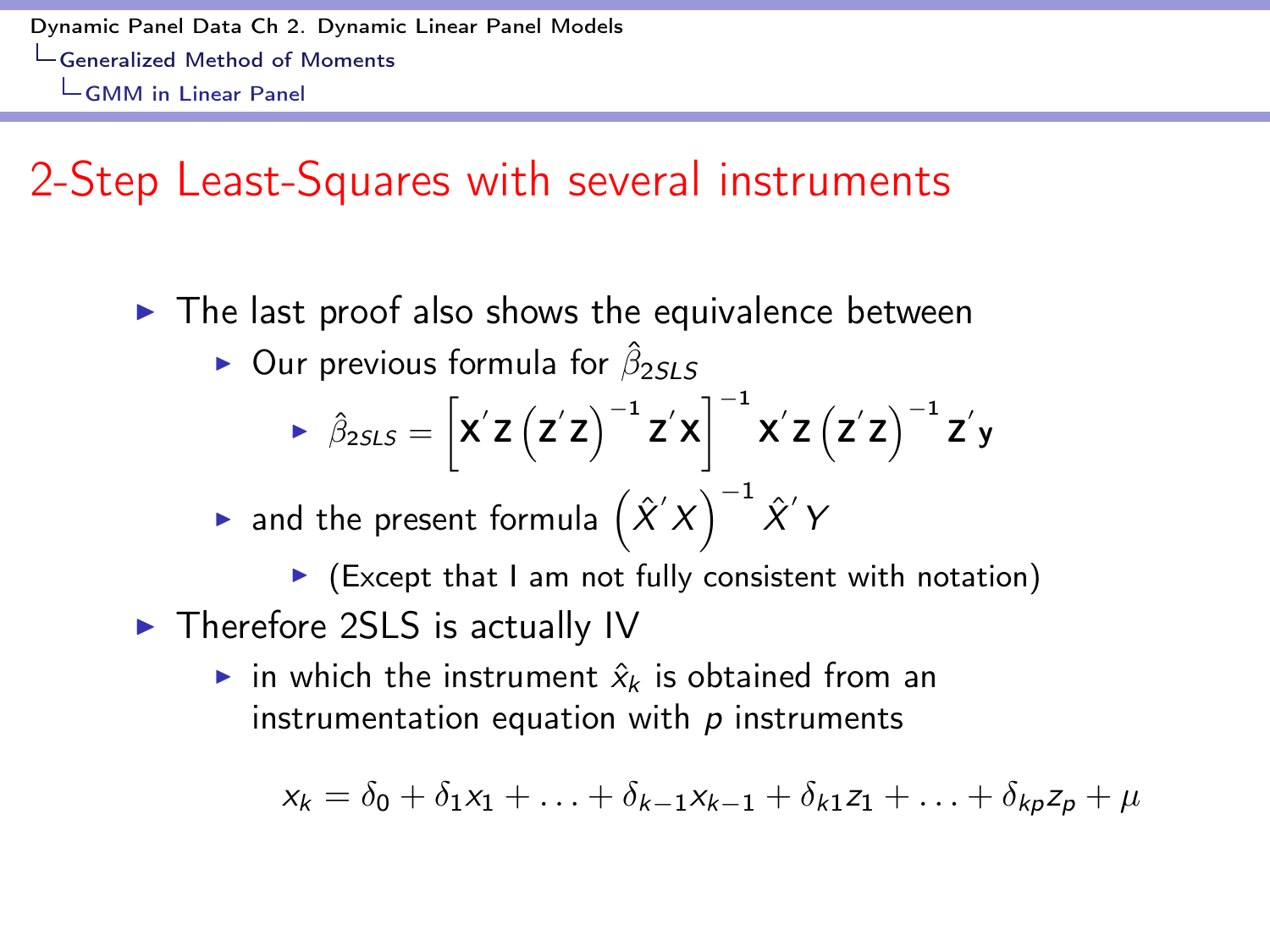# To sum up  $\hat{\beta}_{PGMM}$  has 3 meanings

- 1. Just-identified case
	- $\rightarrow$  # instruments = # endogenous regressors
	- $\rightarrow$   $\hat{\beta}_{PGMM}$  is  $\hat{\beta}_{IV}$  "one-step"
- 2. Over-identified & spherical case
	- $\triangleright$  # instruments  $>$  # endogenous regressors
	- $\triangleright$  No heteroskedasticity, no autocorrelation
	- $\rightarrow$   $\hat{\beta}_{PGMM}$  is  $\hat{\beta}_{2515}$  "2-step"
		- 2.1 LS estimation of the instrumentation equation(s)
		- 2.2 IV estimation using these results
- 3. Over-identified general case
	- $\triangleright$   $\hat{\beta}_{PCMM}$  is  $\hat{\beta}_{25GMM}$  "3-step"
		- **Same 2 steps as**  $\hat{\beta}_{2SLS}$ **, construct the weighting mtx <b>\$**
		- $\triangleright$  Use  $\hat{\mathsf{S}}^{-1}$  in the general  $\hat{\beta}_{PGMM}$  formula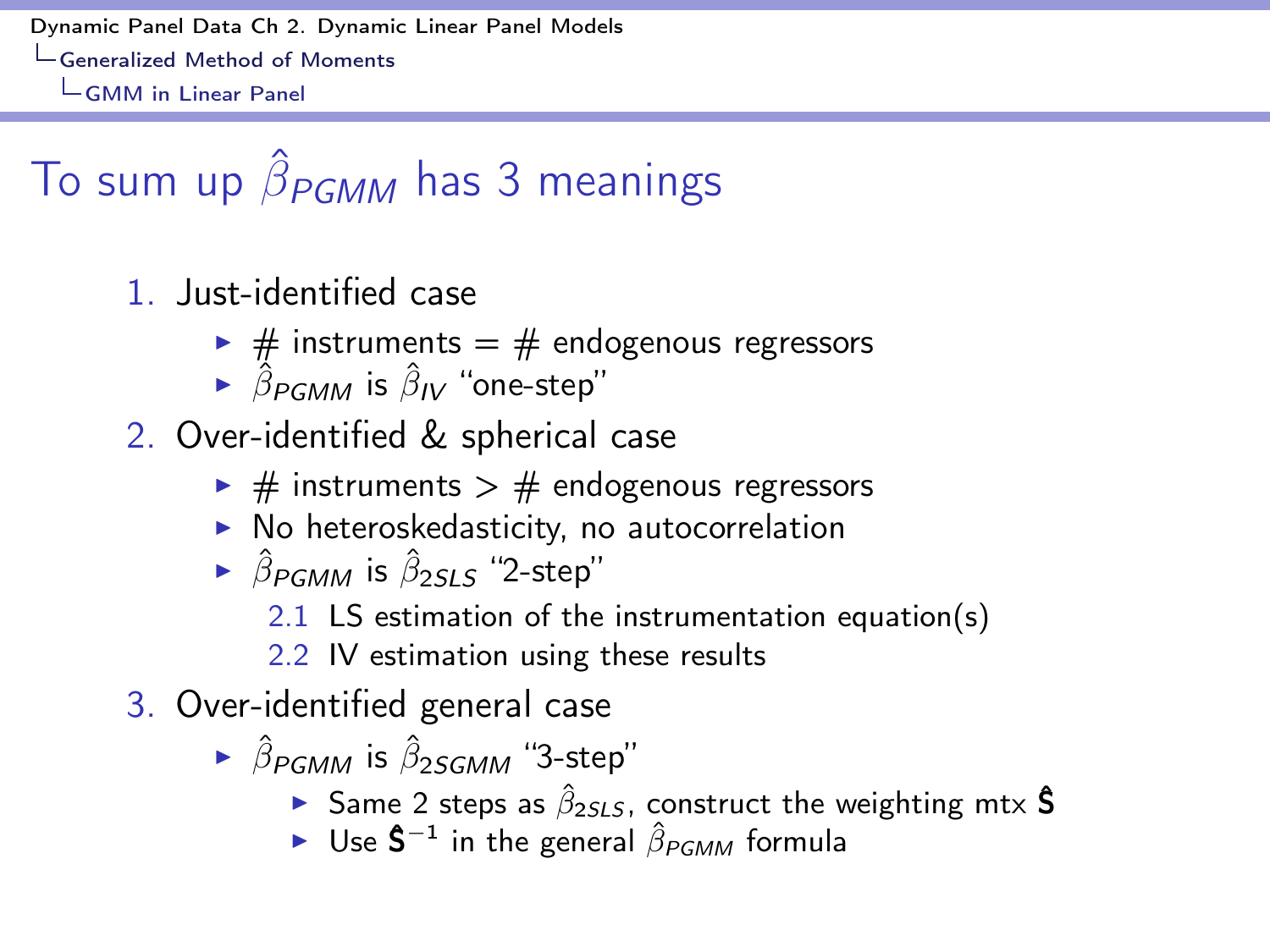## Panel-Robust Statistical Inference

- $\triangleright$   $\hat{\beta}_{PGMM}$  is asymptotically normal
	- $\triangleright$  with a complicated asymptotic variance matrix
	- $\triangleright$  A consistent estimate of that matrix exists
		- $\triangleright$  conditionnally on a choice for  $W_N$
		- $\triangleright$  and if independence over *i* is assumed
- $\triangleright$  A White-type robust estimate exists
	- $\blacktriangleright$  It yields panel-robust standard errors allowing for both heteroskedasticity and correlation over time
	- $\triangleright$  That may not be implemented in many packages
		- $\triangleright$  Not in **STETE** for the general case
		- $\blacktriangleright$  but for some special cases
- $\triangleright$  Alternatively, the panel bootstrap could be used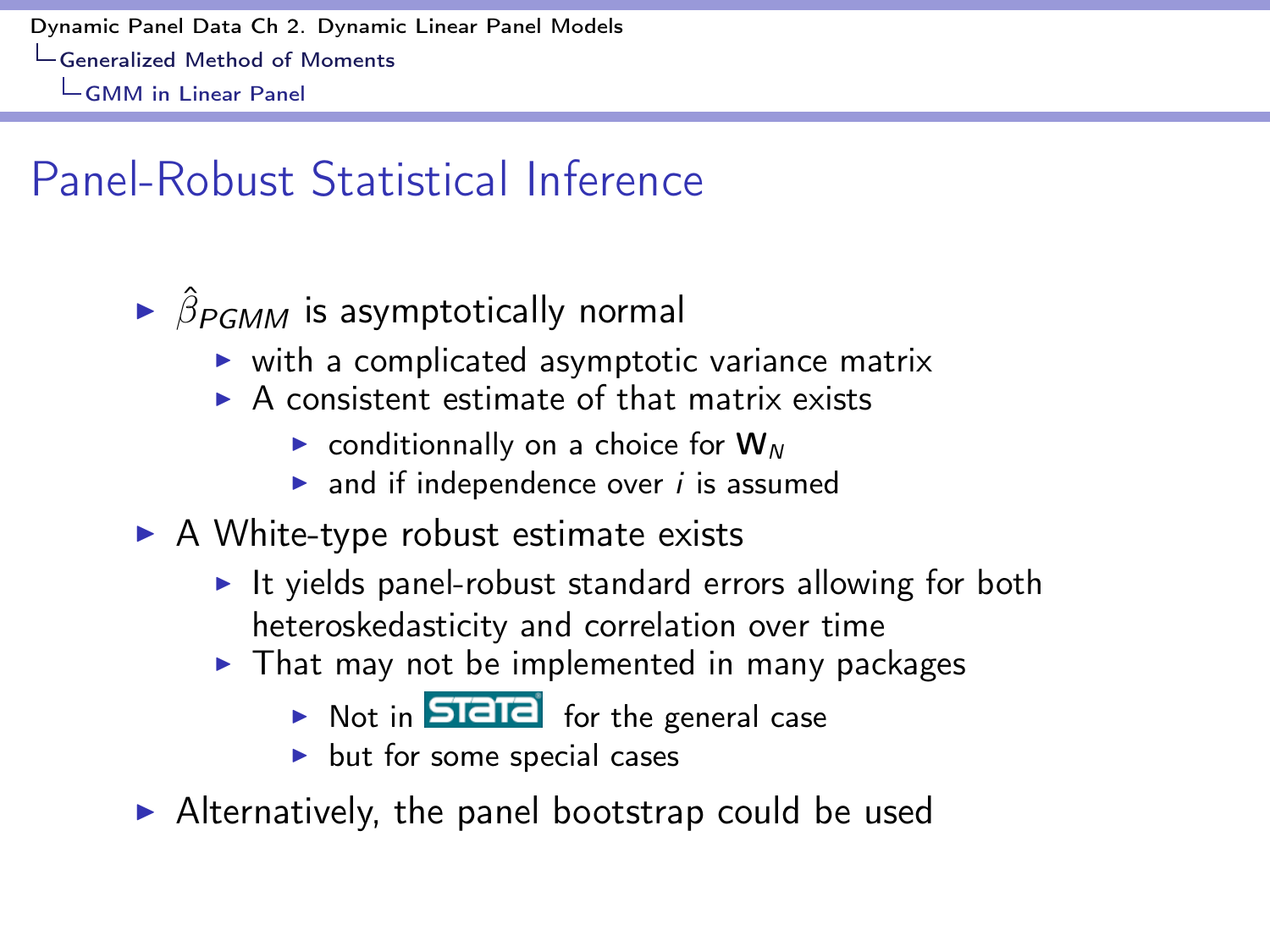### <span id="page-27-0"></span>Outline

#### [Generalized Method of Moments](#page-2-0)

[GMM in Cross-Sections](#page-4-0) [GMM in Linear Panel](#page-11-0) [Anderson–Hsiao estimator](#page-27-0) [Dynamic Panel Data model DPD](#page-35-0)

[Interpreting a Dynamic Panel](#page-37-0) First-diff[erences Model](#page-43-0) [Anderson–Hsiao estimator](#page-46-0) [Arellano-Bond Model](#page-53-0)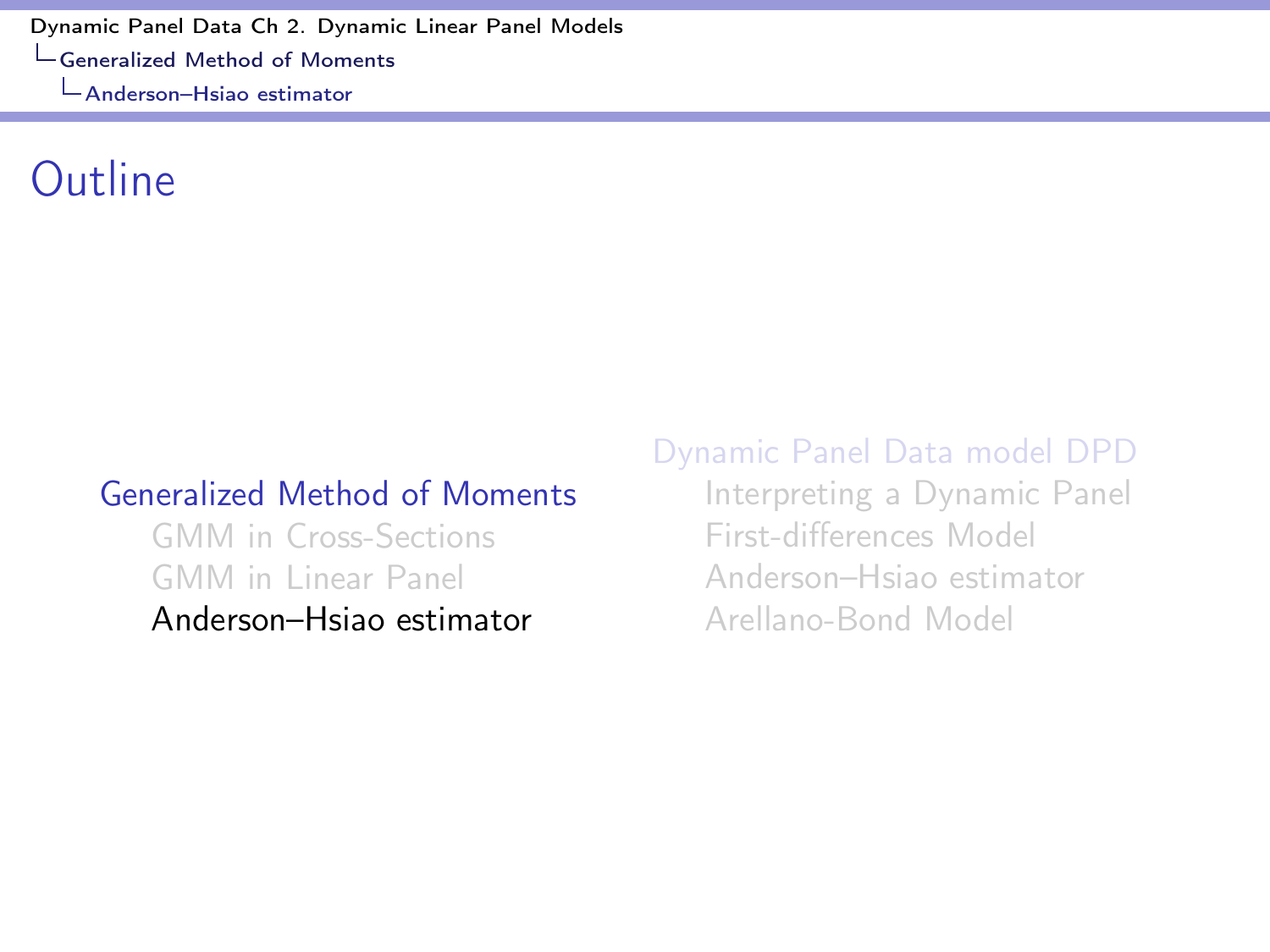Model

 $\triangleright$  Consider again the individual-specific effect  $\alpha_i$  model [\(1\)](#page-12-0)

$$
y_{it} = \alpha_i + \mathbf{x}_{it}'\beta + \epsilon_{it}
$$

where some components of  $x_i$  are assumed to be endogenous

- $\blacktriangleright$   $E[\mathbf{x}_{it}(\alpha_i + \epsilon_{it})] \neq 0$
- $\blacktriangleright$  To simplify, take only one regressor  $\mathbf{x}_{it} \rightarrow x_{it}$
- $\triangleright$  The case when the  $x_i$  regressor is a lag of the dependant  $x_{it} \rightarrow y_{i,t-1}$ 
	- $\triangleright$  is discussed in details in the next section
	- $\triangleright$  So in this section, we focus on  $x_{it} \neq y_{i,t-1}$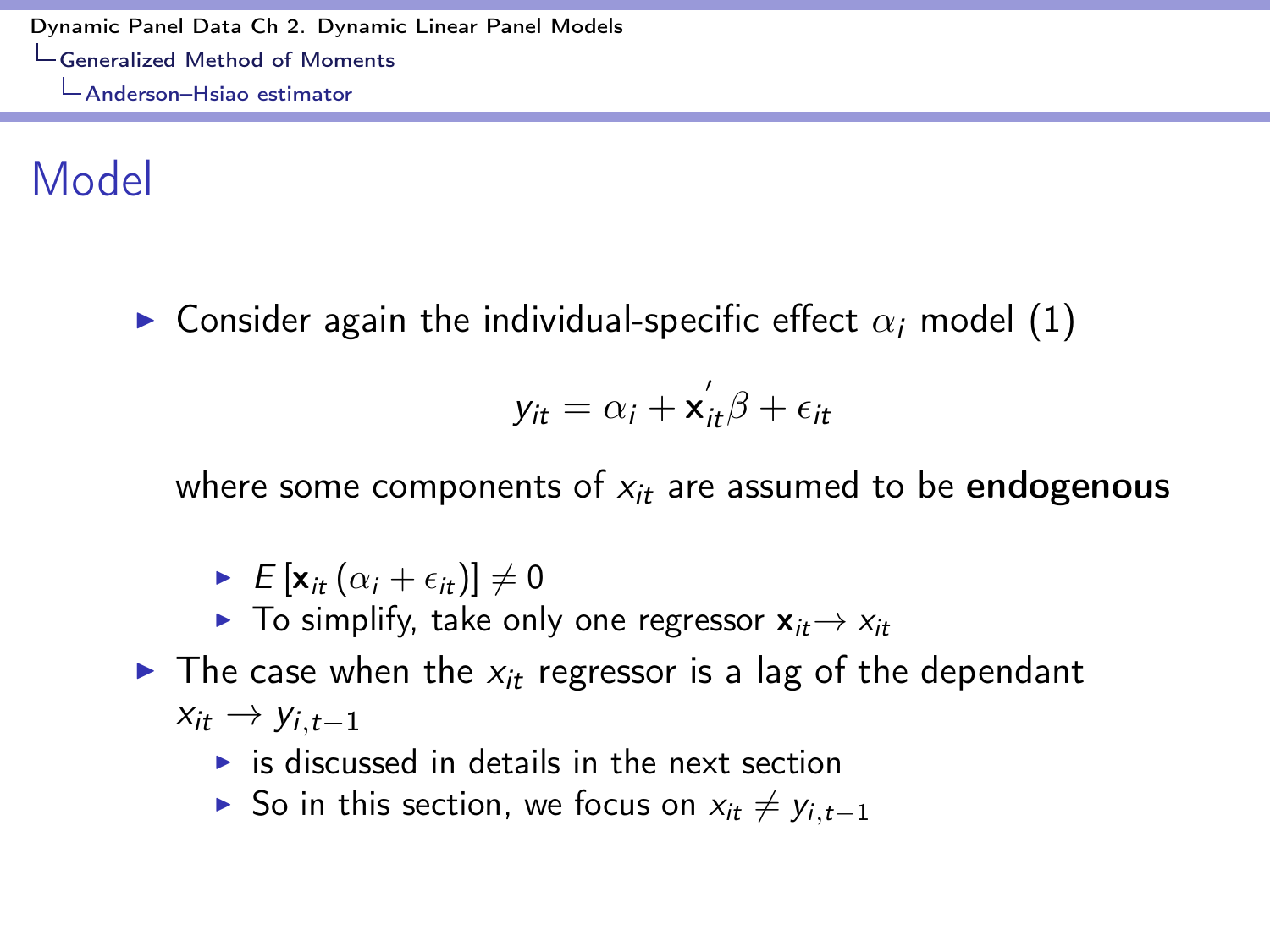## IV estimation

- $\triangleright$  Consider using  $x_{i,t-1}$  as instrument for  $x_{it}$ 
	- $\triangleright$  *x*<sub>*i*,*t*-1</sub> "good" instrument since correlated with *x*<sub>*it*</sub>
	- $\triangleright$  Generally, we are willing to assume some autocorrelation of the *xi*
		- $\triangleright$  Dangerous if  $x_i$  is (per individual)  $I(1)$
- $\blacktriangleright$   $x_{i,t-1}$  valid instrument only when it is not correlated with the error  $\alpha_i + \epsilon_{i\tau}$ 
	- $\blacktriangleright$  We may often assume that  $x_{i,t-1}$  is uncorrelated to  $\epsilon_{it}$ 
		- in the sense that  $x_{i,t-1}$  is predetermined wrt  $\epsilon_{it}$
	- $\triangleright$  When  $x_i$ ,  $t=1$  is not correlated to  $\alpha_i$ , this is a RE model
	- $\triangleright$  Else, we are in a FE model
		- $\triangleright$  and then  $\alpha_i$  must be eliminated by differencing as in Ch. 1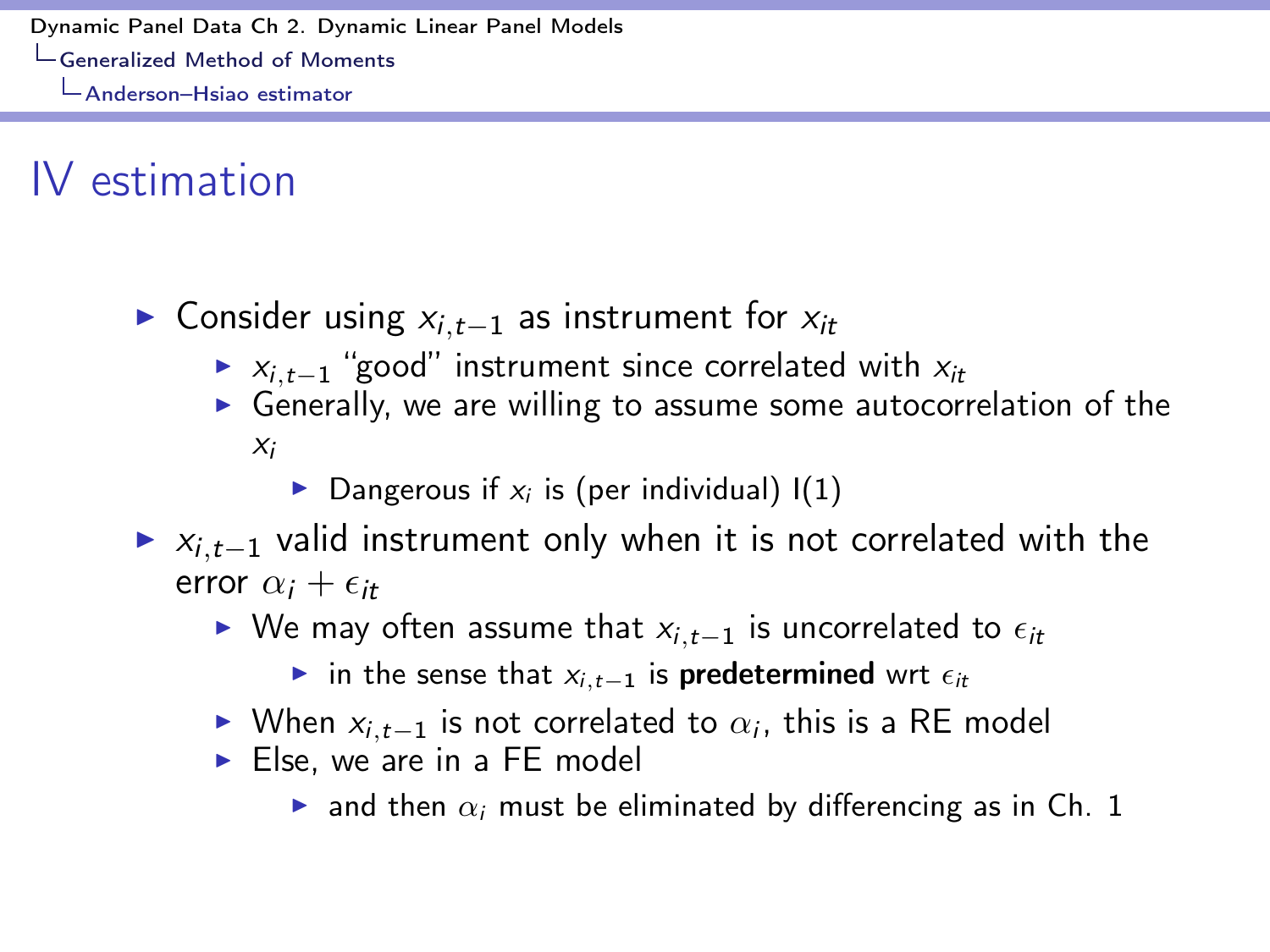## Anderson–Hsiao (AH) estimator

- $\triangleright$  The AH estimator essentially applies the logic of Ch. 1
	- $\triangleright$  using an IV estimator instead of a LS one
	- $\blacktriangleright$  In all cases, it is a 2SLS estimator
- $\triangleright$  The  $x_{i,t-1}$  instrument is called internal
	- $\triangleright$   $X_i$ <sub> $t-2$ </sub> could also be used
	- $\triangleright$  Generally, lags of a regressor are called internal instruments
		- $\triangleright$  but external instruments, and their lags, may also be used
		- $\triangleright$  we do not consider them here
- $\triangleright$  Anderson-Hsiao is generally IV regression,
	- $\triangleright$  but Stata has a Panel implementation that is more convenient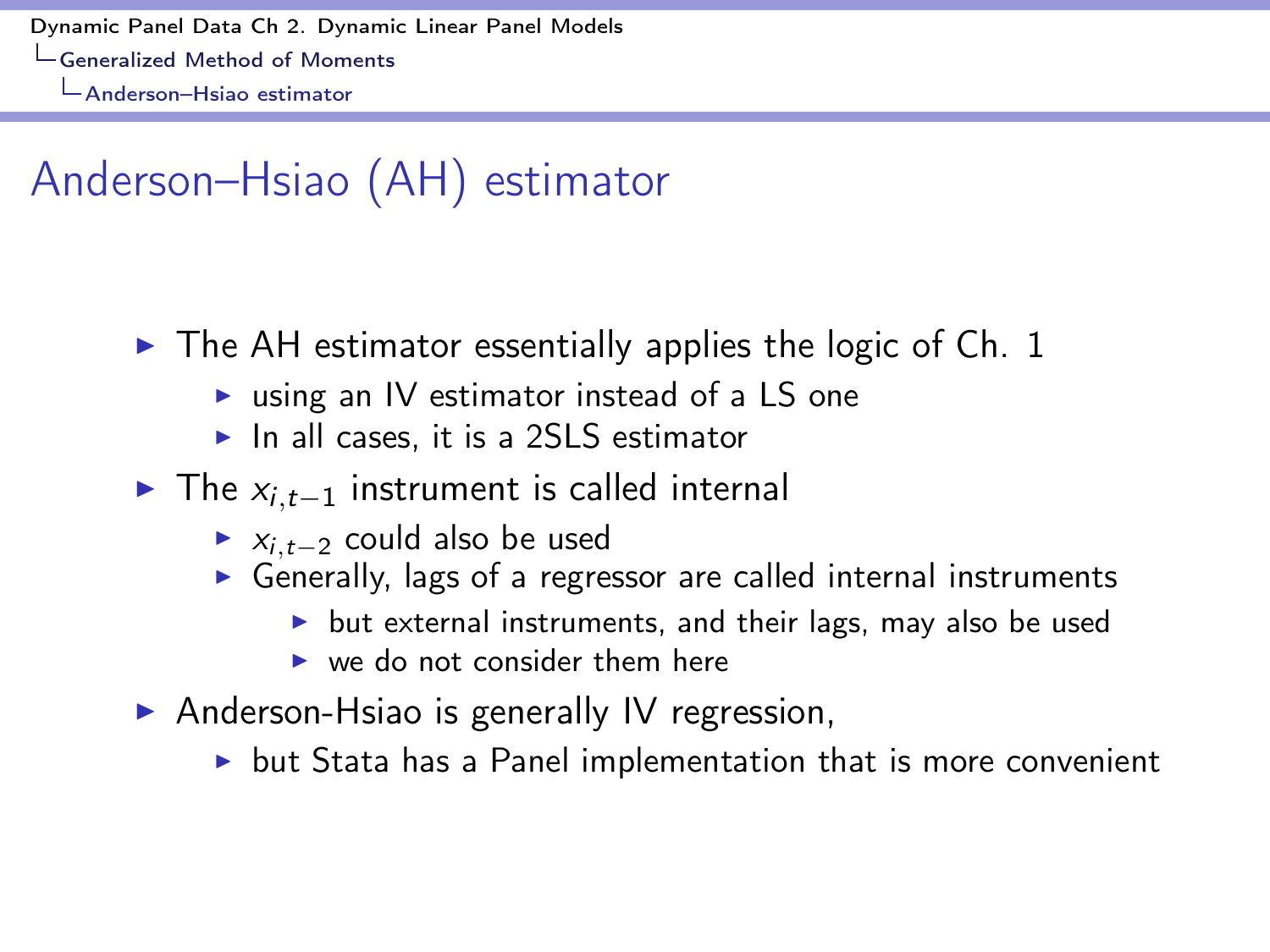#### AH estimator in **STATA**

- $\blacktriangleright$  Requires a list of instruments
	- $\triangleright$  we will only give lags endogenous regressors
- $\blacktriangleright$  Menu stat $\rightarrow$ Longitudinal $\rightarrow$ Endogenous  $covariates \rightarrow Instrumental$
- $\triangleright$  Command xtivreg : 5 different estimators
	- $\blacktriangleright$  detailed below, except be, that is dropped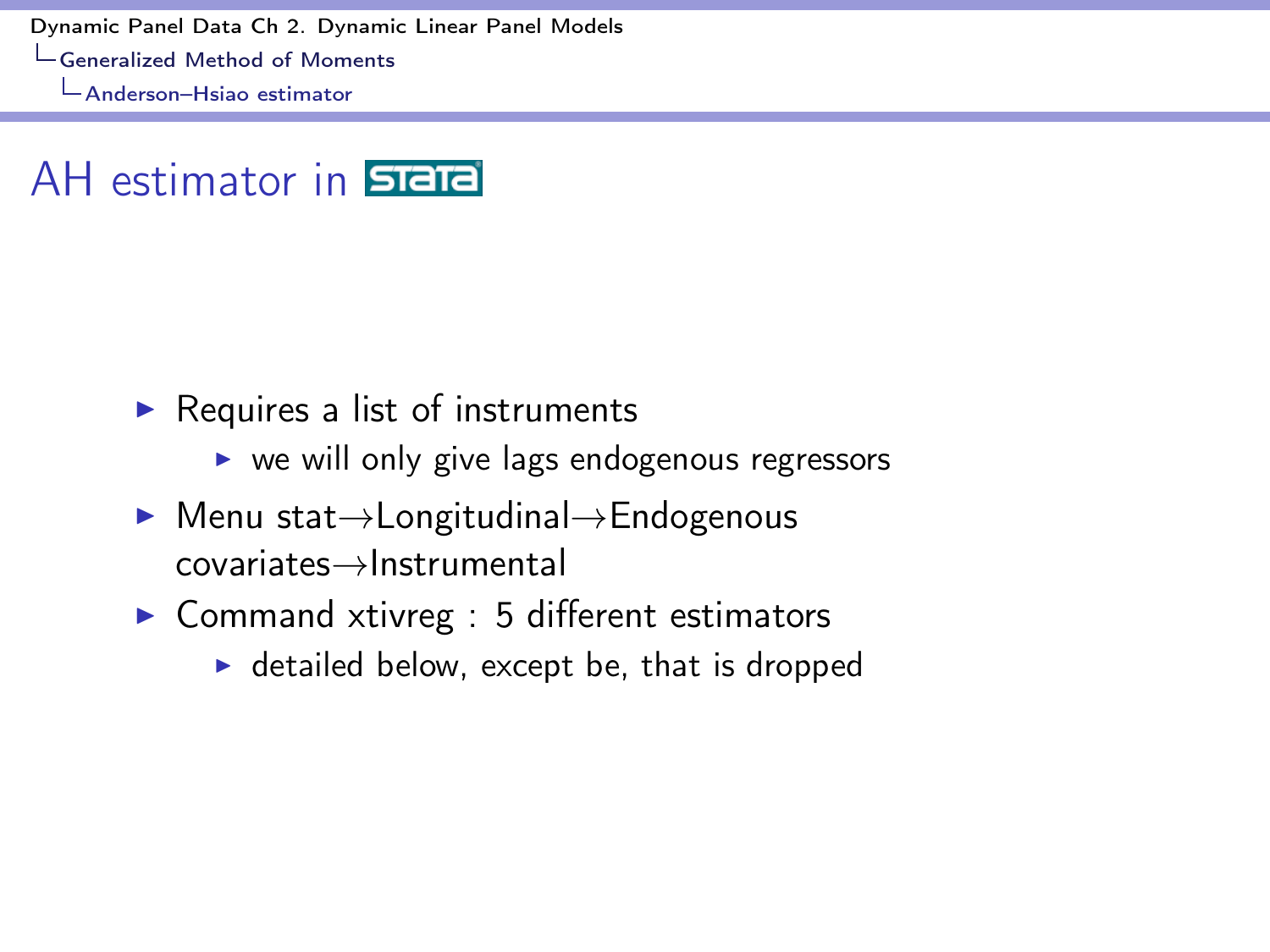## Within AH estimator: xtivreg, fe

 $\triangleright$  Within : transform model [\(1\)](#page-12-0)

$$
y_{it} = \alpha_i + \mathbf{x}_{it}^{\prime} \beta + \epsilon_{it}
$$

using within :

$$
y_{it} - \bar{y}_i = (\mathbf{x}_{it} - \bar{\mathbf{x}}_i)' \beta + \epsilon_{it} - \bar{\epsilon}_i
$$

- $\triangleright$  We submit  $y_{it}$  and  $x_{it}$  to **SIEIE** 
	- $\blacktriangleright$  The transform is automatic
- $\blacktriangleright$  Estimate by 2SLS
	- $\triangleright$  We supply  $x_{i,t-1}$  as instrument
	- But **SIEIE** will transform everything
	- ▶ So that the actual instrument is  $x_{i,t-1} \bar{x}_i$  for the endogenous regressors
		- $\triangleright$  So time invariant regressors cannot be analysed
	- $\triangleright$   $x_{it} \bar{x}_i$  for the exogenous ones (implicitly)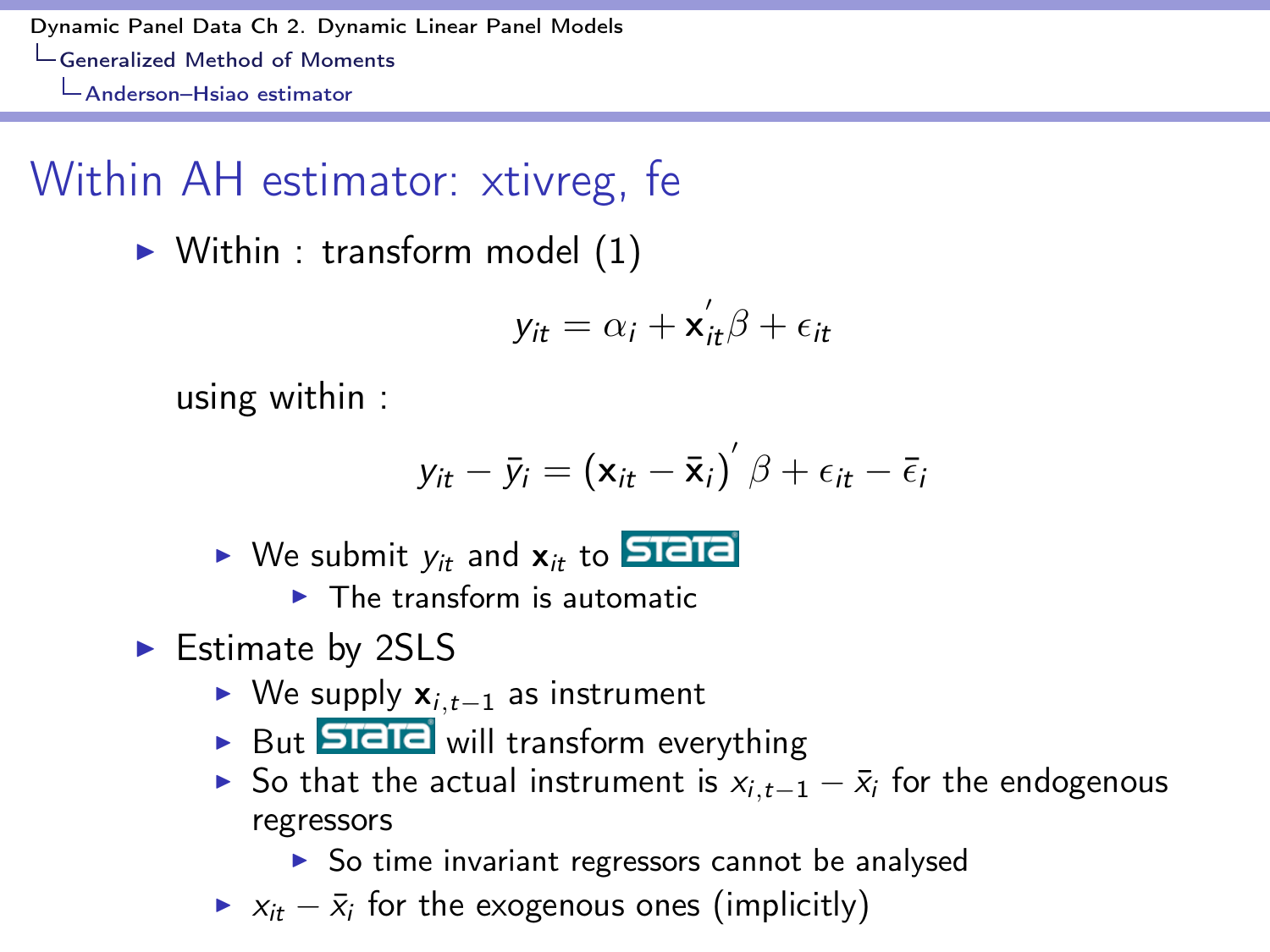## First-Differences AH estimator: xtivreg, fd

 $\blacktriangleright$  First-Differences : transform model [\(1\)](#page-12-0)

$$
y_{it} = \alpha_i + \mathbf{x}_{it}^{\prime} \beta + \epsilon_{it}
$$

using 1st diff (D1 or fd):

$$
y_{it} - y_{i,t-1} = (\mathbf{x}_{it} - \mathbf{x}_{i,t-1})' \beta + \epsilon_{it} - \epsilon_{i,t-1}
$$

 $\triangleright$  2SLS ED estimator

- $\triangleright$  Detailed in the next section w/  $x_{it} = y_{i,t-1}$
- **E** but might be used in this section w/  $x_i \neq y_i$ ,  $t=1$
- $\blacktriangleright$  If the *i* are FE without serious correlation issues
	- $\triangleright$  FD 2SLS not as efficient as within 2SLS
- $\triangleright$  If no endogenous variable is a lagged dependent variable
	- $\blacktriangleright$  and the *i* are iid RF
	- $\triangleright$  then RF 2SLS is more efficient than FD 2SLS
- $\triangleright$  However, when these conditions fails, the FD 2SLS may be the only consistent estimator
	- $\triangleright$  e.g. with a lagged dependent variable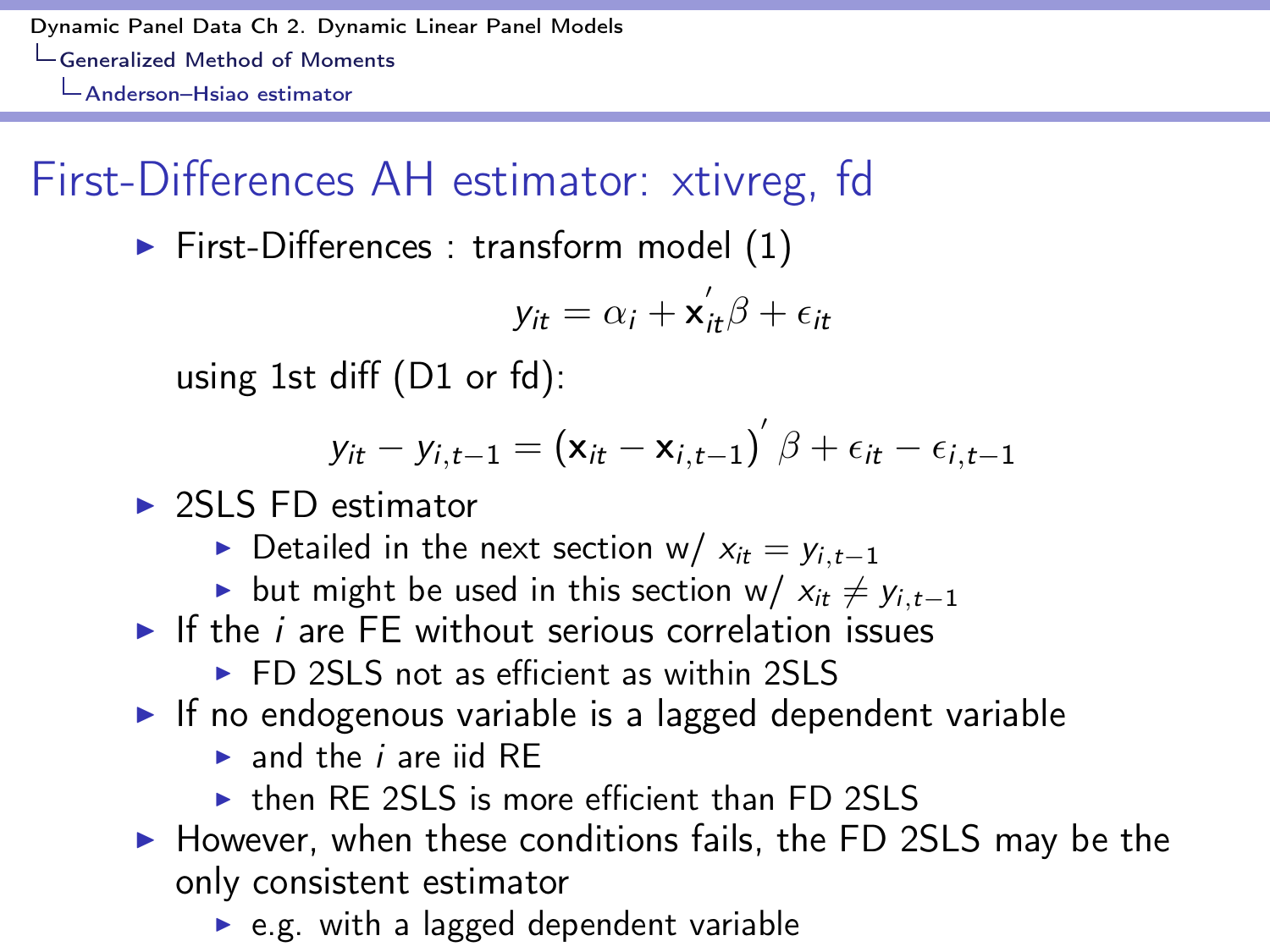## Random Effects AH estimator : xtivreg, re

 $\blacktriangleright$  Random effects: transform model [\(1\)](#page-12-0)

$$
y_{it} = \alpha_i + \mathbf{x}_{it}'\beta + \epsilon_{it}
$$

using the RE transformation of Ch. 1 :

$$
y_{it} - \hat{\lambda}\bar{y}_i = \left(1 - \hat{\lambda}\right)\mu + \left(x_{it} - \hat{\lambda}\bar{x}_i\right)'\beta + \nu_{it}
$$

 $\triangleright$  2SLS RE, two implementations

- ▶ G2SLS from Balestra and Varadharajan-Krishnakumar (default)
- $\triangleright$  EC2SLS from Baltagi
- $\blacktriangleright$  I do not detail, we use the default
- $\blacktriangleright$  Application is postponed to next section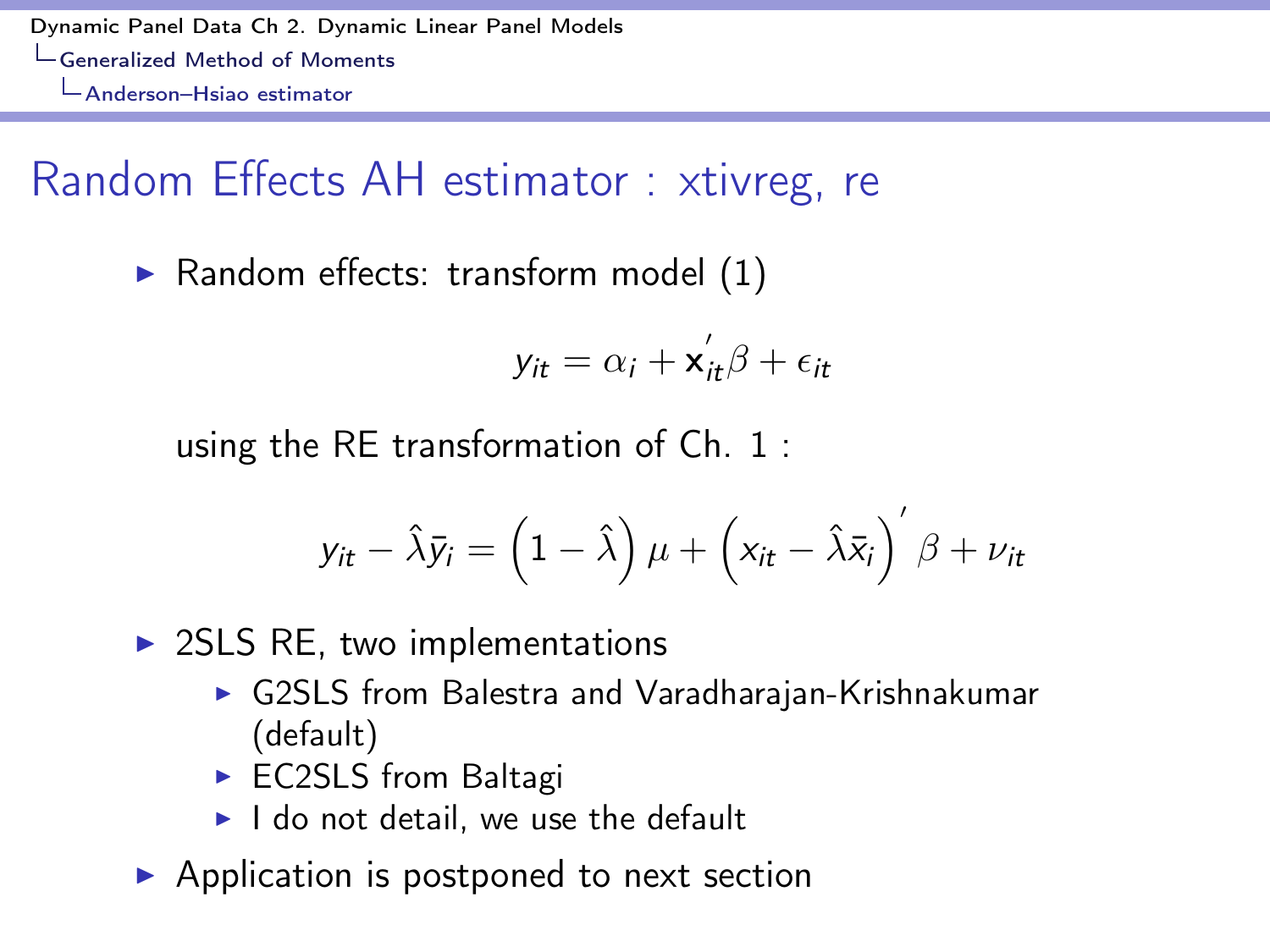<span id="page-35-0"></span>[Dynamic Panel Data Ch 2. Dynamic Linear Panel Models](#page-0-0) [Dynamic Panel Data model DPD](#page-35-0)

#### Outline

#### [Generalized Method of Moments](#page-2-0)

[GMM in Cross-Sections](#page-4-0) [GMM in Linear Panel](#page-11-0) [Anderson–Hsiao estimator](#page-27-0)

#### [Dynamic Panel Data model DPD](#page-35-0)

[Interpreting a Dynamic Panel](#page-37-0) First-diff[erences Model](#page-43-0) [Anderson–Hsiao estimator](#page-46-0) [Arellano-Bond Model](#page-53-0)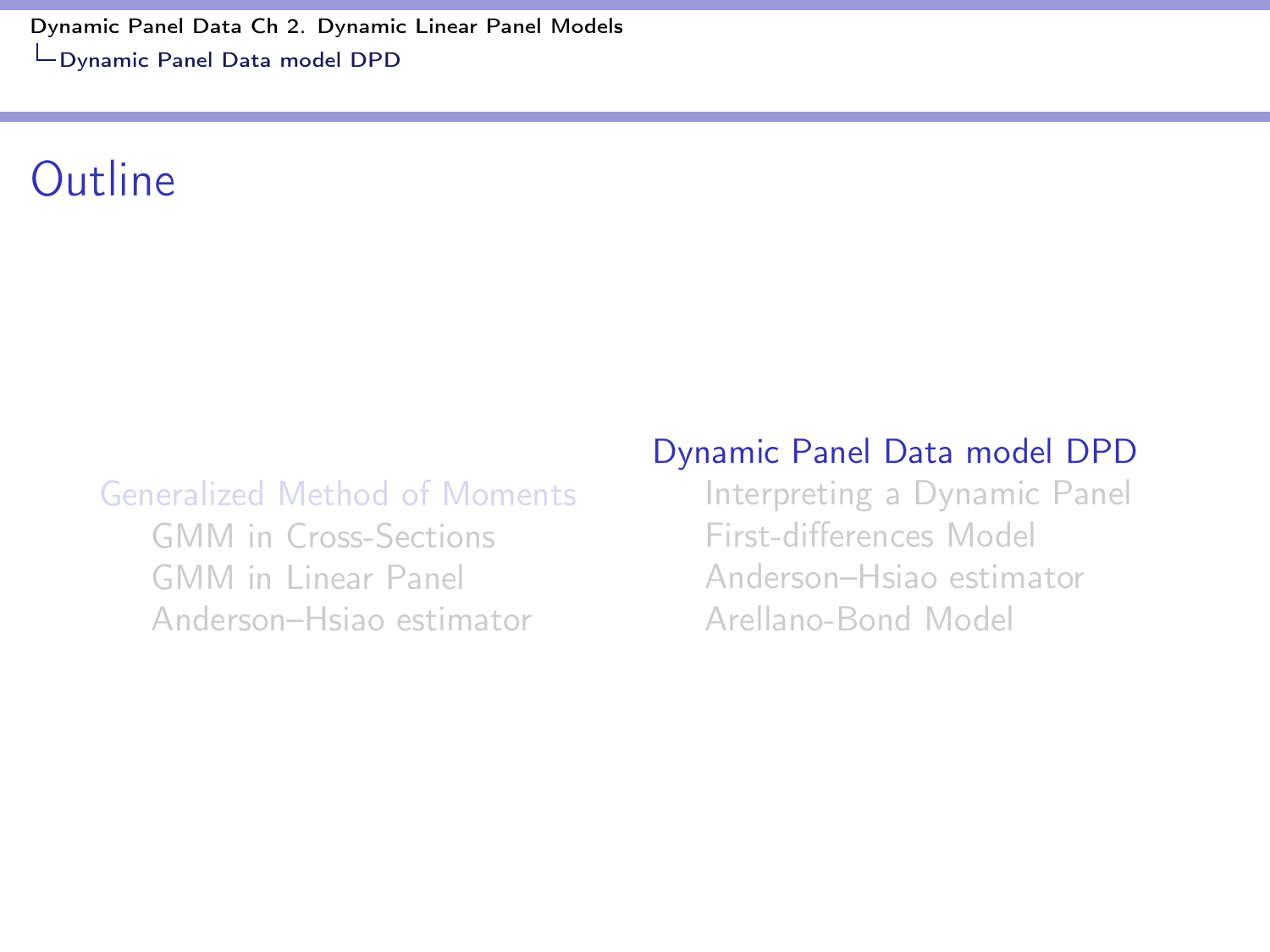## Lagged dependent variable

- $\triangleright$  Regressors include the dependent variable lagged once
	- $\triangleright$  That is the dynamic panel data model DPD

<span id="page-36-0"></span>
$$
y_{it} = \gamma y_{i,t-1} + \mathbf{x}_{it}^{\prime} \beta + \alpha_i + \epsilon_{it}
$$
 (5)

- $\blacktriangleright$  Assume  $|\gamma|$  < 1
	- In applications, that can be tested using (panel) unit-root tests
	- $\blacktriangleright$  *¬R* unit root, then  $y_i$  is a random walk  $\blacktriangleright$  Therefore, inference is invalid
	- - $\triangleright$  Estimation may be inconsistent as LS/IV assumptions are not satisfied
		- $\triangleright$  We do not deal with this case in this course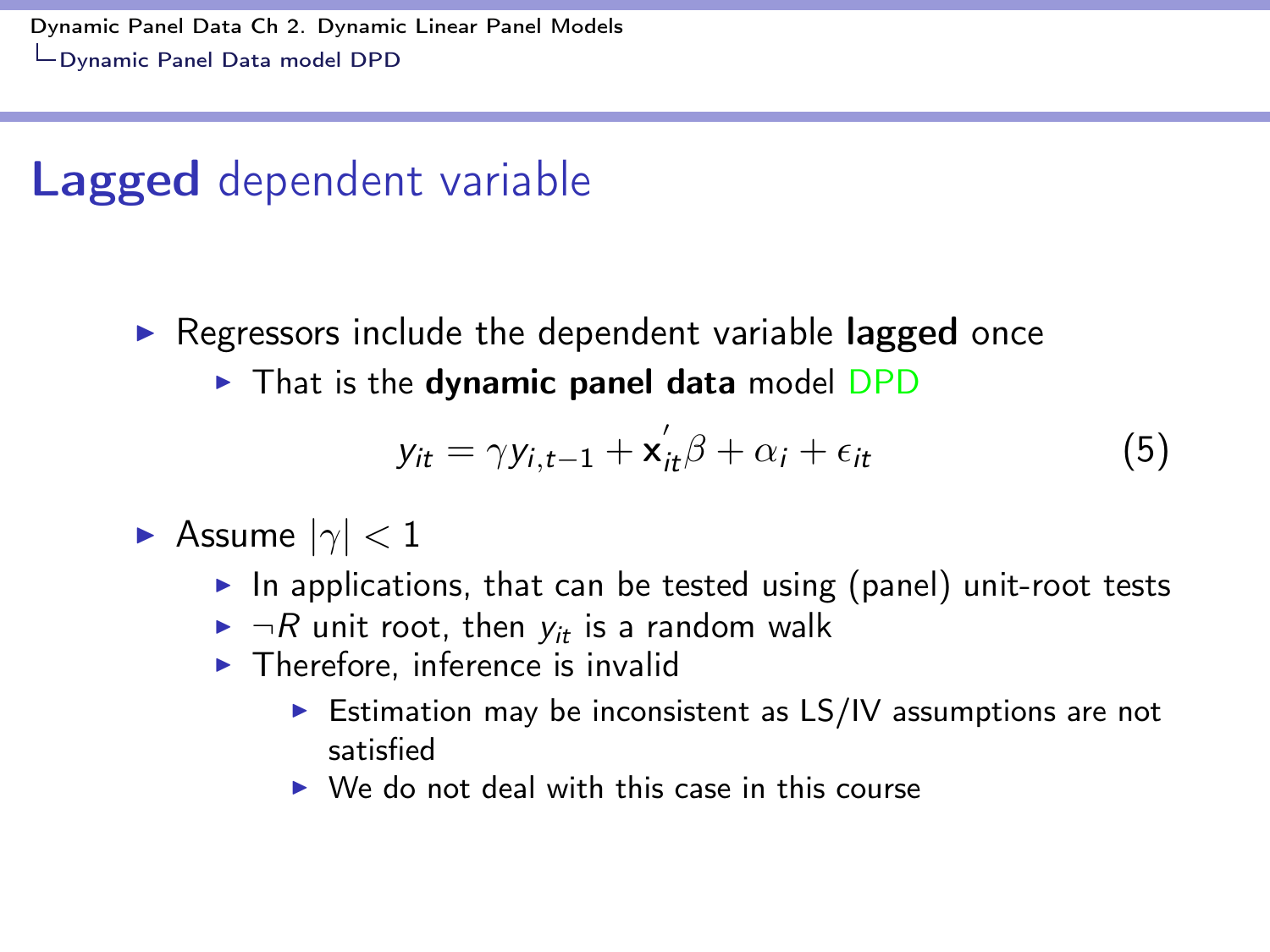#### <span id="page-37-0"></span>Outline

#### [Generalized Method of Moments](#page-2-0)

[GMM in Cross-Sections](#page-4-0) [GMM in Linear Panel](#page-11-0) [Anderson–Hsiao estimator](#page-27-0)

#### [Dynamic Panel Data model DPD](#page-35-0) [Interpreting a Dynamic Panel](#page-37-0)

First-diff[erences Model](#page-43-0) [Anderson–Hsiao estimator](#page-46-0) [Arellano-Bond Model](#page-53-0)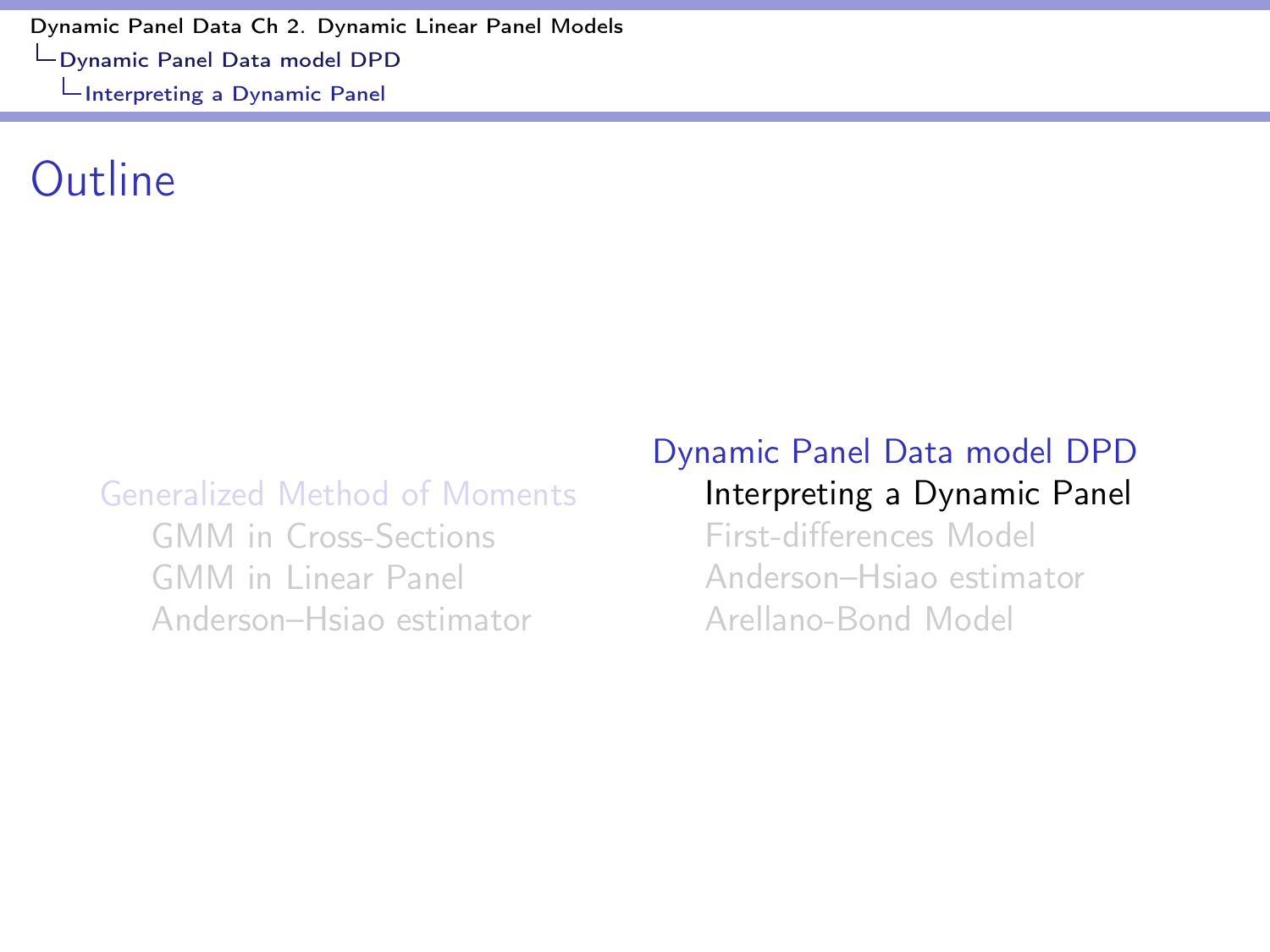## Correlation Between  $y_{it}$  and  $y_{i,t-1}$

- $\blacktriangleright$  Time-series correlation in  $y_{it}$ 
	- is induced directly by  $y_{i,t-1}$
	- in addition to the indirect effect via  $\alpha_i$
	- $\blacktriangleright$  These two causes lead to different interpretations of correlation over time
- From [\(5\)](#page-36-0) with  $\beta = 0$

$$
\begin{aligned}\n\triangleright \text{ so that } y_{it} &= \gamma y_{i,t-1} + \alpha_i + \epsilon_{it} \\
\text{Cor}\left[y_{it}, y_{i,t-1}\right] &= \text{Cor}\left[\gamma y_{i,t-1} + \alpha_i + \epsilon_{it}, y_{i,t-1}\right] \\
&= \gamma \text{Cor}\left[y_{i,t-1}, y_{i,t-1}\right] + \text{Cor}\left[\alpha_i, y_{i,t-1}\right] \\
&= \gamma + \frac{1 - \gamma}{1 + (1 - \gamma) \sigma_{\epsilon}^2 / (1 + \gamma) \sigma_{\alpha}^2}\n\end{aligned}
$$

 $\triangleright$  The second equality assumes *Cor*  $[\epsilon_{it}, y_{i,t-1}] = 0$ 

 $\triangleright$  *y<sub>i* $t-1$ </sub> is predetermined wrt  $\epsilon_{it}$ 

- $\triangleright$  The third equality is obtained after some algebra
	- ► for the case of RE with  $\epsilon_{it} \sim \textit{iid} [0, \sigma_{\epsilon}^2]$  &  $\alpha_{it} \sim \textit{iid} [0, \sigma_{\alpha}^2]$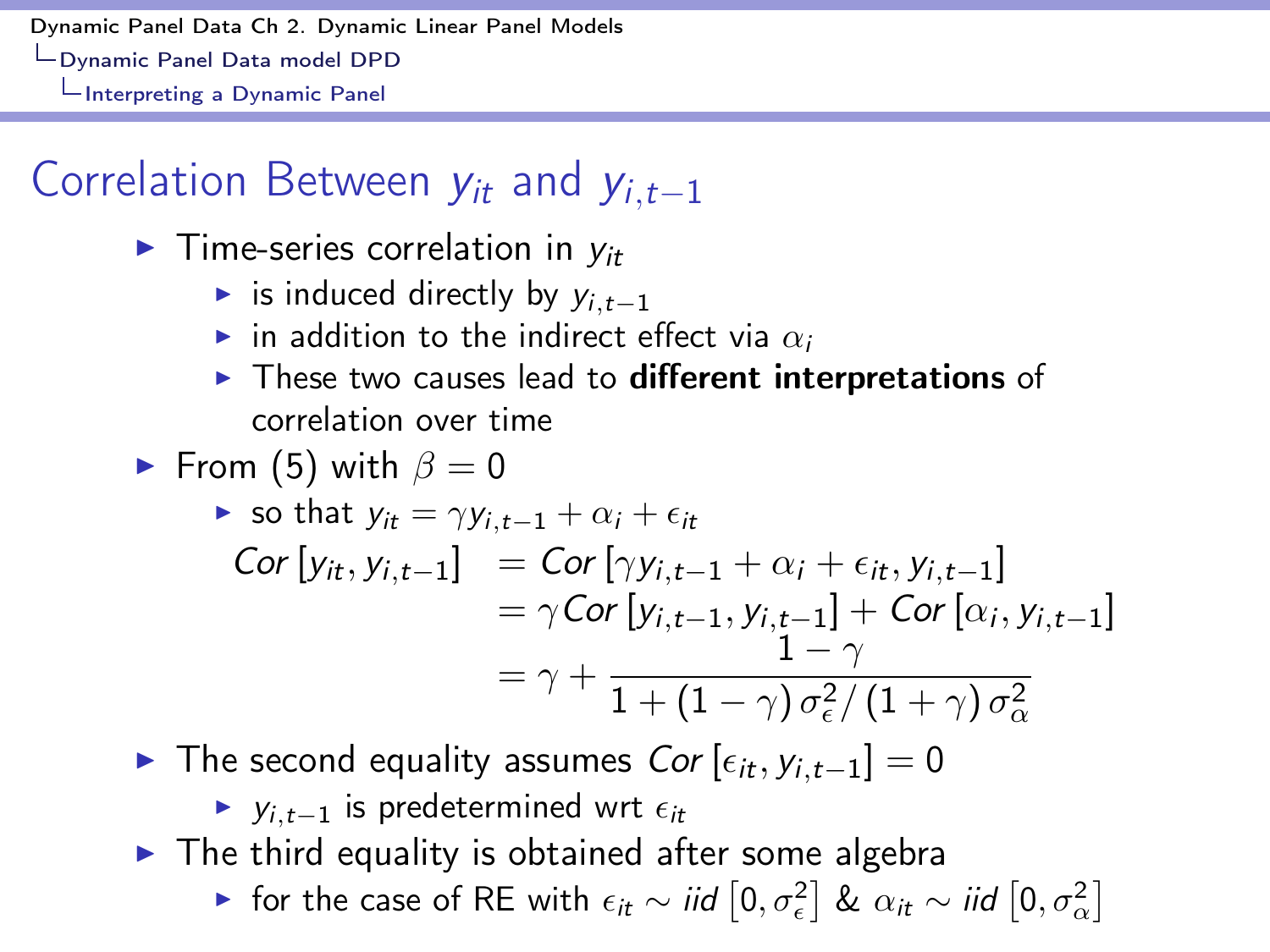## 2 possible reasons for correlation between  $y_{it}$  and  $y_{i,t-1}$

#### $\blacktriangleright$  True state dependence

- $\triangleright$  When correlation over time is due to the causal mechanism that  $y_i$ <sub>t-1</sub> last period determines  $y_i$ <sup>t</sup> this period
- $\triangleright$  This dependence is relatively large
	- $\triangleright$  if the individual effect  $\alpha_i \simeq 0$
	- $\blacktriangleright$  or more generally when  $\sigma_{\alpha}^2$  is small relative to  $\sigma_{\epsilon}^2$  as then *Cor*  $[v_{it}, v_{i,t-1}] \simeq \gamma$

**If** Spurious correlation between  $y_{it}$  and  $y_{i,t-1}$  arises even if there is no causal mechanism

- $\blacktriangleright$  due to unobserved heterogeneity
	- $\blacktriangleright$  so  $\gamma = 0$
	- **b** but nonetheless  $\hat{\gamma}_{OLS} \neq 0$  because *Cor*  $[y_{it}, y_{i,t-1}] = \sigma_{\alpha}^2 / (\sigma_{\alpha}^2 + \sigma_{\epsilon}^2)$  as in Ch. 1
- **also due to time-series issues:**  $y_{it}$  is  $I(1)$ 
	- $\triangleright$  Not covered in this Ch.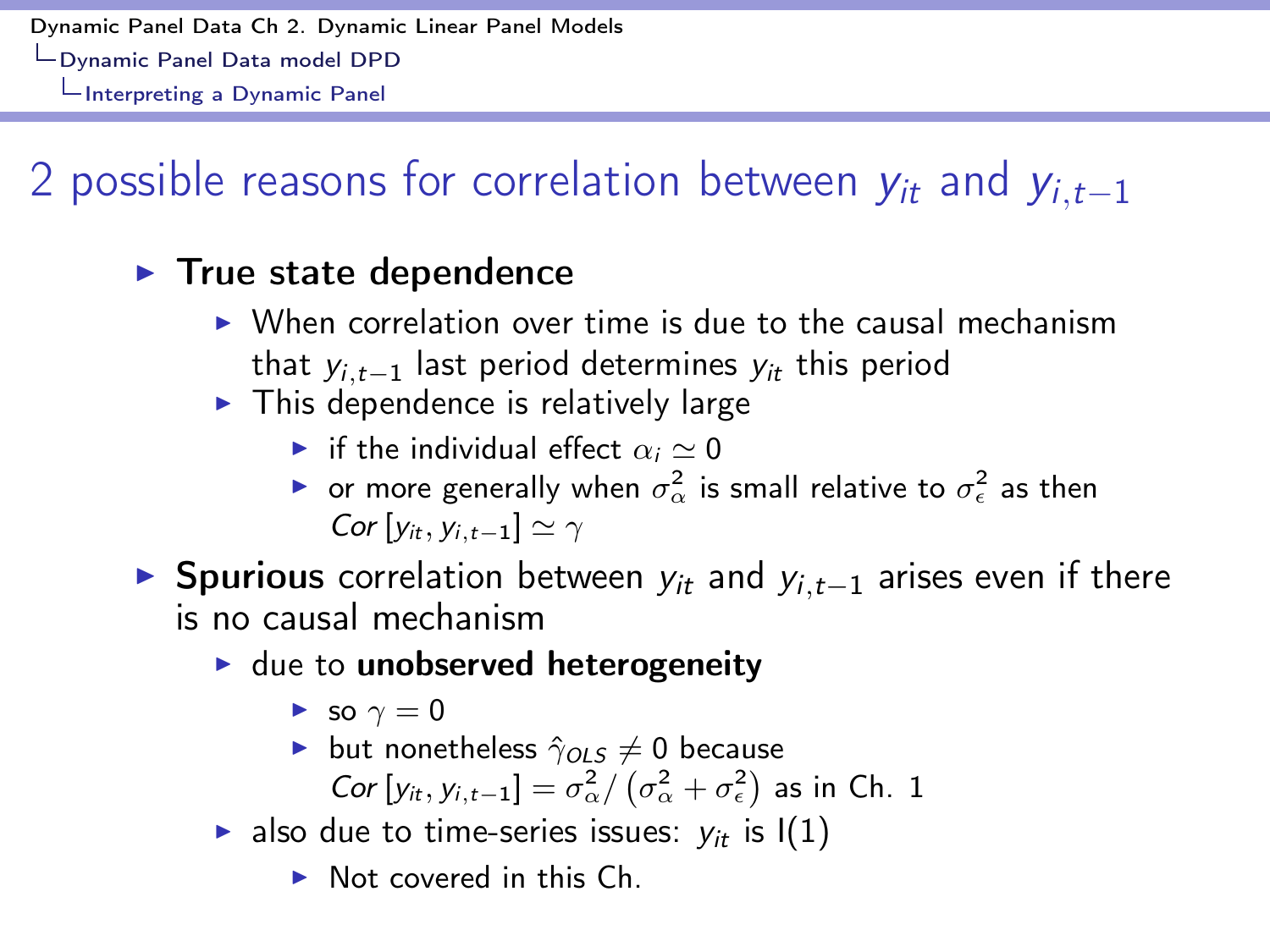## True State Dependence & Unobserved Heterogeneity

- $\triangleright$  Both extremes permit the correlation to be close to 1
	- because either  $\gamma \to 1$  or  $\sigma_\alpha^2/\sigma_\epsilon^2 \to 0$
	- $\blacktriangleright$  However, these 2 explanations give different policy implications
- $\blacktriangleright$  True state dependence explanation
	- $\blacktriangleright$  Earnings  $y_{it}$  are continuously high (or low) over time even after controlling for regressors *xit* because future earnings are determined by past earnings and  $\gamma$  is large
- $\blacktriangleright$  Unobserved heterogeneity explanation
	- Actually  $\gamma$  is small, but important variables have been **omitted** from  $x_i$ , leading to a high  $\alpha_i$  in each time period
		- $\triangleright$  So that  $\hat{\gamma}_{LS}$  appears high
- $\blacktriangleright$  That is, are people poor (or rich) because
	- $\blacktriangleright$  They were poor (or rich)?
		- In that case, poverty may be addressed by transfering money
	- $\triangleright$  Or they have individual characteristics that make them poor?

In that case, poverty might be better addressed by education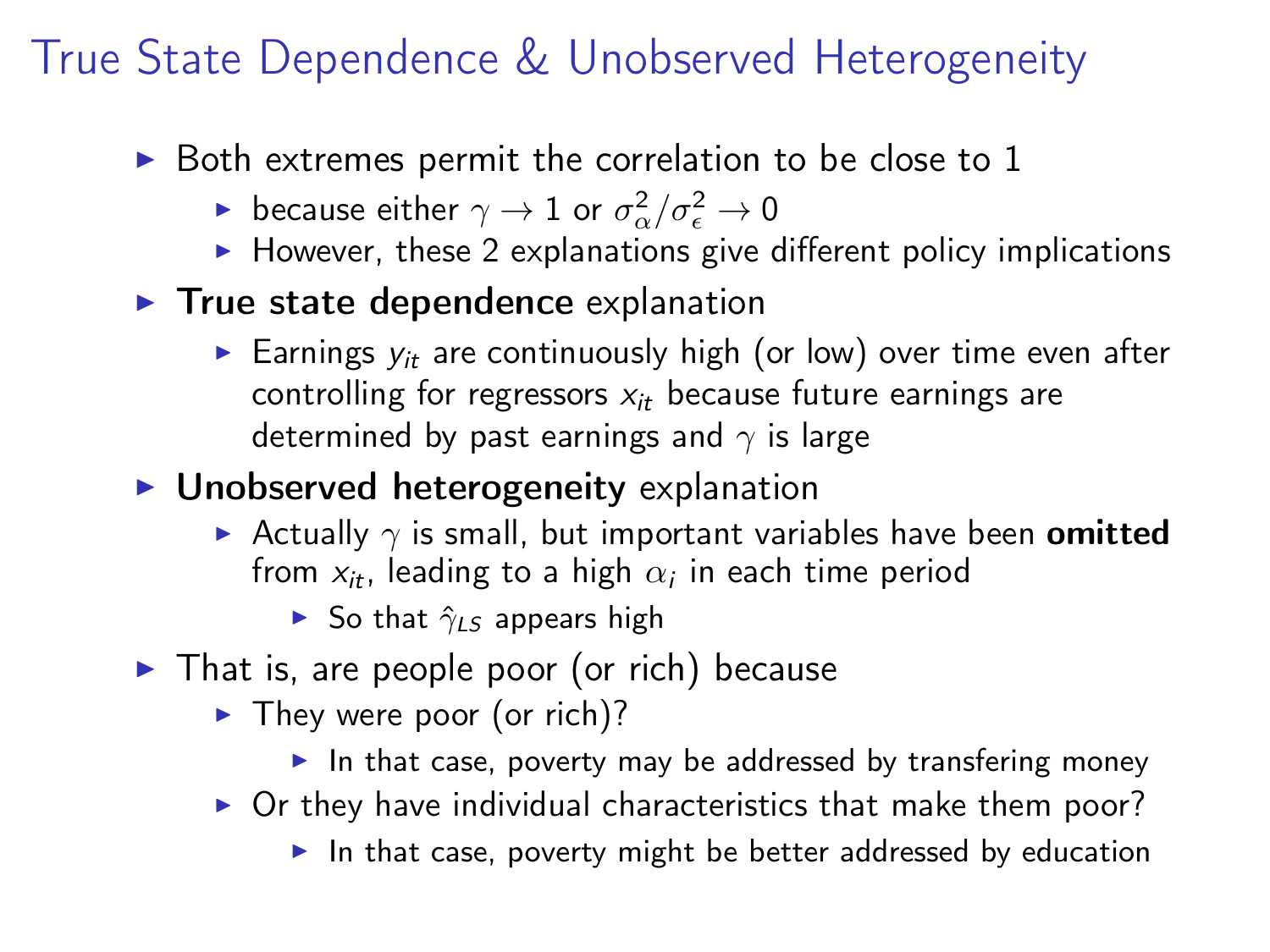## Inconsistency of Ch. 1 Estimators

- $\triangleright$  When the regressors include lagged dependent variables
	- $\triangleright$  All the estimators from Ch.1 are inconsistent
- $\triangleright$  OLS of  $y_{it}$  on  $y_{i,t-1}$  and  $x_{it}$ 
	- **E**rror term  $(\alpha_i + \epsilon_i)$ , correlated  $y_{i,t-1}$  through  $\alpha_i$
- ▶ Within estimator :  $y_{it} \bar{y}_i$  on  $(y_{i,t-1} \bar{y}_i)$  and  $(x_{it} \bar{x}_i)$  with error  $(\epsilon_{it} - \bar{\epsilon}_{i})$ 
	- $\triangleright$  *y*<sub>*i*</sub>,*t*<sub>-1</sub> is correlated with  $\epsilon_{i,t-1}$  and hence  $\bar{\epsilon}_i$
	- $\triangleright$  Thus, within creates a correlation between regressor and error
- Inconsistency also for the RE estimator from Ch 1

 $\triangleright$  since RE is based on the transformation  $v_{it} - \hat{\lambda}\bar{v}_{it}$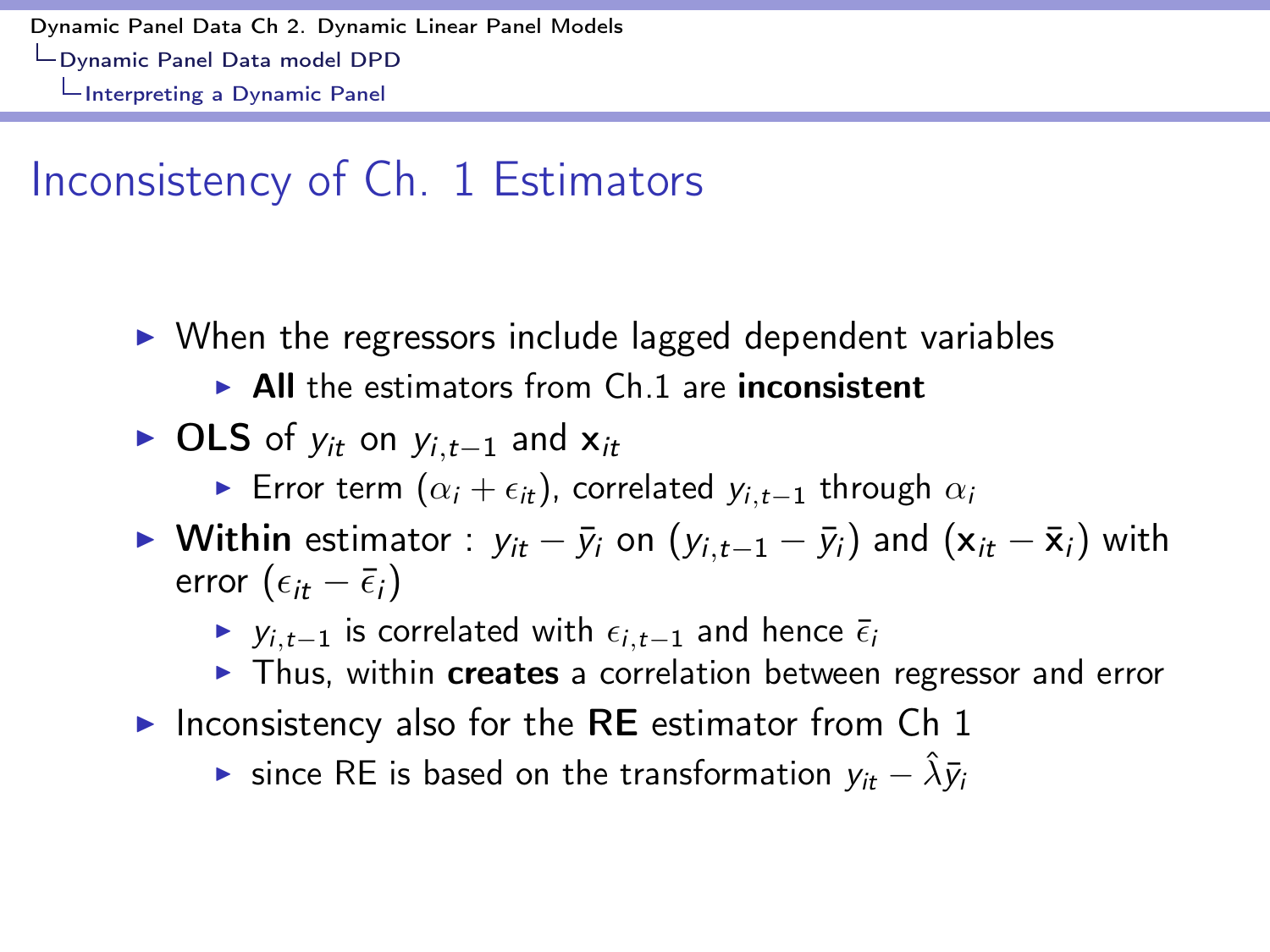Nickel bias

- It has been shown that the bias  $\hat{\gamma} \gamma$ 
	- $\blacktriangleright$  such correlation generates
	- $\triangleright$  on the within estimator of  $\gamma$ 
		- In the DPD model  $y_{it} = \gamma y_{i,t-1} + x_{it}^{'} \beta + \alpha_i + \epsilon_{it}$
	- is approximately  $-(1 + \gamma) / (1 + T)$  as  $n \to \infty$ 
		- $\blacktriangleright$  It disappears with long series
		- $\triangleright$  But can be important when T is small
		- e.g. with  $T = 10$  and  $\gamma = 0.5$ , the bias is  $-0.167$ , about  $1/3$ of the parameter
- $\blacktriangleright$  Additional regressors
	- $\triangleright$  or additional obs.
	- $\blacktriangleright$  do not remove the bias
	- If the additional regressors are correlated with  $y_{t-1}$ 
		- $\triangleright$  Their estimated coef will also be inconsistent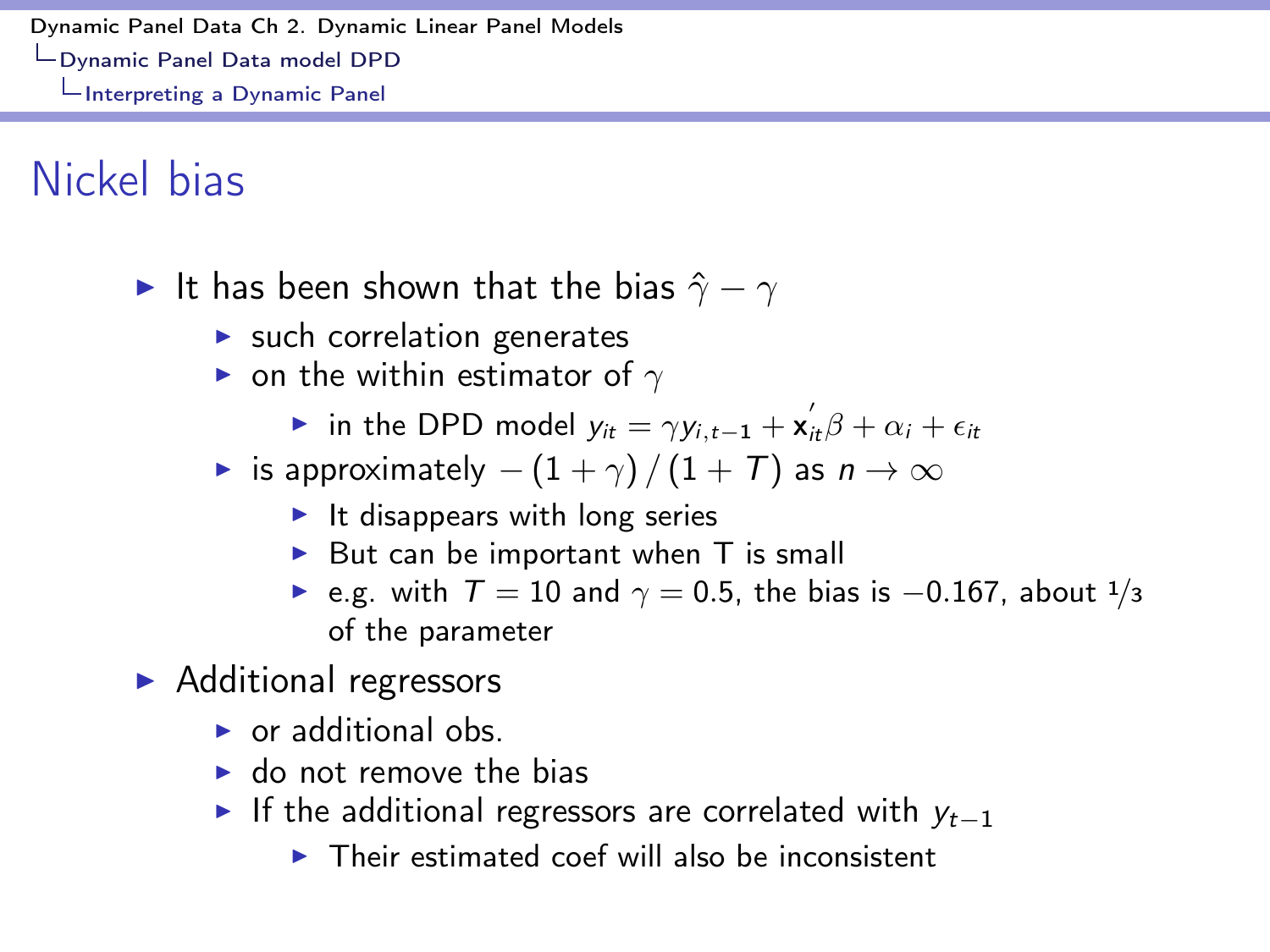<span id="page-43-0"></span>[Dynamic Panel Data Ch 2. Dynamic Linear Panel Models](#page-0-0) [Dynamic Panel Data model DPD](#page-35-0) First-diff[erences Model](#page-43-0)

#### Outline

#### [Generalized Method of Moments](#page-2-0)

[GMM in Cross-Sections](#page-4-0) [GMM in Linear Panel](#page-11-0) [Anderson–Hsiao estimator](#page-27-0)

#### [Dynamic Panel Data model DPD](#page-35-0) [Interpreting a Dynamic Panel](#page-37-0) First-diff[erences Model](#page-43-0)

[Anderson–Hsiao estimator](#page-46-0) [Arellano-Bond Model](#page-53-0)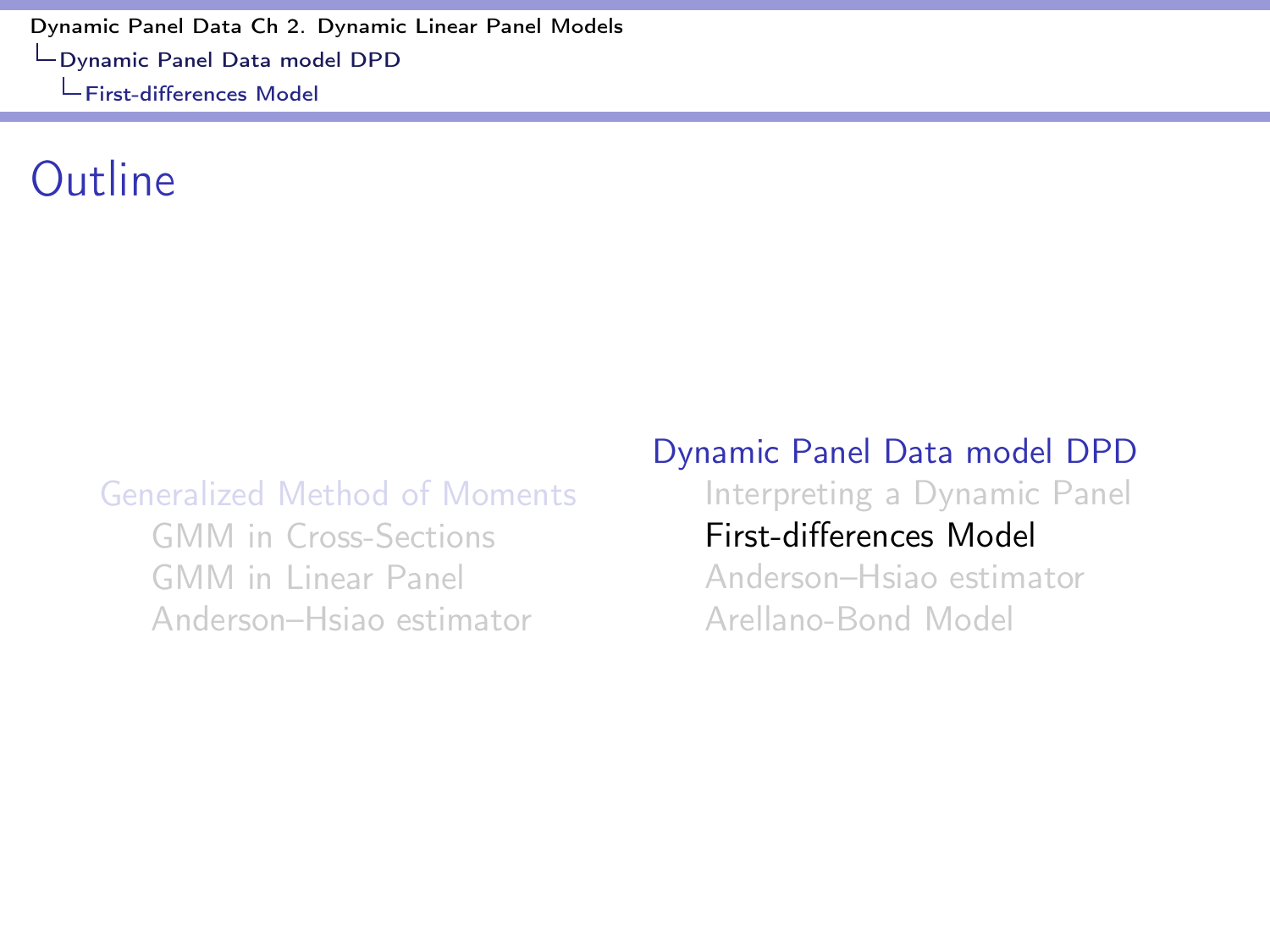[Dynamic Panel Data Ch 2. Dynamic Linear Panel Models](#page-0-0) [Dynamic Panel Data model DPD](#page-35-0) First-diff[erences Model](#page-43-0)

#### First-differences Model

First-difference the dynamic model [\(5\)](#page-36-0),  $t = 2, \ldots, T$ 

<span id="page-44-0"></span>
$$
y_{it} - y_{i,t-1} = \gamma (y_{i,t-1} - y_{i,t-2}) + (x_{it} - x_{i,t-1})^{'} \beta + (\epsilon_{it} - \epsilon_{i,t-1})
$$
 (6)

 $\triangleright$  OLS inconsistent because  $y_{i,t-1}$  is correlated with  $\epsilon_{i,t-1}$ ▶ so regressor  $(y_{i,t-1} - y_{i,t-2})$  correlated with error  $(\epsilon_{it} - \epsilon_{i,t-1})$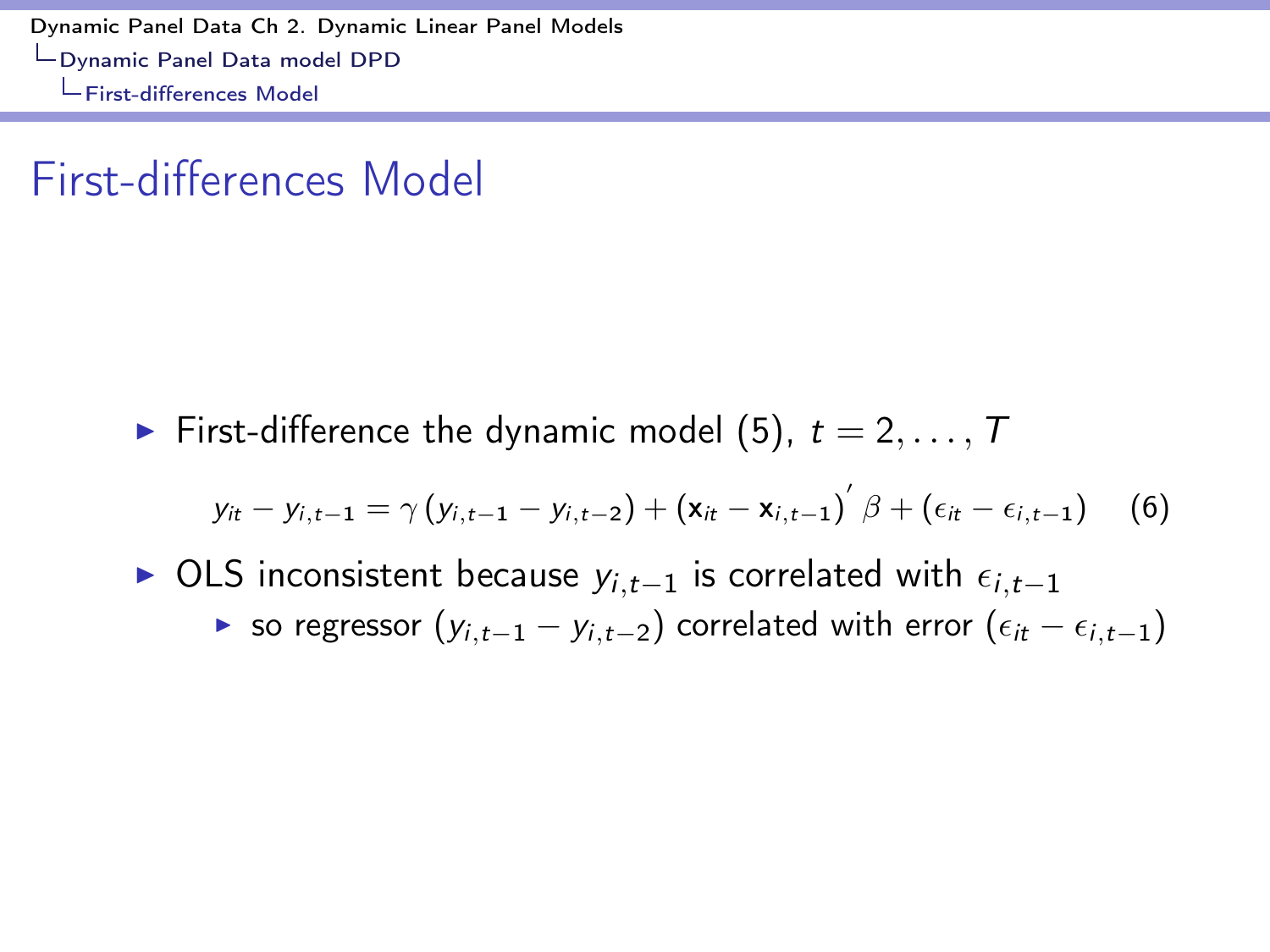[Dynamic Panel Data Ch 2. Dynamic Linear Panel Models](#page-0-0) [Dynamic Panel Data model DPD](#page-35-0) First-diff[erences Model](#page-43-0)

#### First-difference estimator

 $\triangleright$  First-difference estimator of this model is OLS on

$$
(y_{it} - y_{i,t-1}) - (y_{i,t-1} - y_{i,t-2}) = \gamma [(y_{i,t-1} - y_{i,t-2}) - (y_{i,t-2} - y_{i,t-3})] + (\epsilon_{it} - \epsilon_{i,t-1}) - (\epsilon_{i,t-1} - \epsilon_{i,t-2})
$$

- $\triangleright$  The *x* regressors have been omitted for simplicity
	- $\triangleright$  This D1 estimator is still inconsistent
		- $\triangleright$  as the regressor is correlated with error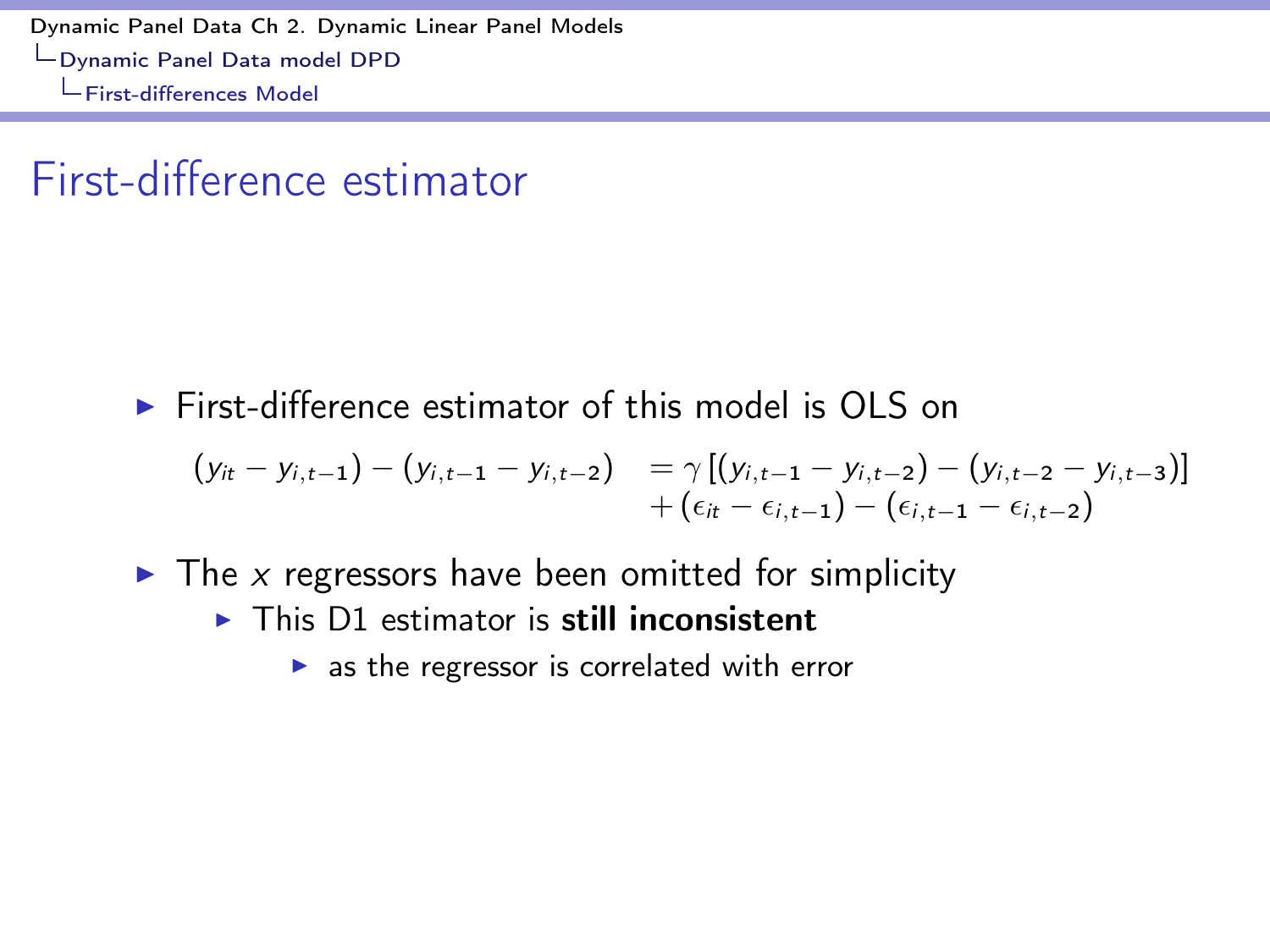#### <span id="page-46-0"></span>Outline

#### [Generalized Method of Moments](#page-2-0)

[GMM in Cross-Sections](#page-4-0) [GMM in Linear Panel](#page-11-0) [Anderson–Hsiao estimator](#page-27-0)

#### [Dynamic Panel Data model DPD](#page-35-0)

[Interpreting a Dynamic Panel](#page-37-0) First-diff[erences Model](#page-43-0)

#### [Anderson–Hsiao estimator](#page-46-0)

[Arellano-Bond Model](#page-53-0)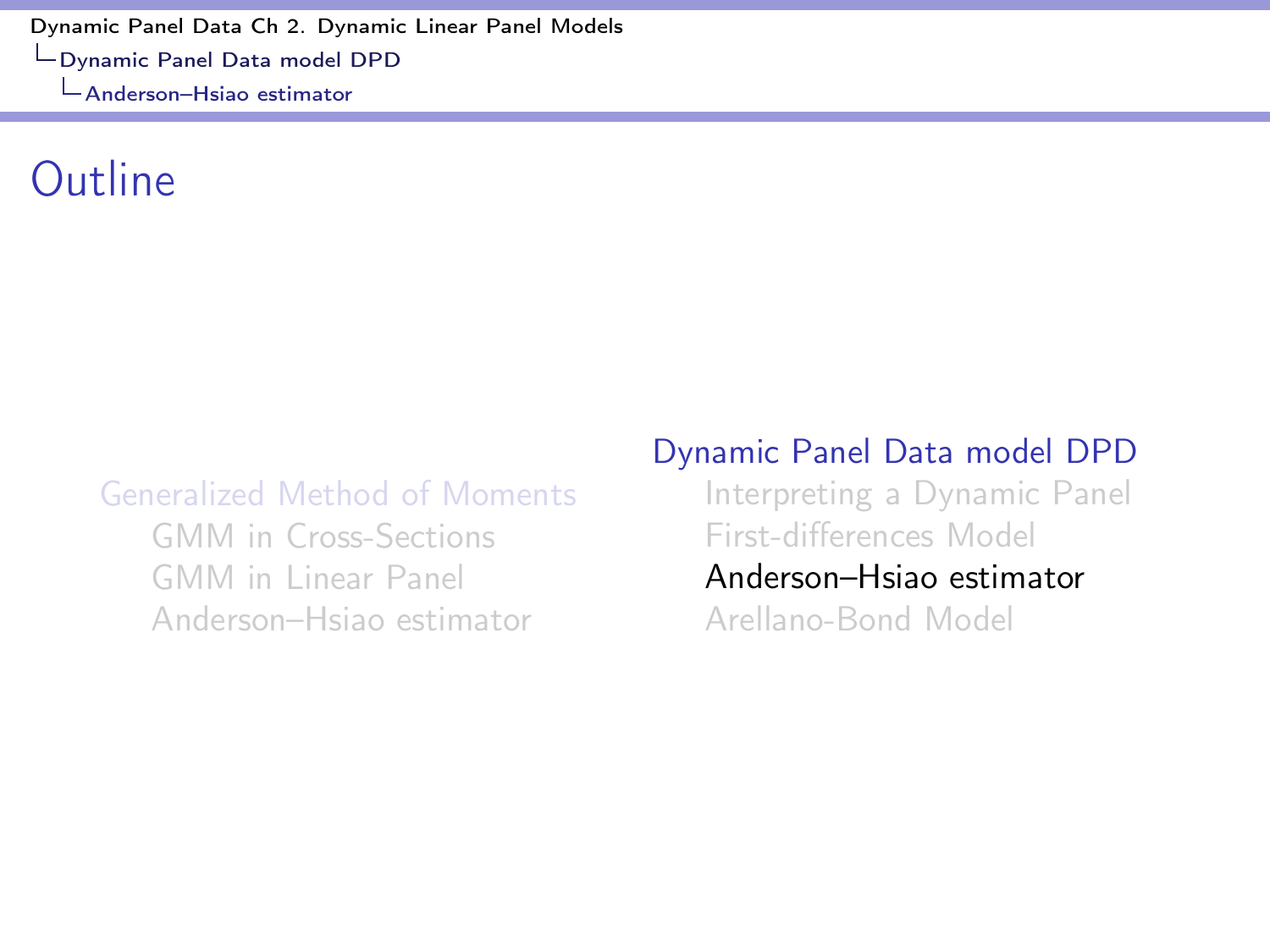## IV estimation

- $\triangleright$  We have seen the Anderson–Hsiao (AH) IV estimator in the previous section
	- $\triangleright$  Essentially, use the linear panel transformations
		- $\triangleright$  and apply a 2SLS estimator using the lag of the regressors as intruments
	- $\blacktriangleright$  Here, we apply it to the DPD model [\(5\)](#page-36-0)

$$
y_{it} = \gamma y_{i,t-1} + \mathbf{x}_{it}^{'} \beta + \alpha_i + \epsilon_{it}
$$

- $\triangleright$  Consider using  $y_{i,t-2}$  as instrument for  $y_{i,t-1}$ 
	- $\triangleright$  *y*<sub>*i*</sub>*,t*<sub>-2</sub> "good" instrument since correlated with *y*<sub>*i*</sub>*,t*<sub>-1</sub>
		- $\blacktriangleright$  because of unobserved heterogeneity or true state dependance or both
	- $y_{i,t-2}$  valid instrument only when it is not correlated with the error  $\alpha_i + \epsilon_{it}$ 
		- That is not the case since  $y_{i,t-2}$  always contains  $\alpha_i$
		- $\blacktriangleright$  That is the difference with the previous section
- $\blacktriangleright$  Thus the AH estimator must be one that removes  $\alpha_i$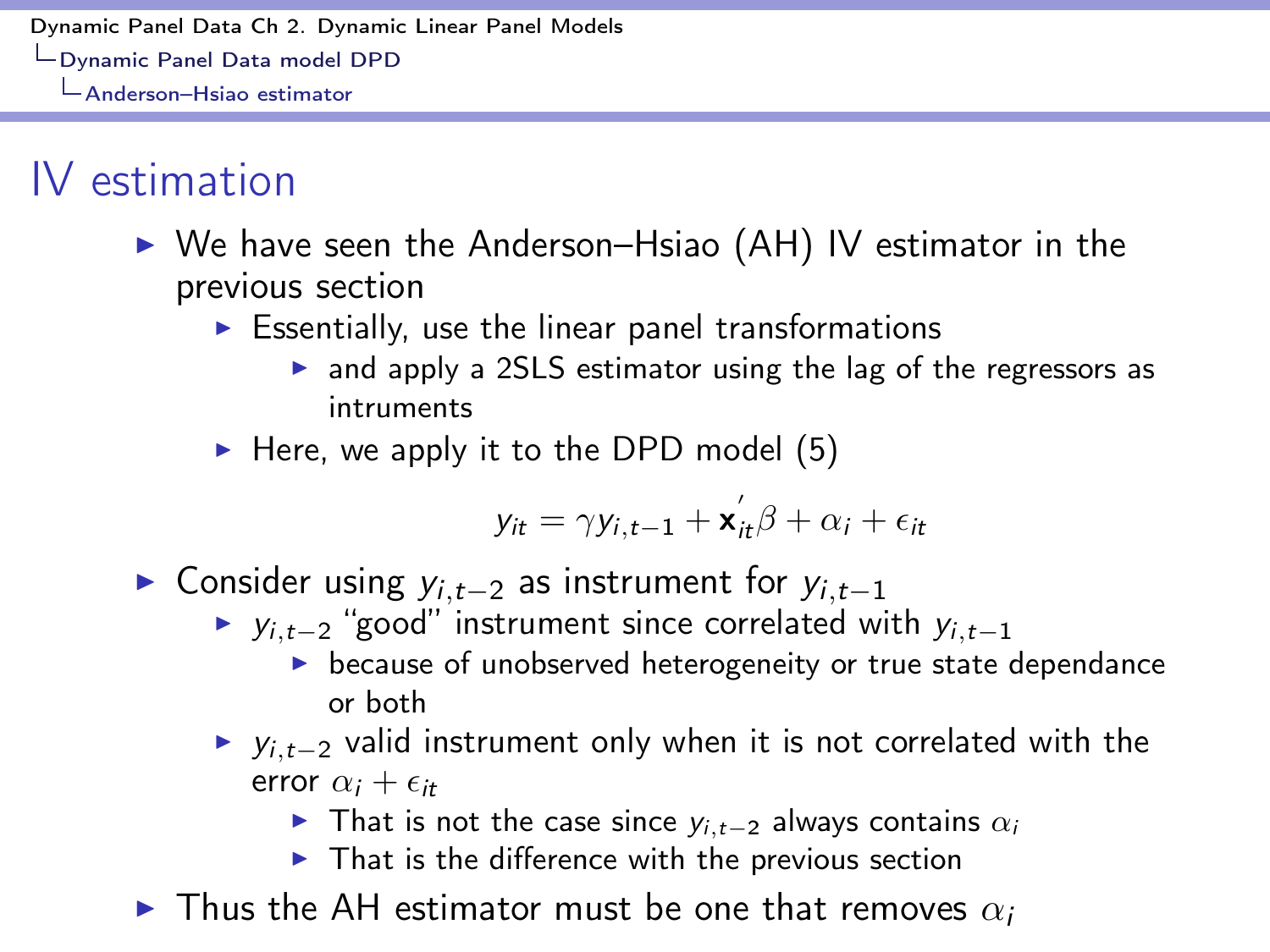## AH (IV) estimation of the within model

 $\triangleright$  Within : transform the DPD model [\(5\)](#page-36-0)

$$
y_{it} = \alpha_i + y_{i,t-1}\gamma + \mathbf{x}_{it}^{\prime}\beta + \epsilon_{it}
$$

using within (I remove the x*it* for simplicity):

$$
y_{it} - \bar{y}_i = (y_{i,t-1} - \bar{y}_i) \gamma + \epsilon_{it} - \bar{\epsilon}_i
$$

 $\blacktriangleright$  Clearly,  $y_{i,t-2}$ , or  $y_{i,t-2} - \bar{y}_i$ 

- $\triangleright$  is an invalid instrument in such a model
	- **If** since  $\epsilon_{i,t-2}$  from the instrument is present in  $\bar{\epsilon}_i$  from the error term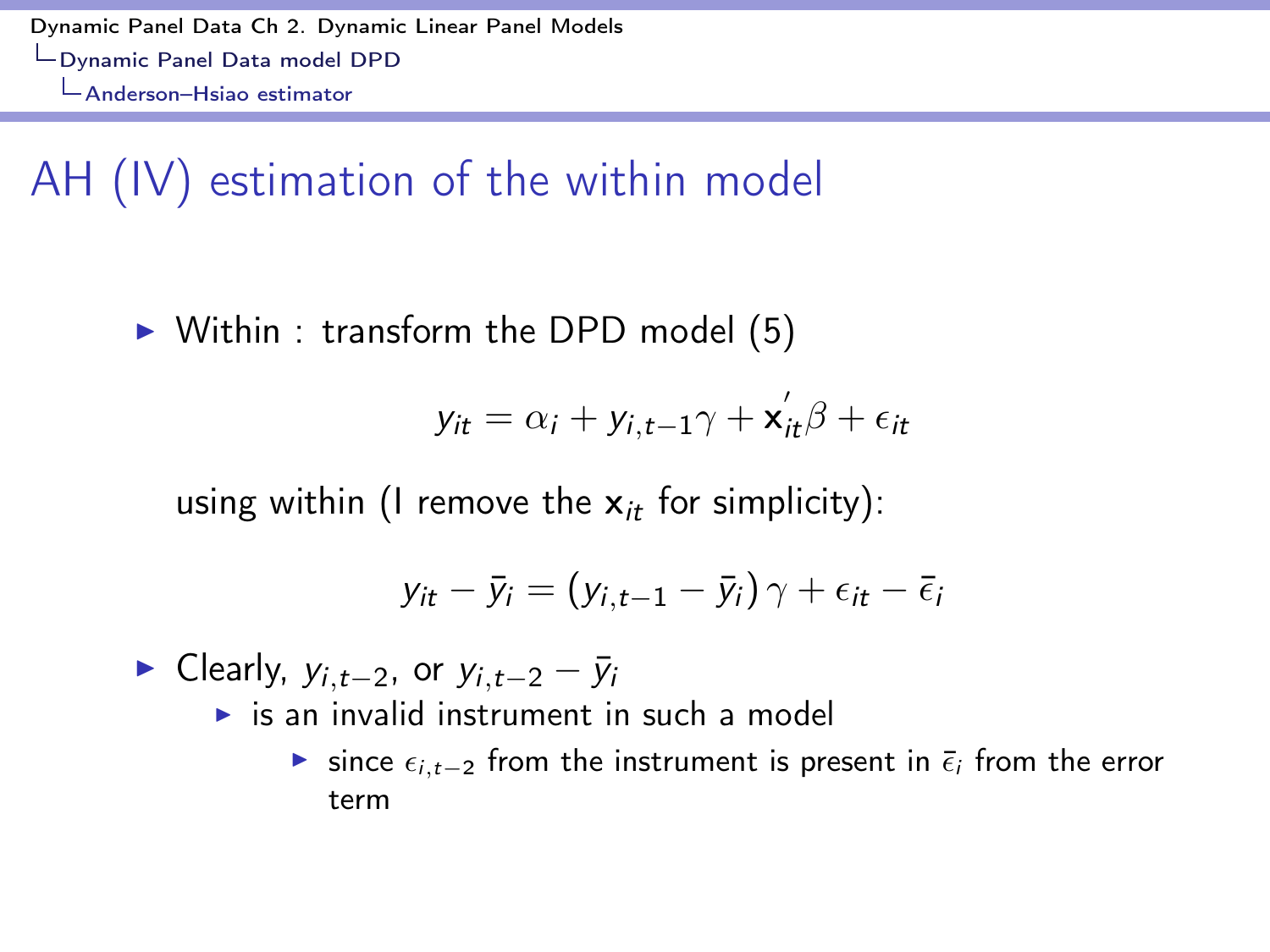## AH (IV) estimation of the first-differences model

 $\triangleright$  Reconsider the first-difference dynamic model [\(6\)](#page-44-0)

$$
y_{it}-y_{i,t-1}=\gamma\left(y_{i,t-1}-y_{i,t-2}\right)+\left(\mathbf{x}_{it}-\mathbf{x}_{i,t-1}\right)'\beta+\left(\epsilon_{it}-\epsilon_{i,t-1}\right)
$$

▶ Use  $y_{i,t-2}$  as instrument for  $(y_{i,t-1} - y_{i,t-2})$ 

- $\triangleright$  *y*<sub>*i*,*t*-2</sub> valid instrument since not correlated with  $(\epsilon_{it} \epsilon_{i,t-1})$
- **Example 1** assuming the errors ( $\epsilon_{it} \epsilon_{i,t-1}$ ) are not (too much) serially correlated

 $\triangleright$  *y*<sub>*i*</sub>*,t*<sub>-2</sub> "good" instrument since correlated with  $(y_{i,t-1} - y_{i,t-2})$  $\blacktriangleright$  ( $y_{i,t-2} - y_{i,t-3}$ ) would also be a good instrument

- ► Even if the errors  $(\epsilon_{it} \epsilon_{i,t-1})$  are serially correlated (AR(1))
	- ightharpoonup using the third  $\&$  fourth lags may still be a valid strategy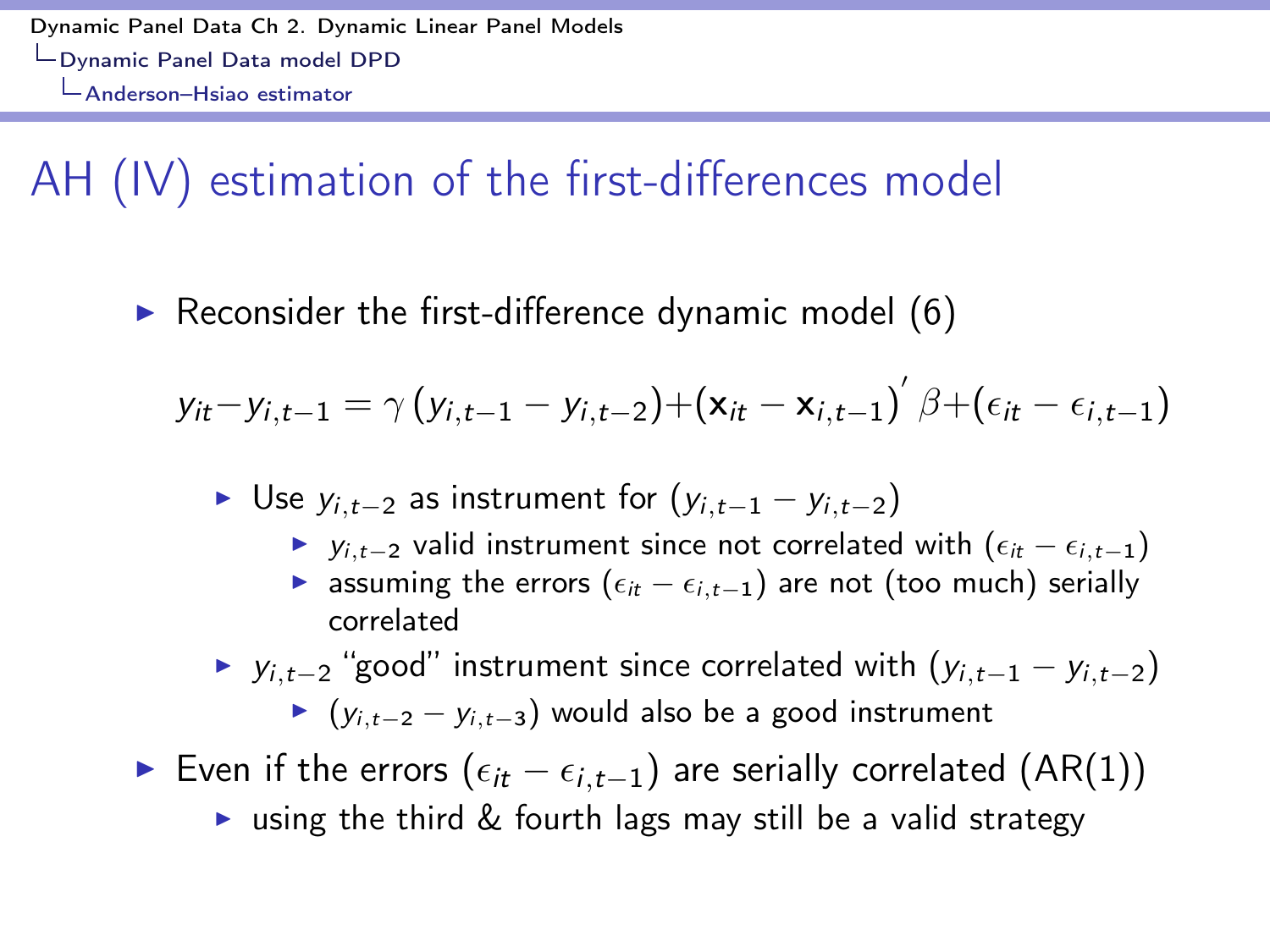## **SIEIE** application: command xtivreg, fd

- $\blacktriangleright$  fd for first difference (D1)
	- $\triangleright$  The only AH estimator applicable in DPD model
- $\blacktriangleright$  Arellano-Bond data set
	- $\triangleright$  loaded from Ch.1 & saved as abdata.dta
		- $\triangleright$  Year = t, n = log of employment, w = log of real wage, k = log of gross capital,  $ys = log$  of industry output, unit  $=$  firm index (i)
		- $\blacktriangleright$  Panel structure : xtset unit year, yearly

 $\triangleright$  Commands in the ab.do file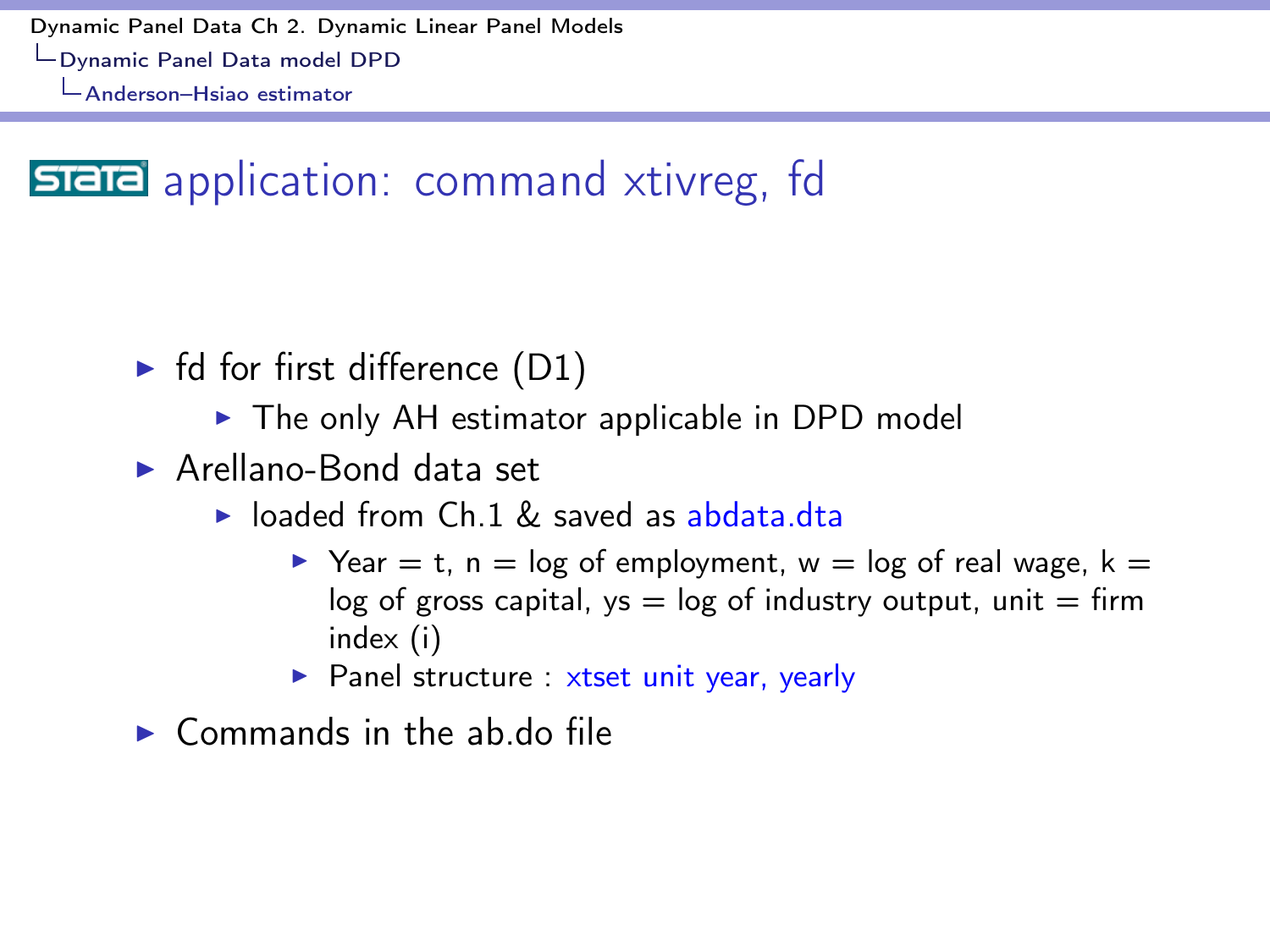## Anderson–Hsiao estimator

- ► xtivreg n  $\vert 2 \ln \vert (0/1) \ln \vert (0/2) \vert (k \text{ ys}) \text{ yr} 1981 \text{-yr} 1984 \text{ (l.n =}$ l3.n), fd
	- ▶ 12.n (or L2.n) is a direct way to write lag 2 of y, that is  $y_i$ <sub>t-2</sub>
	- $\blacktriangleright$   $I(0/1)$ .w "creates" 2 variables
		- $\triangleright$  w itself (lag "0")
		- $\blacktriangleright$  lag 1 of w
	- $\blacktriangleright$   $\lfloor (0/2) \rfloor$  (k ys) "creates" 6 variables
	- $\triangleright$  yr1981-yr1984 includes 4 time dummies
	- $\blacktriangleright$  (l.n = l3.n) indicates the list of instruments
		- $\blacktriangleright$  l.n is an endog. regressor
		- $\blacktriangleright$  13.n is its instrument, but is not a regressor
		- $\triangleright$  Additional endog regr. / instruments are inserted after a space
		- $\blacktriangleright$  All the regressors not specified here are treated as exogenous/predetermined
- In the output however, the D1 appear
	- In that is the first diff  $\Delta$  caused by the fd option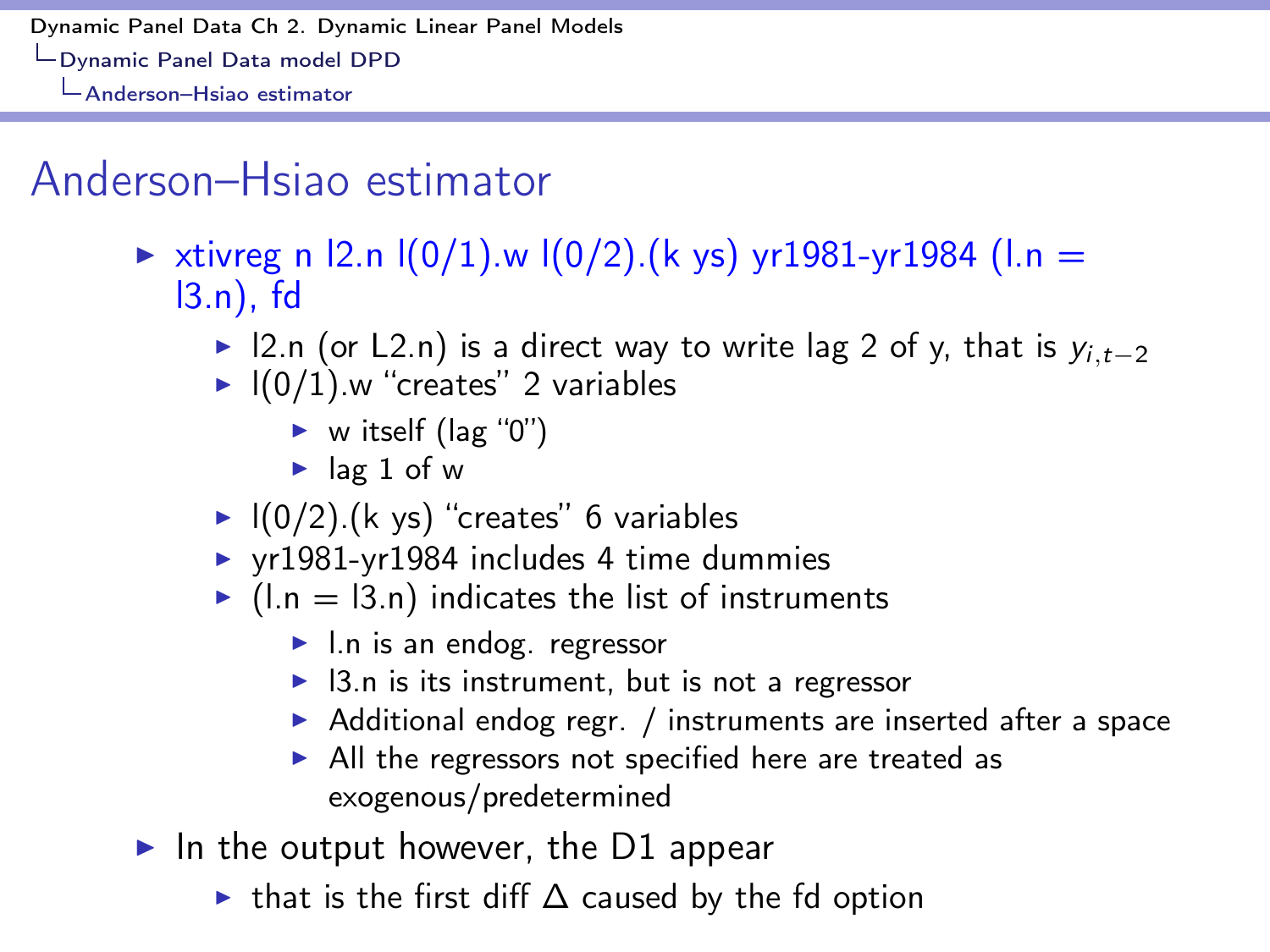### Estimation results : xtivreg, fd

| Variable  | Coefficient | (Std. Err.) |
|-----------|-------------|-------------|
| LD.n      | 1.423       | (1.583)     |
| L2D.n     | $-0.165$    | (0.165)     |
| D.w       | $-0.752$    | (0.177)     |
| LD.w      | 0.963       | (1.087)     |
| D.k       | 0.322       | (0.147)     |
| LD.k      | $-0.325$    | (0.580)     |
| L2D.k     | $-0.095$    | (0.196)     |
| D.ys      | 0.766       | (0.370)     |
| LD.ys     | $-1.362$    | (1.157)     |
| L2D.ys    | 0.321       | (0.544)     |
| D.yr1981  | $-0.057$    | (0.043)     |
| D.yr1982  | $-0.088$    | (0.071)     |
| D.yr1983  | $-0.106$    | (0.109)     |
| D.yr1984  | $-0.117$    | (0.152)     |
| Intercept | 0.016       | (0.034)     |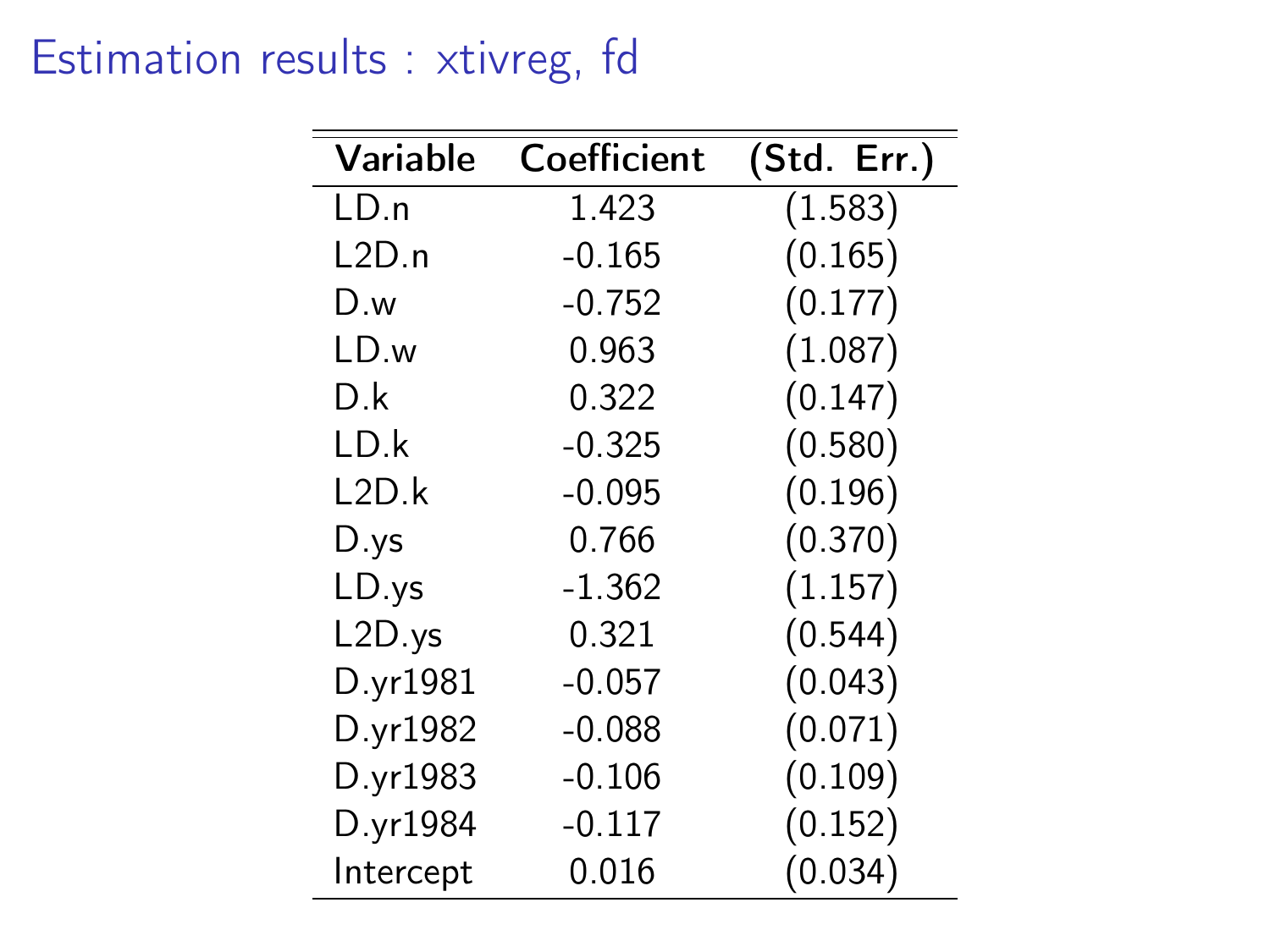#### <span id="page-53-0"></span>Outline

#### [Generalized Method of Moments](#page-2-0)

[GMM in Cross-Sections](#page-4-0) [GMM in Linear Panel](#page-11-0) [Anderson–Hsiao estimator](#page-27-0)

#### [Dynamic Panel Data model DPD](#page-35-0)

[Interpreting a Dynamic Panel](#page-37-0) First-diff[erences Model](#page-43-0) [Anderson–Hsiao estimator](#page-46-0) [Arellano-Bond Model](#page-53-0)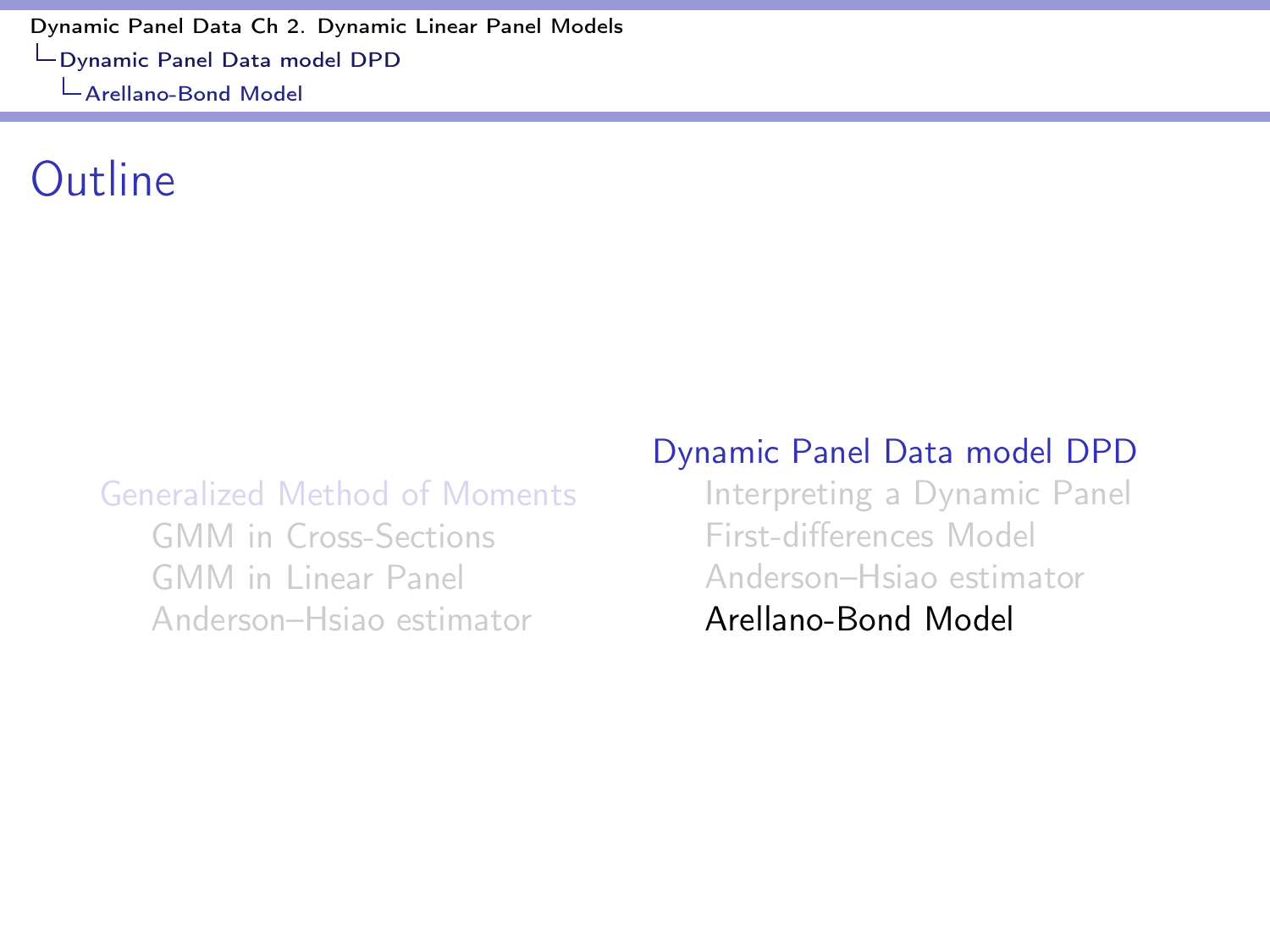# More Efficient Estimation of First-differences Model

- If Using the IV estimator with only the  $y_{i,t-2}$  instrument is a just-identified estimator
	- It requires availability of 3 periods of data for each individual
- $\triangleright$  Using additional lags of the dependent variable as instruments
	- $\blacktriangleright$  is more efficient
	- $\triangleright$  Overidentified, estimation by 2SLS (AH)
	- $\triangleright$  or possibly 2SGMM to account for non spherical disturbances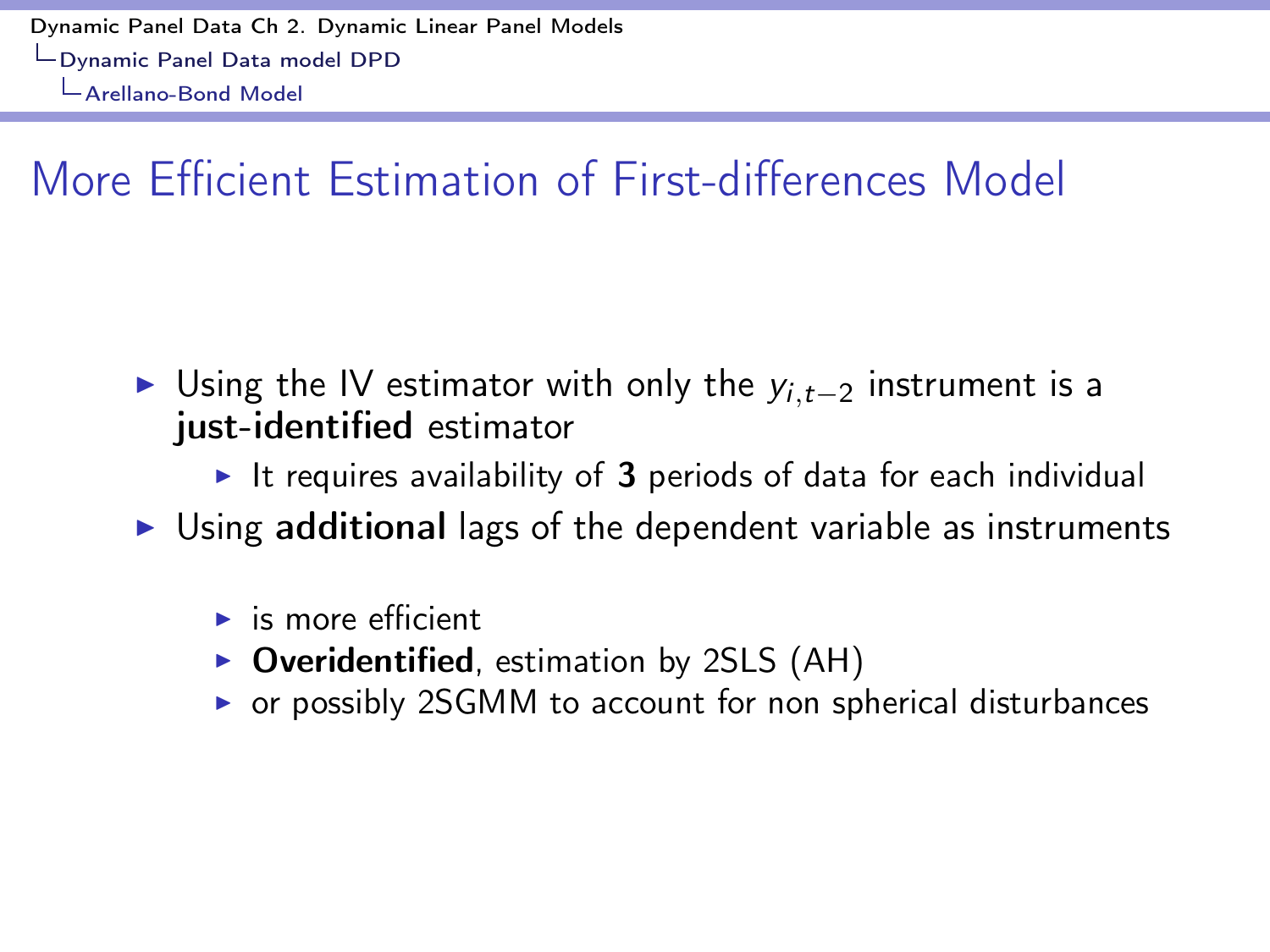## Which additional lags ?

- $\triangleright$  With the AH estimator,
	- $\blacktriangleright$  the number of instruments is "decided upon"
		- $\blacktriangleright$  e.g. we use the first 2 lags
- $\triangleright$  Reconsider the first-difference dynamic model [\(6\)](#page-44-0)

$$
y_{it} - y_{i,t-1} = \gamma (y_{i,t-1} - y_{i,t-2}) + (\mathbf{x}_{it} - \mathbf{x}_{i,t-1})' \beta + (\epsilon_{it} - \epsilon_{i,t-1})
$$

rewritten as  $\Delta y_{it} = \gamma \Delta y_{i,t-1} + \Delta \mathbf{x}_{it}^{\prime} \beta + \Delta \epsilon_{it}$ 

- $\triangleright$  The AH D1 estimator uses  $y_{i,t-2}$  as instrument for  $\Delta y_{i,t-1}$ 
	- $y_{i,t-3}$  could also be used, then we **loose** a third period of data
	- $\triangleright$  The matrix of instruments  $\zeta$  is then

$$
\left(\begin{array}{cccc}y_{i,t-2} & y_{i,t-3} & \Delta \textbf{x}_{it}\end{array}\right)
$$

 $\triangleright$  There is then a trade-off between the number of instruments and the number of periods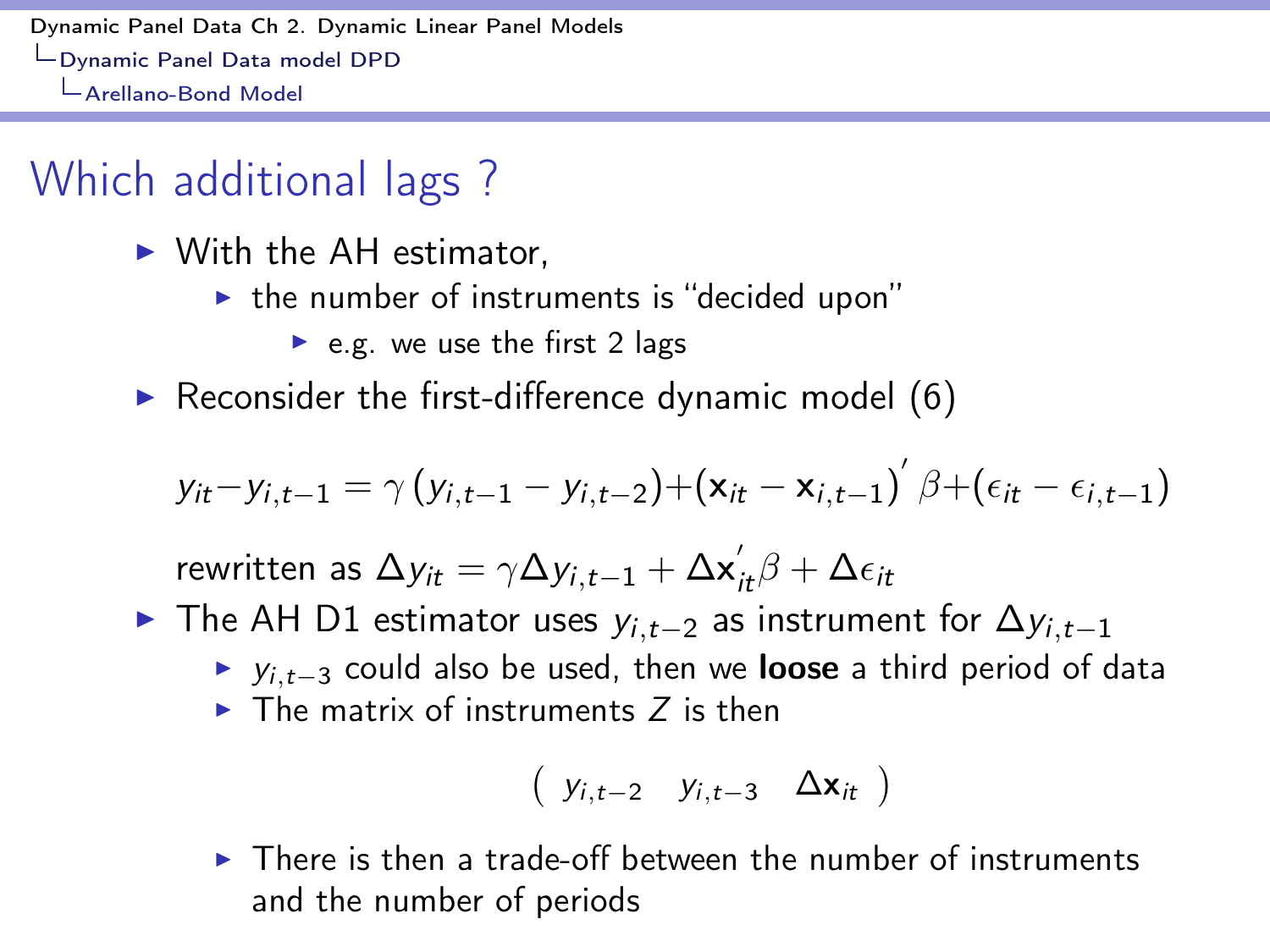## Arellano-Bond view of the instruments

- In period 3 only  $y_{i1}$  is available as an instrument,
	- but in period 4 both  $y_i$ <sup>1</sup> and  $y_i$ <sup>2</sup> would be available,
		- $\blacktriangleright$  and so on
- $\triangleright$  Arellano & Bond suggest using one set of instruments per period
- $\triangleright$  To avoid loosing periods of data by introducing further periods
	- $\triangleright$  Arellano & Bond use zeros outside the period
		- $\triangleright$  The zeros are not data, but the resulting instruments still satisfy the conditions (uncorrelated to errors, correlated to regressor)
- $\blacktriangleright$  Each instrument is then relatively weak
	- $\triangleright$  As the zeros damage the correlation
	- $\triangleright$  But overall, we use more information in this way
		- $\blacktriangleright$  So we increase efficiency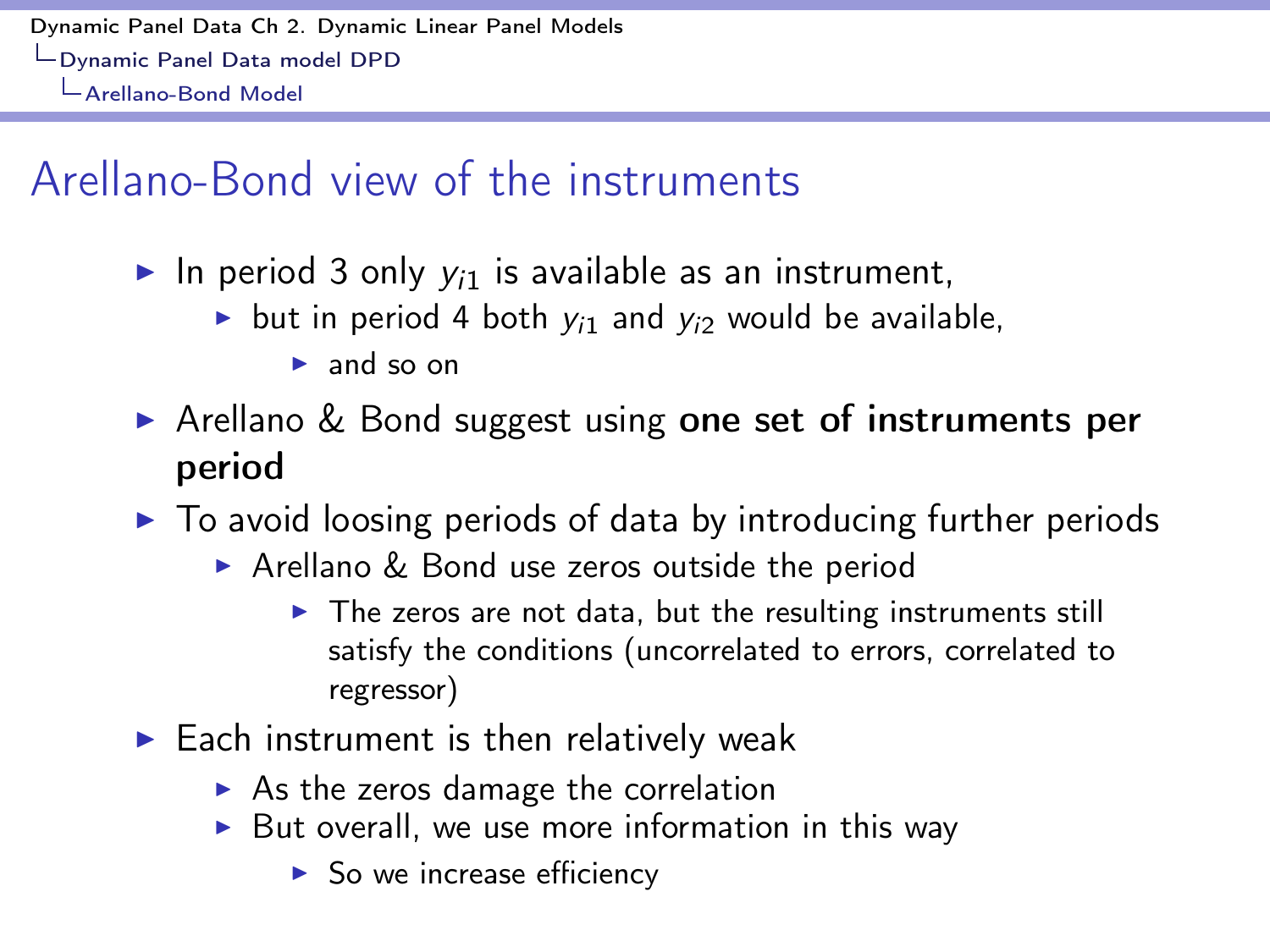## Arellano-Bond matrix of instruments

 $\blacktriangleright$  The resulting  $Z_i$  matrix of instruments :

$$
\mathbf{Z}_{i} = \begin{bmatrix} z'_{i3} & 0 & \cdots & 0 \\ 0 & z'_{i4} & & \vdots \\ \vdots & & \ddots & 0 \\ 0 & \cdots & 0 & z'_{iT} \end{bmatrix}
$$
  
where  $z'_{it} = [y_{i,t-2}, y_{i,t-3}, \dots, y_{i1}, \Delta x'_{it}]$   
  $\triangleright$  Following xtabond help file :

- $\blacktriangleright$  Lagged levels of the dependent variable, the predetermined variables, and the endogenous variables are used to form GMM-type instruments.
- $\blacktriangleright$  First differences of the strictly exogenous variables are used as standard instruments.
- $\blacktriangleright$  Lags of  $x_{it}$  or  $\Delta x_{it}$  can additionally be used as instruments
	- $\blacktriangleright$  The number of instruments increases rapidly with  $T$

$$
(1 \text{ in } t = 3) + (2 \text{ in } t = 4) \dots 1, 3, 6, 10...
$$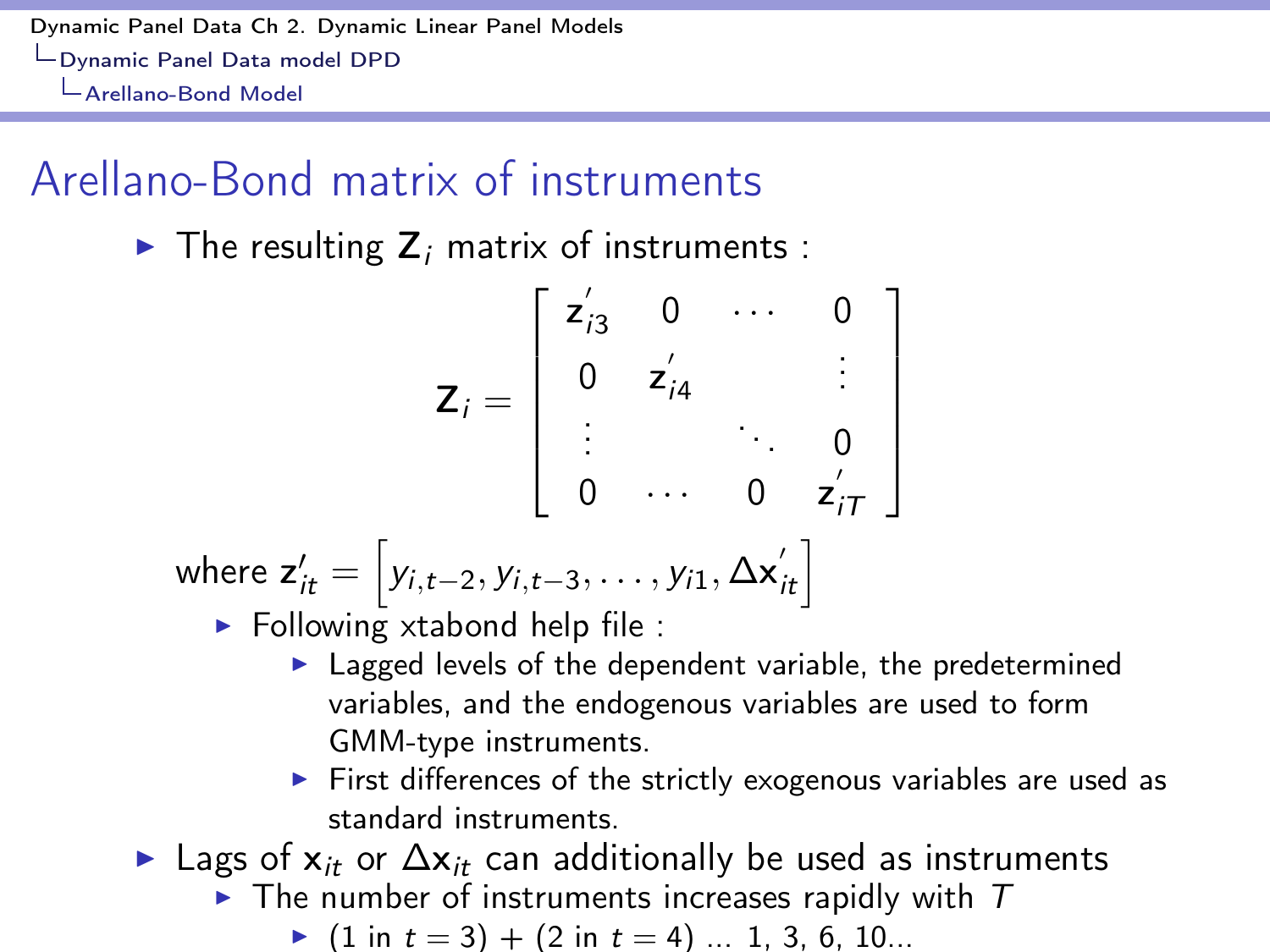## Arellano–Bond Estimator

 $\triangleright$  The panel GMM **Arellano–Bond AB** estimator is  $\hat{\beta}_{AB} =$ 

$$
\left[\left(\sum_{i=1}^N \tilde{\mathbf{X}}'_i \mathbf{Z}_i\right) \mathbf{W}_N \left(\sum_{i=1}^N \mathbf{Z}'_i \tilde{\mathbf{X}}_i\right)\right]^{-1} \left(\sum_{i=1}^N \tilde{\mathbf{X}}'_i \mathbf{Z}_i\right) \mathbf{W}_N \left(\sum_{i=1}^N \mathbf{Z}'_i \tilde{\mathbf{y}}_i\right)
$$

where

- ►  $\tilde{\mathbf{X}}_i$  is a  $(T 2) \times (K + 1)$  matrix with  $t^{th}$  row<br>  $\left(\Delta y_{i,t-1}, \Delta \mathbf{x}^{'}_{it}\right), \ T = 3, \ldots, T$
- $\triangleright$   $\tilde{\mathbf{y}}_i$  is a  $(T 2) \times 1$  vector with  $t^{th}$ row  $\Delta y_i$
- $\triangleright$  **Z**<sub>*i*</sub> is the  $(T 2) \times r$  matrix of instruments defined previously
- $\triangleright$  Note the use of levels as instruments for  $\Lambda$
- ▶ Arellano and Bond (AB) (Rev. Ec. Stud., 1991)
	- $\triangleright$  Built upon Holtz-Eakin, Newey and Rosen (Econometrica, 1988)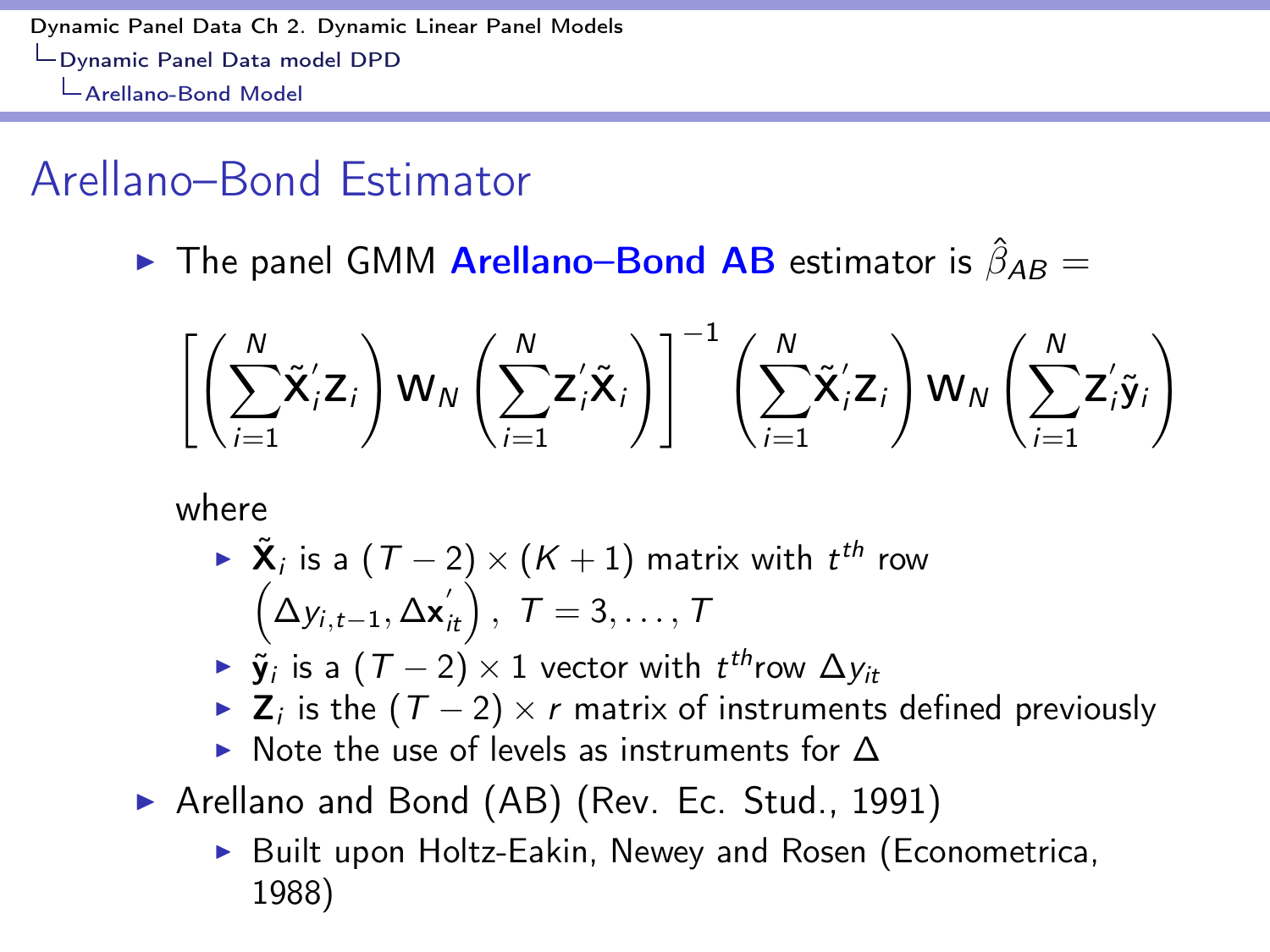## Arellano–Bond Estimator

- $\triangleright$  2SLS and 2SGMM correspond to different weighting matrices *W<sup>N</sup>*
	- $\triangleright$  depending error cov mtx, see previous Section
- ▶ Arellano-Bond is primarily concerned with lagged *y* 
	- $\triangleright$  To simplify, we presented x as exogenous
	- $\triangleright$  But some *x* could be endogenous
	- $\triangleright$  Then, they would be treated just like the lag of y
		- $\triangleright$  The Arellano-Bond can accomodate them
- $\triangleright$  The Arellano–Bond estimator can be interpreted as specifying a system of equations
	- $\triangleright$  One eq. per time period following the above **Z** matrix
		- $\blacktriangleright$  the instruments applicable to each equation differ
	- $\blacktriangleright$  It is sometimes called System GMM
		- $\triangleright$  but that is confusing as other estimators are called that as well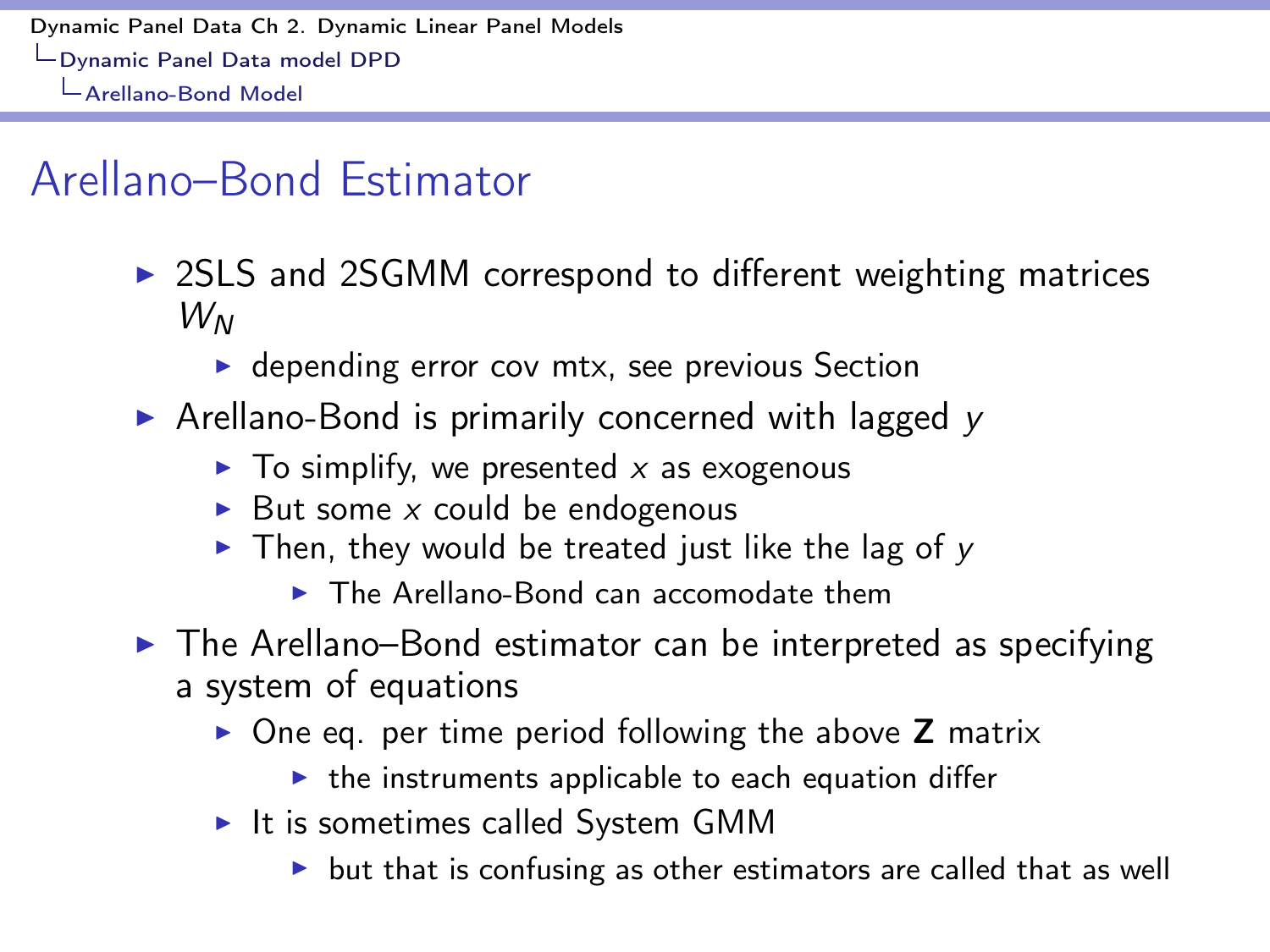## Arellano–Bond estimator in **STETE**: xtabond

- $\triangleright$  stat $\rightarrow$ longitud $\rightarrow$ DPD $\rightarrow$ Arellano-Bond
- $\triangleright$  Uses only the level instruments
	- If that is e.g.  $y_{i,t-2}$  as instrument for  $\Delta y_{i,t-1}$
- requires no autocorrelation of the level errors  $\epsilon_{it}$ 
	- $\triangleright$  There is a so-called "two-step estimator"
		- corresponding to 2SGMM based on residuals from the 2SLS estimation (cfr earlier formulas)
		- $\triangleright$  So this should be more efficient than 2SLS
	- $\triangleright$  Stata is not very explicit on how it calculates this
		- $\blacktriangleright$  It is in principle designed to address heteroskedasticity and autocorrelation of the RE type
		- $\blacktriangleright$  It is accessed with the option twostep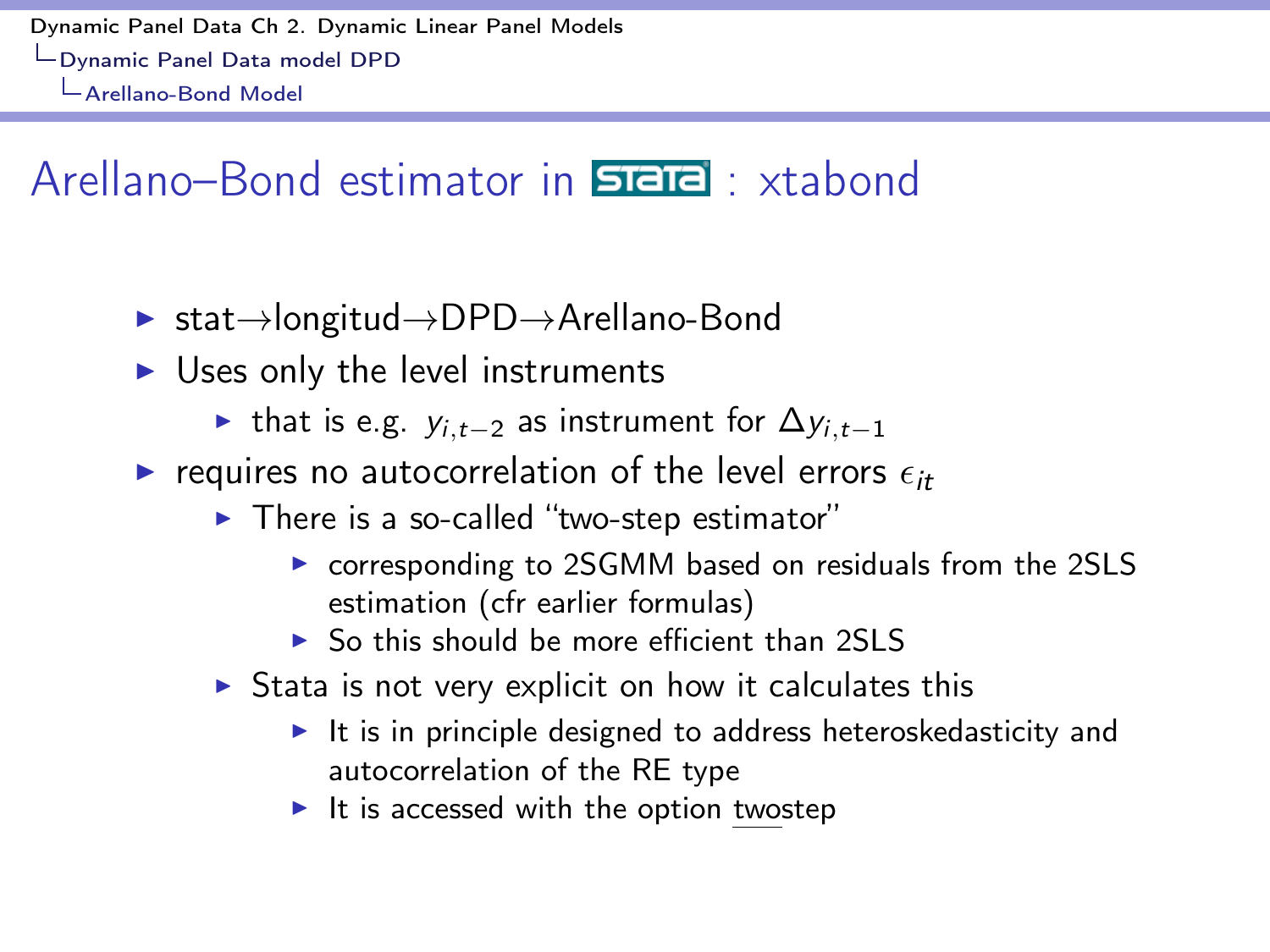## Application: Arellano-Bond estimator

- $\triangleright$  xtabond n w k ys, lags(1) vce(robust) artests(2)
	- $\triangleright$  We indicate only the exogenous regressors
		- poption lags(1) indicates that one lag of the dependant is used as regr.
		- $\triangleright$  xtabond automatically includes L1.n in the regressors even if lags(1) is not indicated
		- $\triangleright$  That is, the lags option allows for the specification of more lags
- $\triangleright$  Output is  $+$  informative than xtivreg
	- $\blacktriangleright$  # instruments, computation of std.err.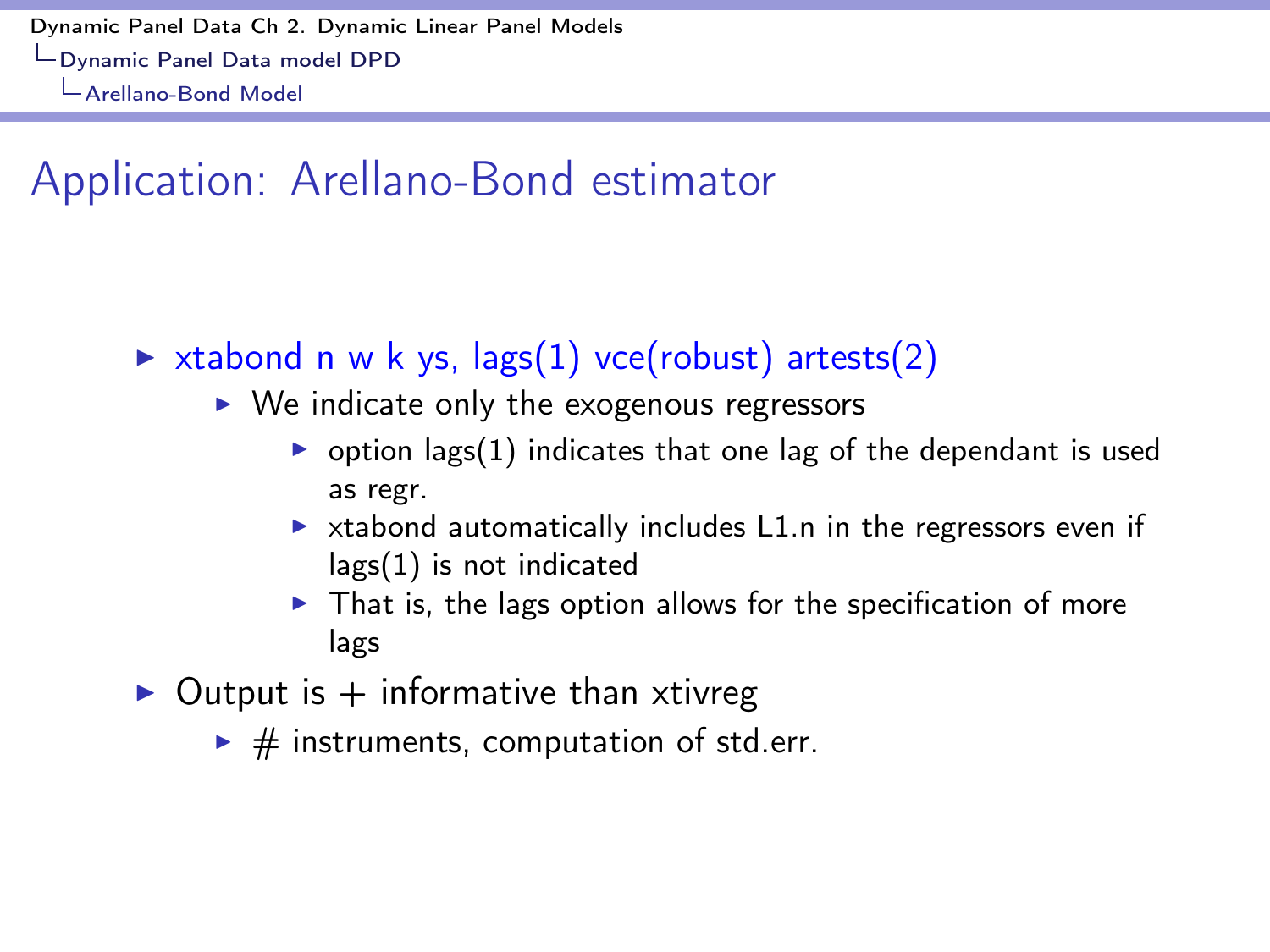the option  $vec(xxx)$ 

- $\triangleright$  specifies the type of standard error reported
	- $\triangleright$  vce(gmm), default, conventionally derived variance estimator for GMM
		- $\blacktriangleright$  this is based on iid  $\epsilon$ <sup>2</sup>
		- $\triangleright$  when this is not the case, the information content of the data is lower than iid
		- $\blacktriangleright$  likely resulting in over-estimated asympt. t-stat (the reported z)
	- $\triangleright$  vce(robust) uses a robust estimator
		- $\triangleright$  For the one-step estimator, that is 2SLS, this is the Arellano–Bond robust VCE estimator
		- $\triangleright$  For the two-step estimator, this is Windmeijer's (2005)
		- $\blacktriangleright$  The vce(gmm) is biased for the 2-step
- $\blacktriangleright$  Large difference when using robust vce
	- ▶ But not much differences between 1-step & 2-step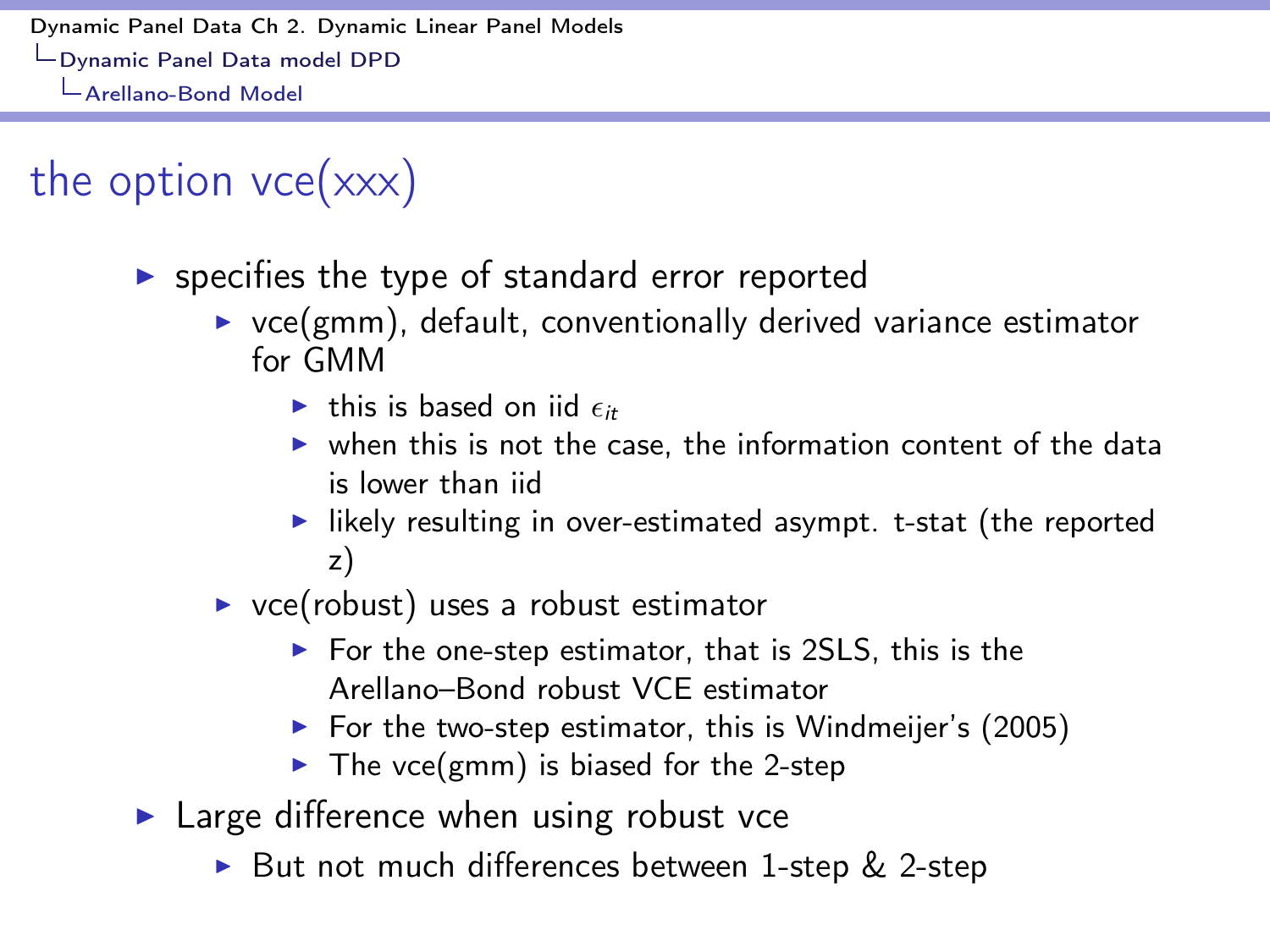## xtabond : Output

| Var.      | Coef.    |       | Robust Std.Err. Default Std.Err. |
|-----------|----------|-------|----------------------------------|
| L.n       | 0.341    | 0.125 | 0.055                            |
| w         | $-0.504$ | 0.157 | 0.047                            |
| k         | 0.295    | 0.053 | 0.028                            |
| <b>VS</b> | 0.606    | 0.087 | 0.050                            |
| Intercept | $-0.421$ | 0.735 | 0.304                            |

Table: Estimation results : 1-step xtabond

Table: Estimation results : 2-step xtabond

| Variable  |          | Coef. Robust Std.Err. Default Std.Err. |       |
|-----------|----------|----------------------------------------|-------|
| L.n       | 0.304    | 0.107                                  | 0.042 |
| w         | $-0.450$ | 0.112                                  | 0.035 |
| k         | 0.267    | 0.056                                  | 0.036 |
| <b>ys</b> | 0.637    | 0.084                                  | 0.060 |
| Intercept | $-0.719$ | 0.557                                  | 0.328 |

Default Std.Err. are biased w/ 2-step GMM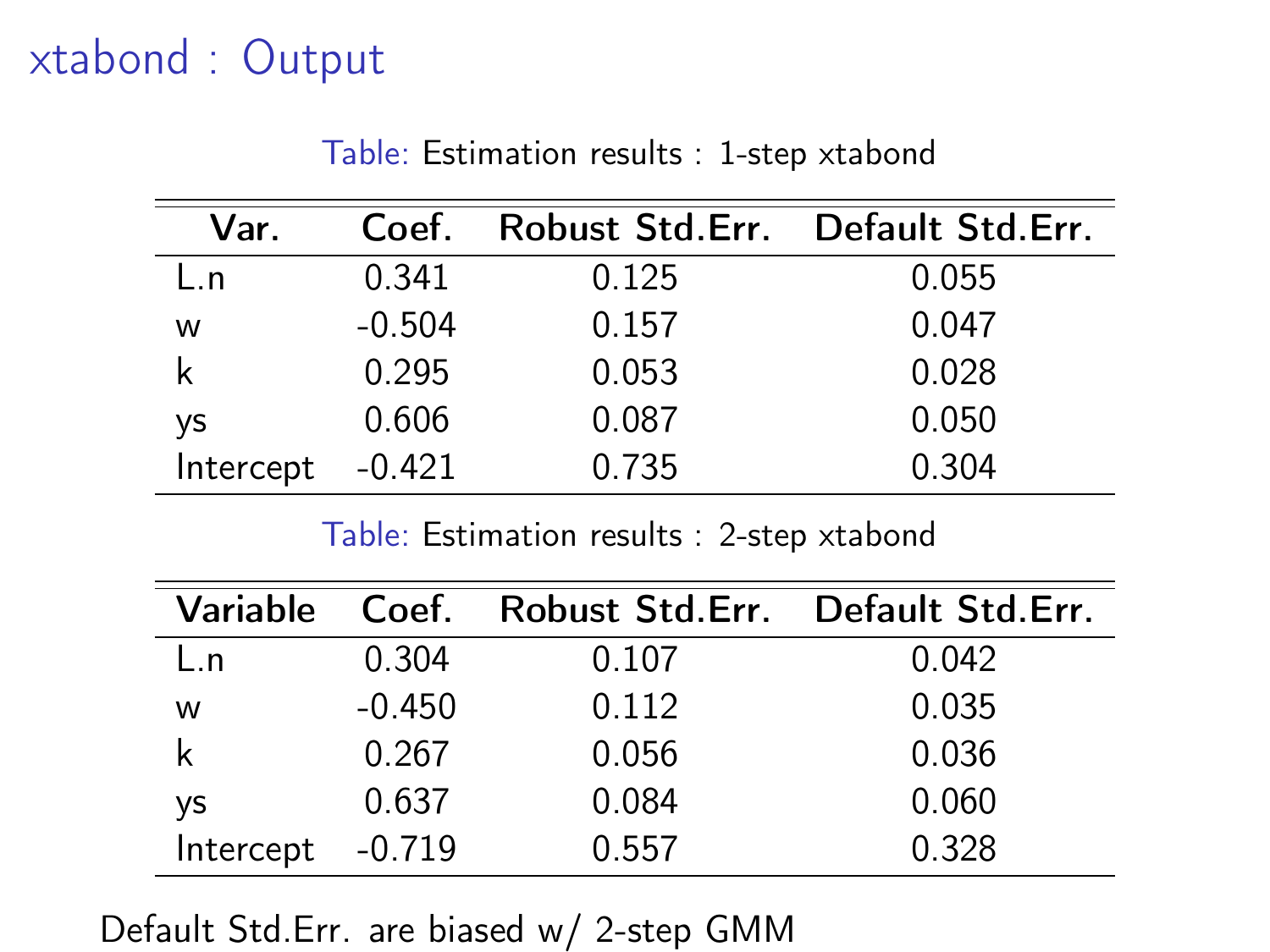# option artests(2)

- $\triangleright$  estat abond : Arellano–Bond test for serial correlation in the first-diff. residuals
	- $\triangleright$  (post-estimation) diagnostic tool
	- $\blacktriangleright$  *H*<sub>0</sub> :  $\epsilon_{it}$  are iid
- By construction,  $\hat{\Delta} \epsilon_{it}$  should be AR(1), so R no AR(1)
	- $\blacktriangleright$  but if  $H_0$  is true
		- $\hat{\mathsf{A}} \in \hat{\Delta} \epsilon_{it}$  should not exhibit significant AR(2) behavior
		- $\triangleright$  so not R no AR(2)
	- If a significant AR(2) statistic is encountered (p.val  $\lt$  .05)
		- $\triangleright$  the second lags of endogenous variables will not be valid instruments for their current values
- $\blacktriangleright$  To use w/ the one-step estimator
	- $\triangleright$  Not computed for the 1-step w/ vce(gmm)
	- $\triangleright$  W/ the 2-step model, the residuals are transformed
- $\triangleright$  W/ the previous model, p-val AR(1) is .023, AR(2) .575
	- $\triangleright$  But that is no guarantee that there is no serial correlation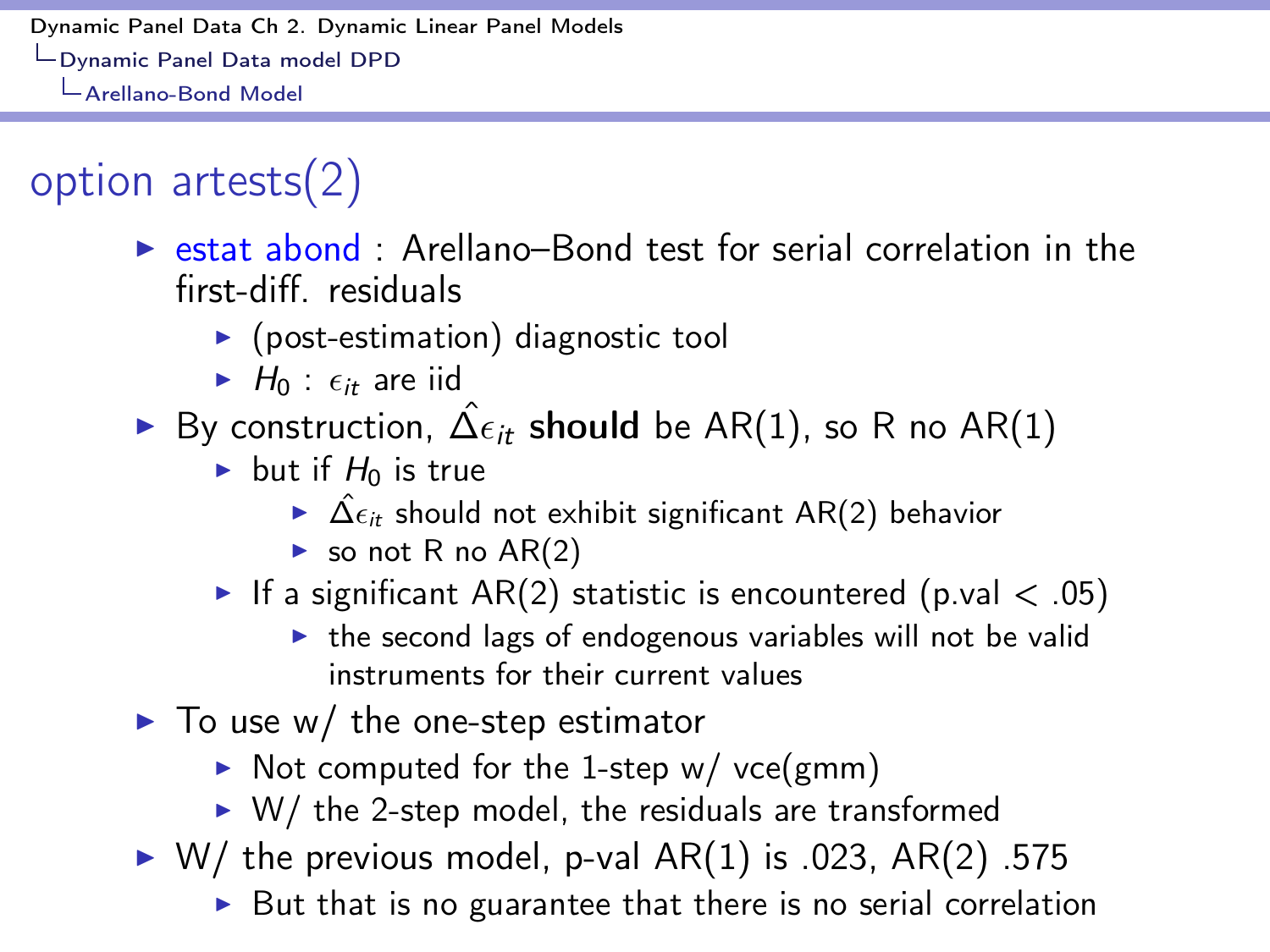# Blundell and Bond: The lagged levels may be poor instruments for first diff variables

- $\triangleright$  Blundell and Bond (1998) show that the lagged-level instruments in the AB estimator become weak
	- $\triangleright$  as the autoregressive process becomes too persistent
		- $\triangleright$  or the ratio of the variance of the panel-level effects  $\alpha_i$  to the variance of the idiosyncratic  $\epsilon_{it}$  becomes too large.
- $\blacktriangleright$  They proposed a "system-GMM" estimator that uses moment conditions in which
	- $\blacktriangleright$  lagged differences are used as instruments for the level equation
		- $\triangleright$  in addition to the moment conditions of lagged levels as instruments for the differenced equation.
	- ► valid only if the initial condition  $E[\alpha_i \Delta y_i] = 0$  holds  $\forall i$ <br>► It's like there are 2 eqs, so "system GMM"
	- - $\triangleright$  xtabond often called difference GMM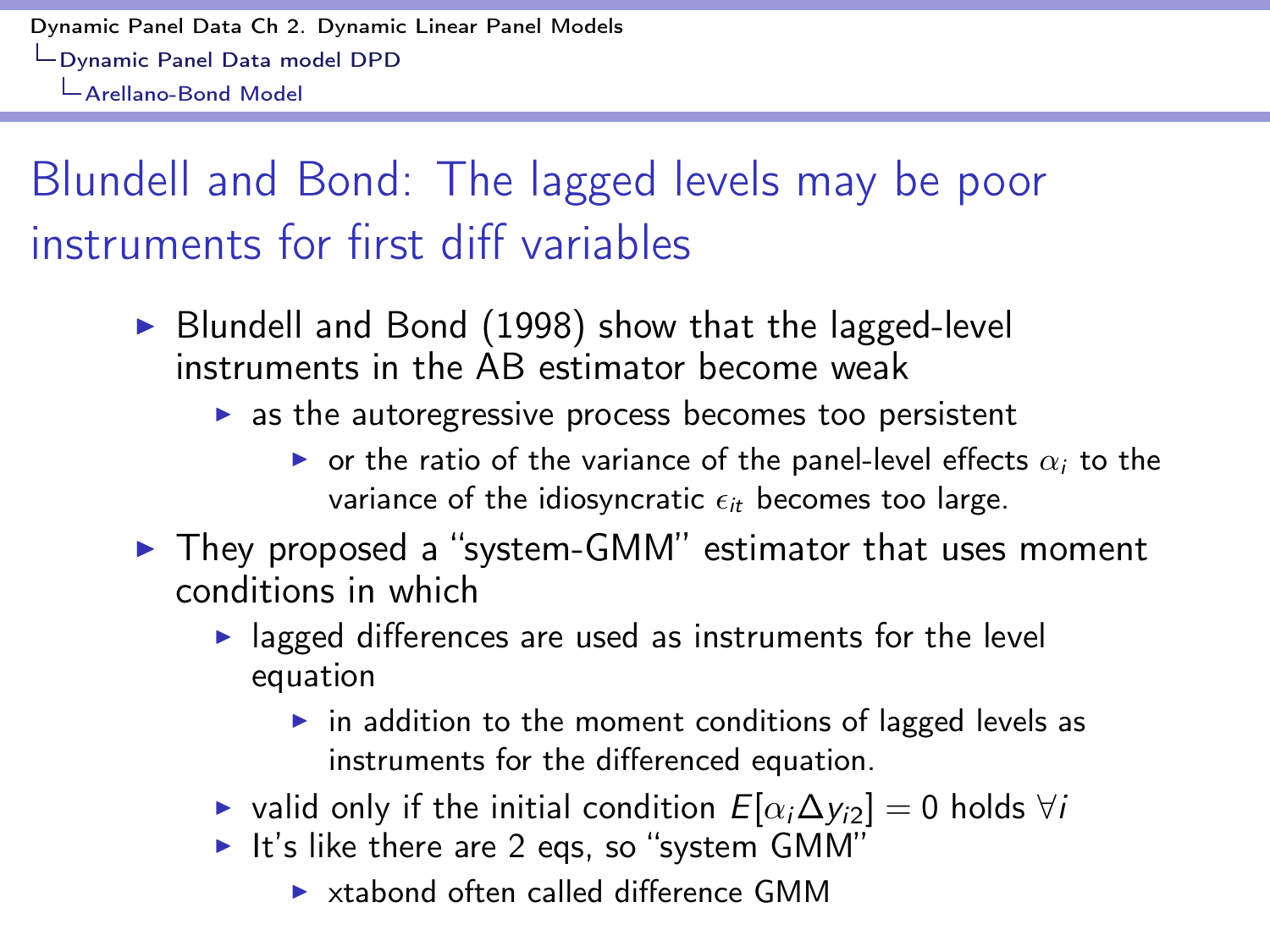Generalizations of xtabond in  $\overline{\text{SPE}}$ : xtdpdsys

 $\triangleright$  The Blundell and Bond is available as xtdpdsys

- $\triangleright$  stat $\rightarrow$ longitud $\rightarrow$ DPD $\rightarrow$ Arellano-Bover / Blundell-Bond estimation
- $\triangleright$  Still requires no autocorrelation in the  $\Delta \epsilon_{it}$ 
	- $\blacktriangleright$  that is : a 2SI S estimator
		- $\blacktriangleright$  However, Stata supplies a two-step option as for xtabond
	- $\triangleright$  This estimator may be quite popular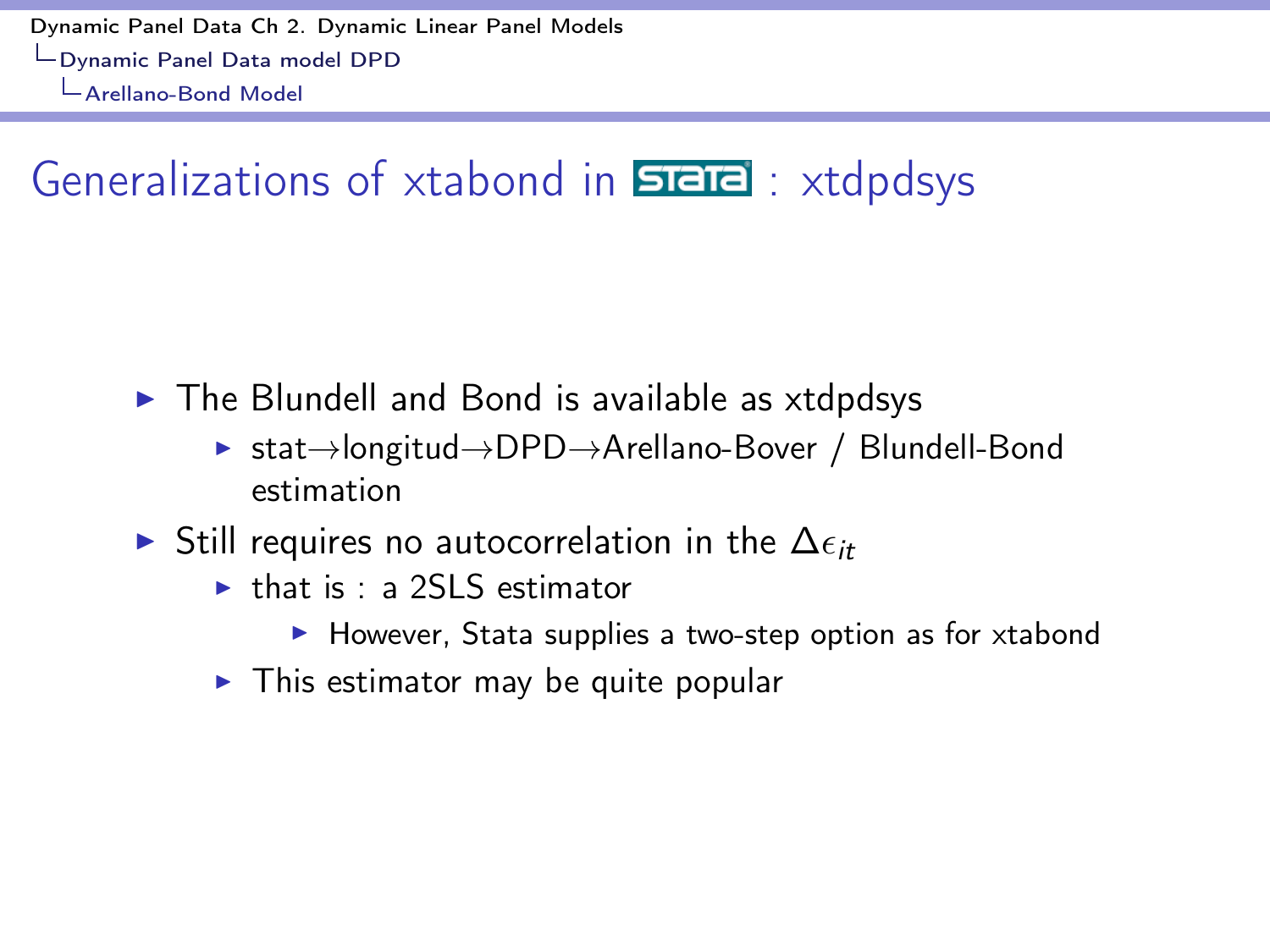## xtdpdsys : Application

- $\blacktriangleright$  See the AB do file
	- $\triangleright$  Compare the xtabond  $\&$  xtdpdsys estimators
		- On the same model : n  $L(0/2)$ . (w k) yr1980-yr1984 year
		- $\triangleright$  Corresponding to the model in Blundell and Bond (1998)
		- $\blacktriangleright$  automatically includes L1.n in the regressors as w/ xtabond
- $\blacktriangleright$  The system estimator
	- $\triangleright$  produces a higher estimate of the coef. on lagged employment
		- $\blacktriangleright$  this agrees with the results in Blundell and Bond (1998)
		- $\triangleright$  who show that the system estimator does not have the downward bias that the Arellano–Bond estimator has when the true value is high.
	- $\triangleright$  xtdpdsys has 7 more instruments than xtabond
		- $\triangleright$  Since xtdpdsys includes lagged differences of n as instruments for the level equation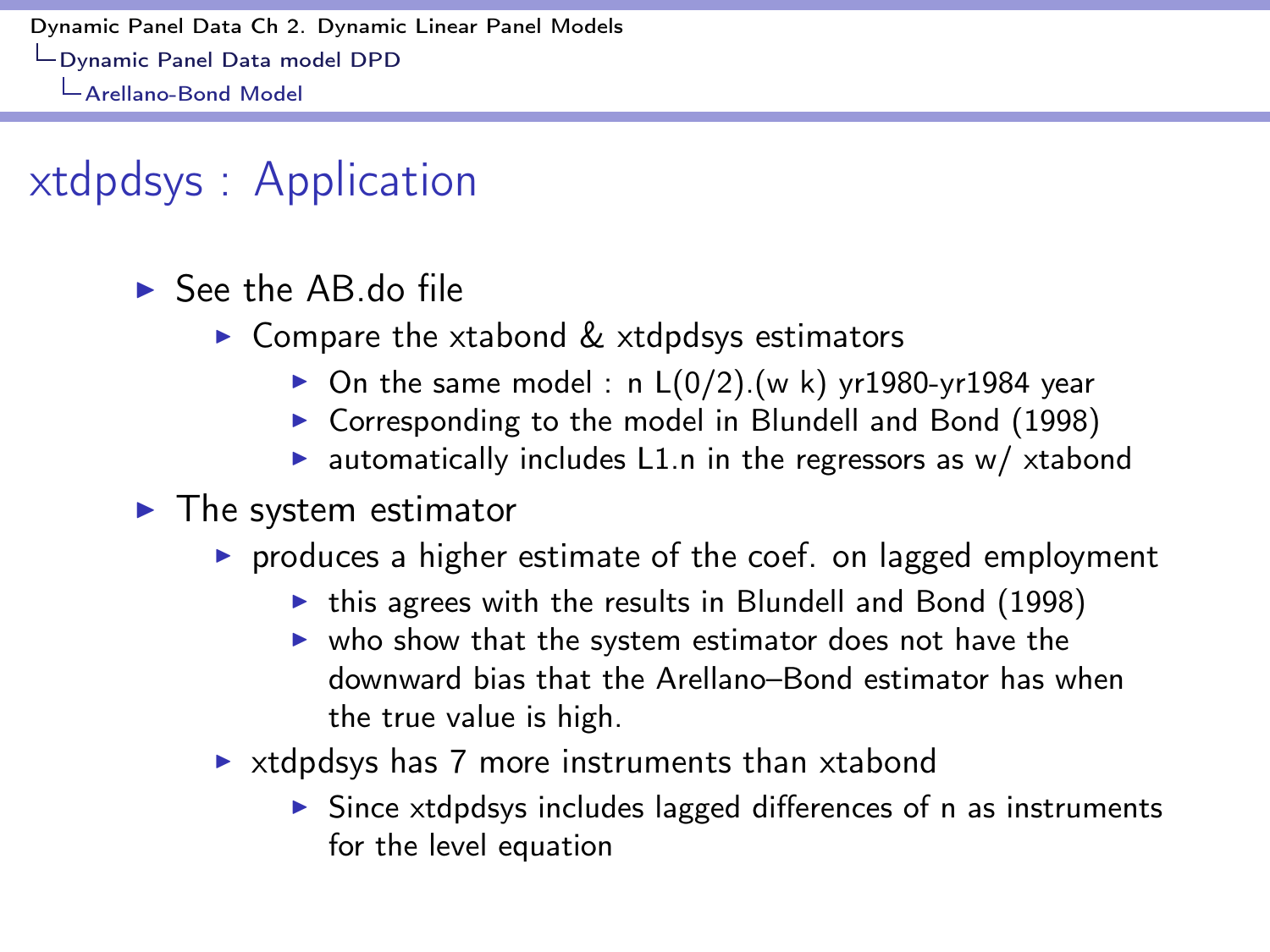# xtdpdsys : Output

| Variable       | xtabond Coef. | Std.Err. | xtdpdsys Coef. | Std.Err. |
|----------------|---------------|----------|----------------|----------|
| L.n            | 0.629         | (0.116)  | 0.822          | (0.093)  |
| w              | $-0.510$      | (0.190)  | $-0.543$       | (0.188)  |
| L.w            | 0.289         | (0.141)  | 0.370          | (0.166)  |
| L2.w           | $-0.044$      | (0.077)  | $-0.073$       | (0.091)  |
| k              | 0.356         | (0.060)  | 0.364          | (0.066)  |
| $\mathsf{L}$ k | $-0.046$      | (0.070)  | $-0.122$       | (0.070)  |
| L2.k           | $-0.062$      | (0.033)  | $-0.090$       | (0.034)  |
| yr1980         | $-0.028$      | (0.017)  | $-0.031$       | (0.017)  |
| yr1981         | $-0.069$      | (0.029)  | $-0.072$       | (0.029)  |
| yr1982         | $-0.052$      | (0.042)  | $-0.038$       | (0.037)  |
| yr1983         | $-0.026$      | (0.053)  | $-0.012$       | (0.050)  |
| yr1984         | $-0.009$      | (0.070)  | $-0.005$       | (0.066)  |
| year           | 0.002         | (0.012)  | 0.006          | (0.012)  |
| Intercept      | $-2.543$      | (23.979) | $-10.592$      | (23.921) |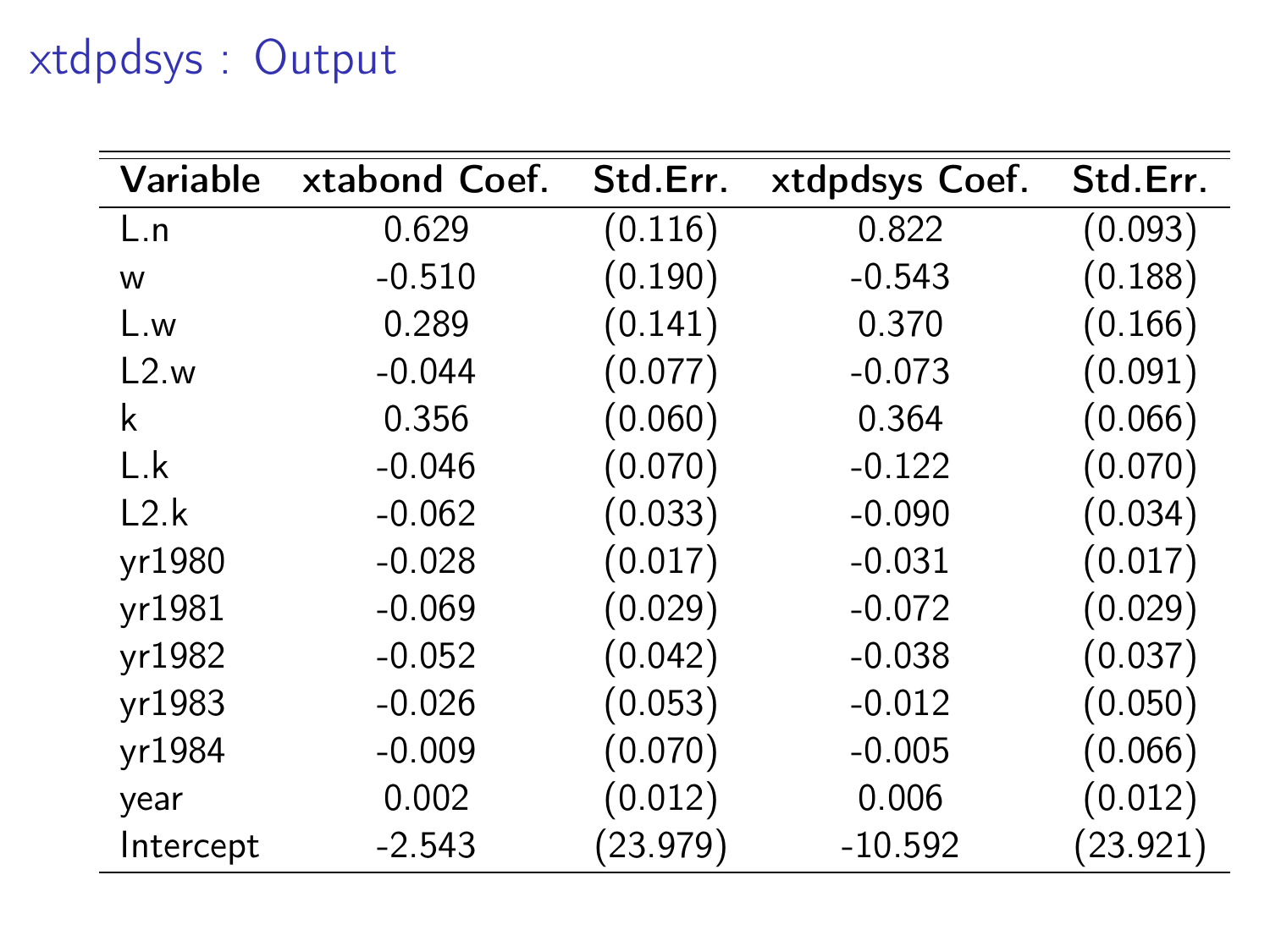## Generalizations of xtabond in  $\overline{\text{size}}$ : xtdpd

- $\triangleright$  The xtabond and xtdpdsys estimators still assume uncorrelated  $\epsilon_{it}$  errors
	- $\blacktriangleright$  Then the  $\Delta \epsilon_{it}$  errors are autocorrelated
	- $\triangleright$  The one-step default of xtabond and xtdpdsys
		- $\blacktriangleright$  are 2SLS estimators
		- $\triangleright$  so, essentially disregards this
	- $\triangleright$  But allow to estimate a "robust" VCE
		- $\blacktriangleright$  That might be biased in some cases
	- $\triangleright$  Their 2SGMM two-step option
		- $\blacktriangleright$  Allows for some autocorrelation of the  $\Delta \epsilon_{ir}$  errors
- $\triangleright$  The xtdpd estimator is a similar estimator
	- **If** that allows for some moving-average (auto)correlation in  $\epsilon_{it}$ 
		- $\blacktriangleright$  It also has a 2-step option
	- ▶ Meant to be used when the "estat abond" rejects absence of autocorrelation of order 2
		- **If** because in this case, the  $\epsilon_{it}$  errors are not iid
	- $\triangleright$  stat $\rightarrow$ longitud $\rightarrow$ DPD $\rightarrow$ Linear DPD
	- $\blacktriangleright$  I do not detail that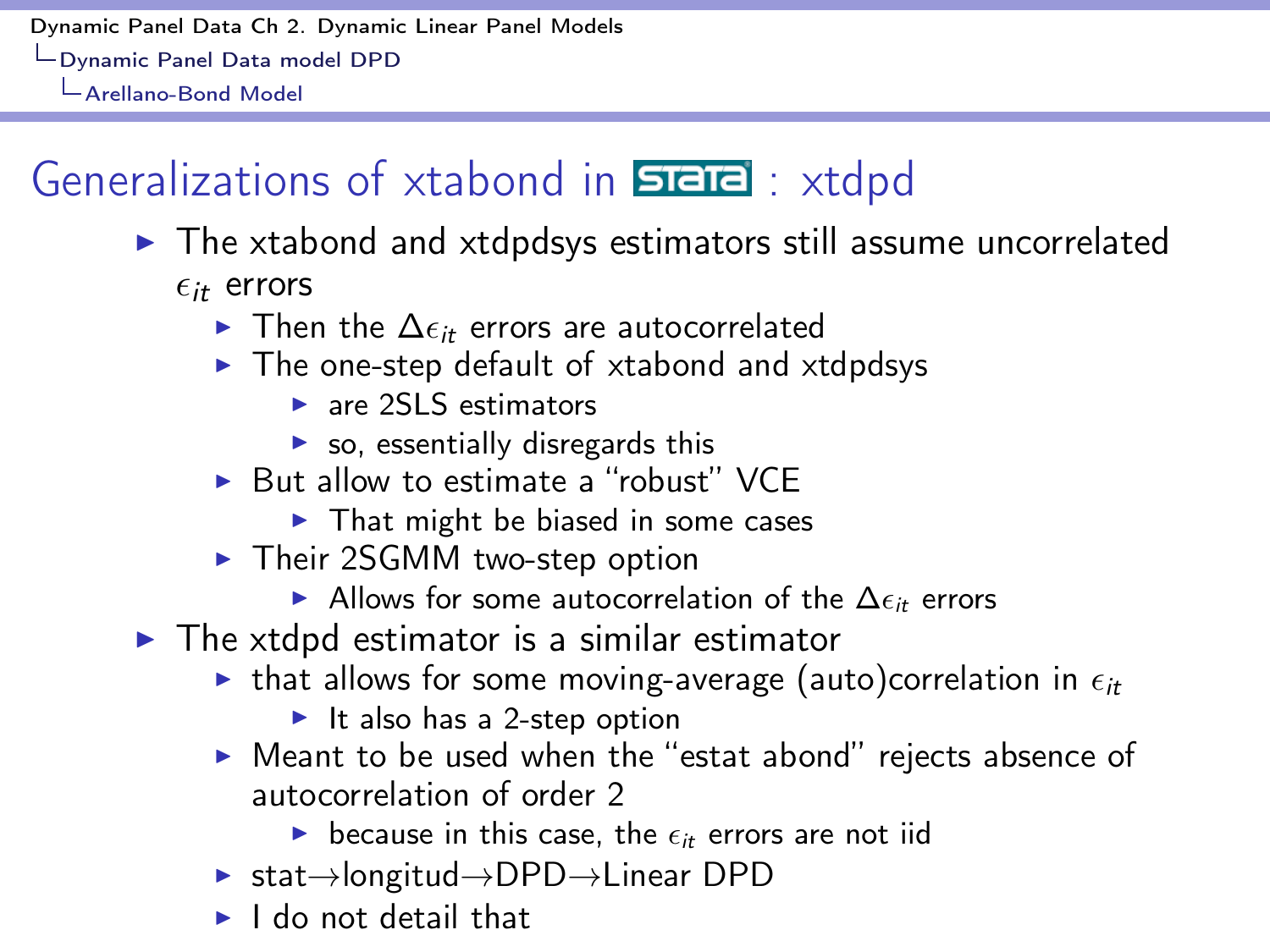## Generalization of xtabond in  $\overline{\text{SIEIC}}$  : xtabond2

- $\blacktriangleright$  David Roodman's contribution
	- $\triangleright$  install it using findit xtabond2
		- $\triangleright$  Not available in a menu
	- $\blacktriangleright$  paper on the course webpage
- $\blacktriangleright$  Features :
	- $\triangleright$  ability to specify on how many lags are to be included for the instruments
		- If T is more than 7–8, an unrestricted set of lags will introduce a large number of instruments, with a possible loss of efficiency
	- $\triangleright$  does not support factor variables
- $\blacktriangleright$  I also do not detail